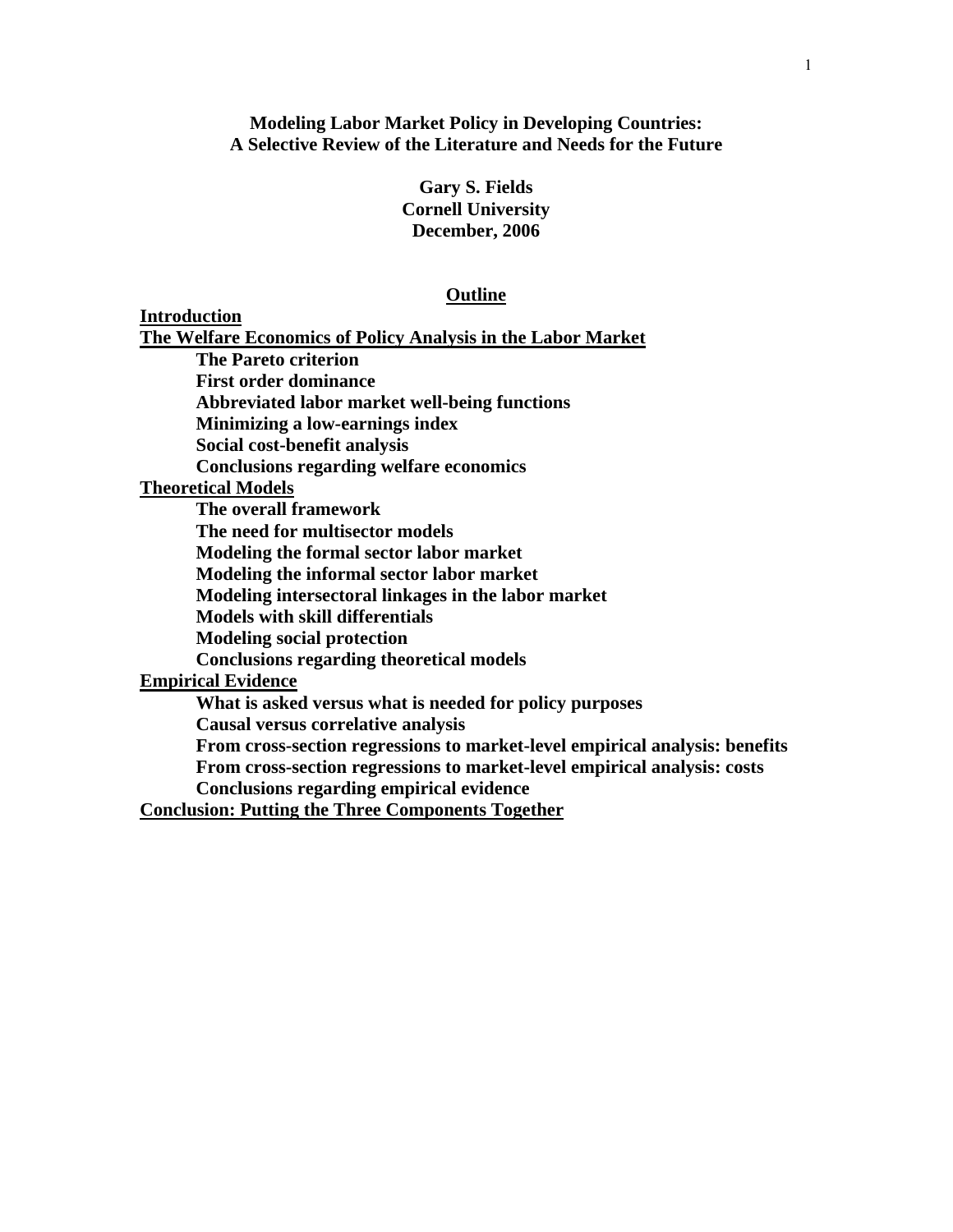**"The progressive decline of cost-benefit analysis . . . may be explained by the formidable demands it places on data availability, on the exhaustive understanding required of economic mechanisms in a non-competitive model of the economy, and on the knowledge demanded regarding institutions and governance parameters. But as our discussions have revealed, these issues still loom large . . . – we just are not dealing with then in a comprehensive framework. François Bourguignon, Chief Economist, The World Bank (Bourguignon, 2006)**

**"The purpose of cost-benefit analysis is to provide a consistent procedure for evaluating decisions in terms of their conseqences. This might appear as an obvious and sensible way to proceed, but it is by no means the only one (examples of alternative procedures are majority voting, collective bargaining, the exercise of power, or the assertion of rights." Nicholas Stern, former Chief Economist, The World Bank (Drèze and Stern, 1987, p. 909).**

**"Around the world, many governments find it necessary, and worthwhile to subsidize artistic enterprise such as opera and theater, and some, including France and Morocco, provide subsidies for cinema production as well. . . What I find so striking about this example is the social cost-benefit analysis. . . There is little chance that French-language films, subsidized or not, will make a major dent in Hollywood profits. Whether subsidizing them is a good way for the French government to spend its money should be a matter for the French people to decide. If they spend it well, not only those in France but filmgoers around the world will benefit." Joseph Stiglitz, former Chief Economist, The World Bank (Stiglitz, 2006, pp. 129-130).**

#### **Introduction**

Sound labor market policy requires sound labor market models. Sound models have three characteristics. First, from a theoretical point of view, they are sufficiently detailed and suitably rigorous. Second, from an empirical point of view, they guide and are guided by solid quantitative evidence. And third, from a welfare economic point of view, the policy judgments are explicit, mutually consistent, and thoroughly worked out.

This paper reviews models of labor markets in developing countries from both a positive and a normative point of view. The survey is selective in that it exposits only some of the more significant contributions to the literature and highlights the most important gaps and analytical needs.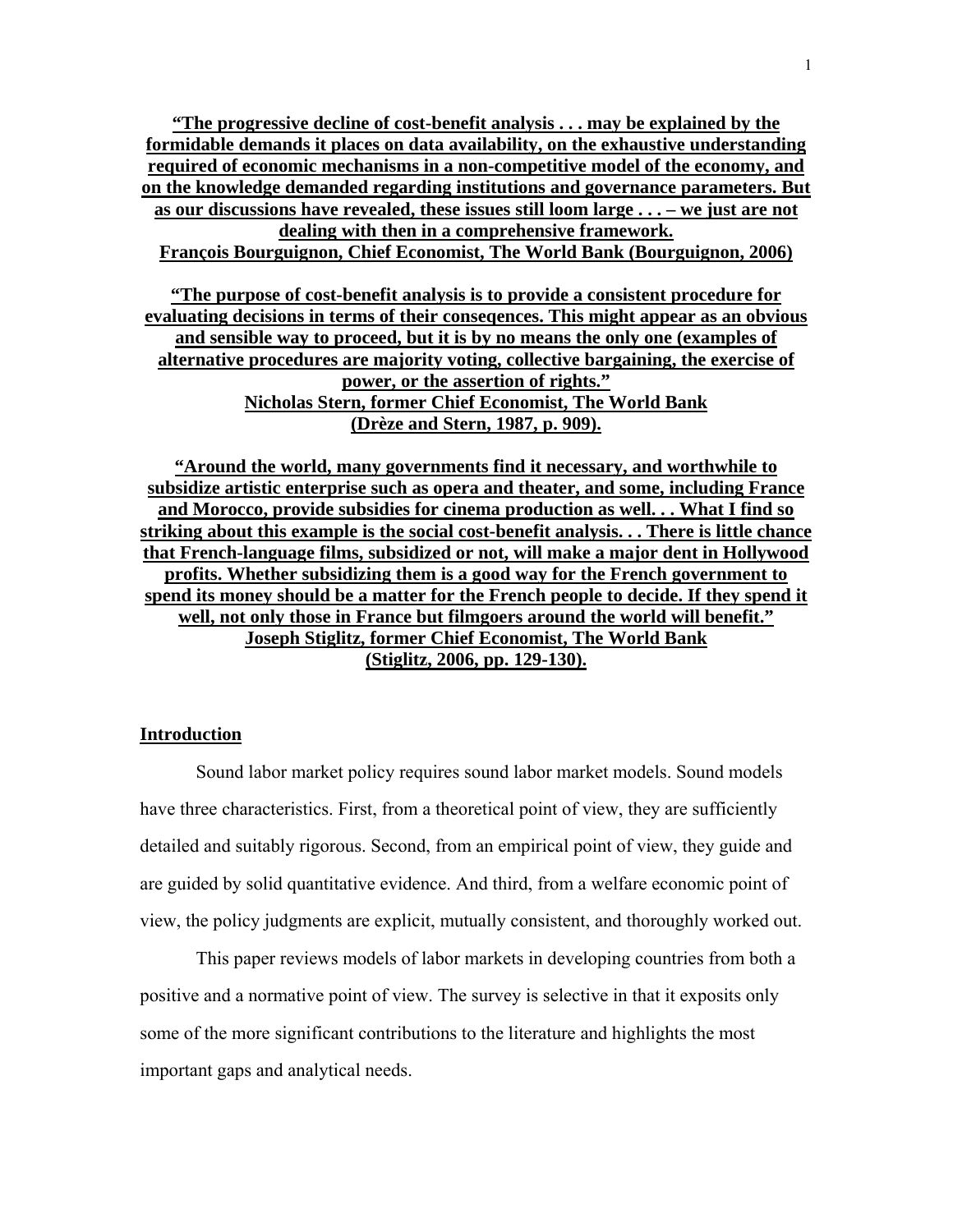Why study labor market models and labor market policies? Throughout the world, there are fundamentally two, and only two, ways that people can escape from poverty. One is by earning their way out of poverty. The other is by receiving goods and services that lift them out of poverty. Even with multilateral and bilateral assistance, developing country governments are too poor to be able to make a significant dent in poverty by the social services route alone, and families are too poor to make large enough transfers to the less-advantaged among them. This means that creating more and better earning opportunities for the poor is the only other option available.

 In labor economics, the "labor market" is defined as the place where labor services are bought and sold. Two types of employment are distinguished: (1) wage and salaried employment, in which workers sell their labor services to others, and (2) selfemployment, in which workers sell their labor services to themselves. The poorer the country, the higher the proportion of workers in self-employment and the smaller the proportion in wage and salaried employment (Squire, 1981, Table 17). Provided that the idea of "labor market" is understood as comprising both wage and salaried workers and the self-employed alike, it is as relevant to analyze labor markets in the low-income countries of Africa and Asia as it is to analyze them in the middle-income countries of Latin America, the Middle East and North Africa, and Eastern and Central Europe or in the high-income countries of Europe and North America.

 Just as "labor market" is defined broadly in labor economics, so too are "labor market policies." The core model of a labor market involves labor demand, labor supply, and determination of wages and other conditions of employment. It is useful to think of those policies that have a bearing on the operation of a single labor market and those that involve the connection between labor markets. Accordingly, in any given labor market, there are those policies that have a bearing on the buying and selling of labor and that are usually called labor market policies (wage-setting mechanisms, industrial relations systems, and the like) as well as those policies that impinge upon the labor market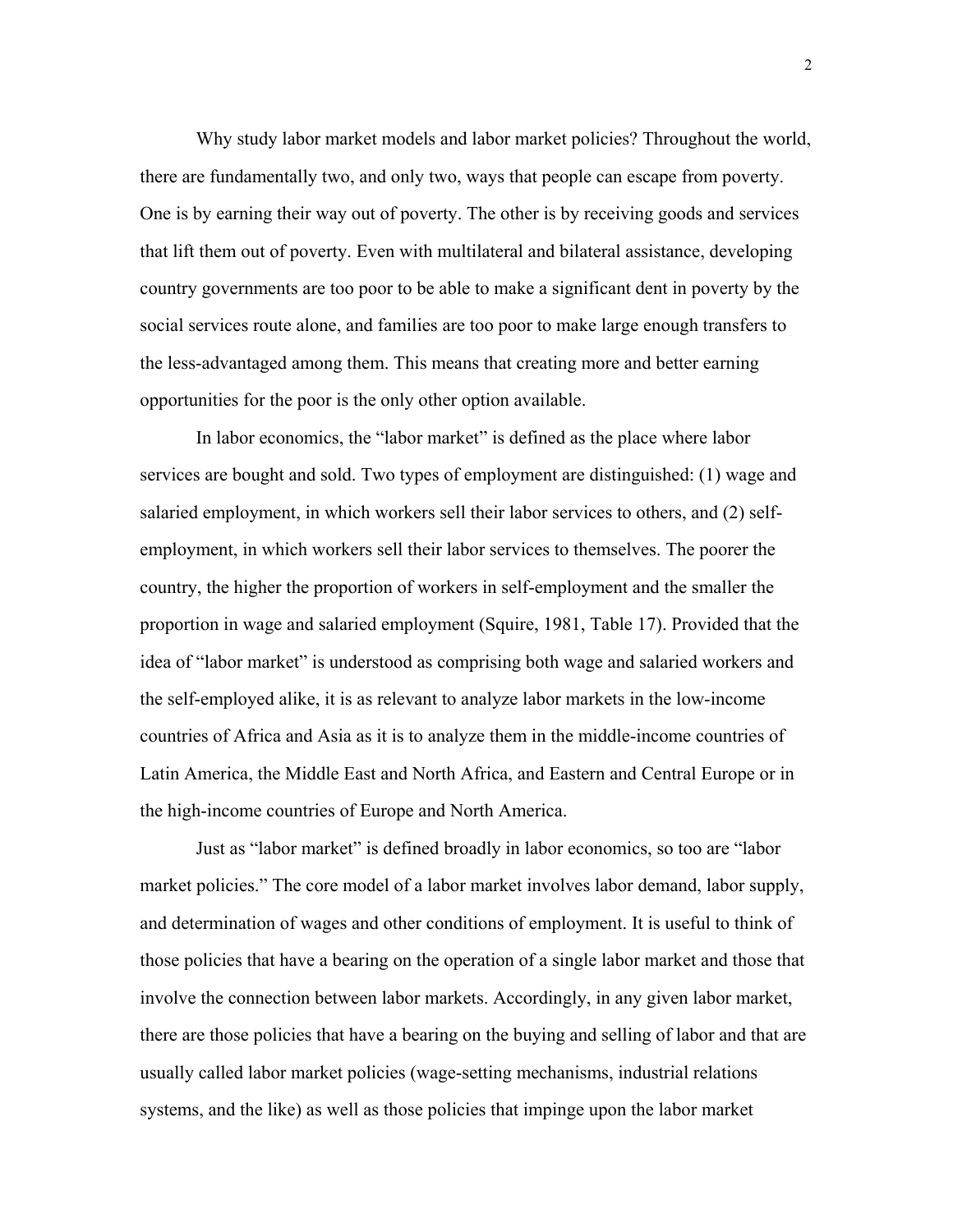(macroeconomic policies and investment policies which affect the position of the labor demand curve, education and training policies which affect the position of the labor supply curve for different skills levels, fiscal policies which affect the size of the tax wedge, etc.). And then there are those policies that affect the movement of workers and firms between labor markets (hiring and firing regulations, labor market information systems, and so on).

|                             | Policy issues                  |
|-----------------------------|--------------------------------|
| Macroeconomic conditions    | Conditions for growth          |
|                             | Macroeconomic stability        |
| Investment climate          | Regulatory environment         |
|                             | Government transparency        |
|                             | Taxes                          |
|                             | Financing                      |
|                             | Infrastructure                 |
|                             | Legal environment              |
| Labor market policies and   | Labor market regulation        |
| institutions                | Wage-setting                   |
|                             | Non-wage costs                 |
| <b>Education and skills</b> | <b>Basic</b> education         |
|                             | Higher education               |
|                             | Training and lifelong learning |
| Safety net for workers      | Income support                 |
|                             | Active labor market policies   |

Some units within the World Bank use the MILES framework:

All of these aspects fit into the purview of labor market policies as defined in this review.

The status of labor market analysis and labor market policy in the development economics community now is similar to the status of poverty analysis and anti-poverty policy in the development economics community two or three decades ago. At the time, the profession knew that it wanted to take on poverty more fully but most in it didn't know how. Knowledgeable insiders in development institutions joined with outsiders in universities and think tanks to set the direction for poverty analysis and anti-poverty policy and show those who were not poverty specialists how to do good poverty work. Today, anyone who is not already an expert in poverty analysis and anti-poverty policy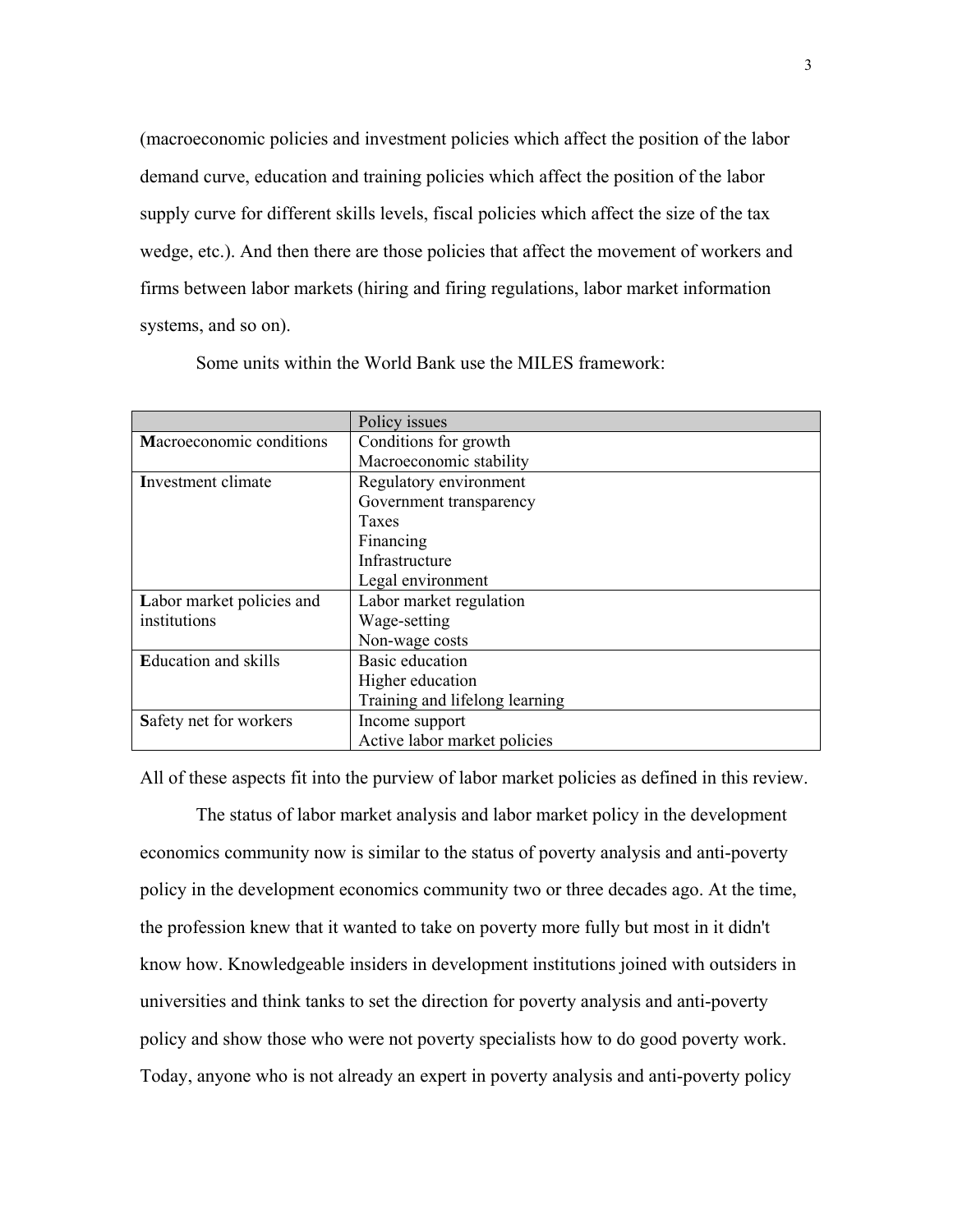can acquire such expertise via a rich array of books, documents, articles, and training courses.

A parallel task is still to be performed for labor market work today. Imagine that you are a country economist formulating a labor market policy proposal which you propose to take to a client country's government. A well-formulated proposal would answer the following questions.

- What specific labor market objective or objectives are you trying to achieve and by what welfare economic criterion or criteria will you decide if your objective(s) is/are being achieved?
- What is the labor market model you are using to analyze the effects of the proposed policy?
- What is the empirical evidence favoring one view of labor market functioning over another?

If I were your manager, it is only after these questions are satisfactorily answered that I would feel comfortable authorizing you to make policy proposals to a client country.

Typically, labor market policies have been proposed without such questions being answered. Let me give three examples, each of which is discussed at greater length later in this paper.

The first comes from Chapter 7 of the World Development Report 2005, which calls for creating more and better jobs by 1) fostering a skilled and healthy workforce that can contribute to a productive and prosperous society, 2) crafting labor market interventions to benefit all workers, and 3) helping workers cope with change in a more dynamic economy. These recommendations rely on an implicit model in which more and better employment is constrained by the poor quality of the labor supply. Others, myself included, work with a different model: that in a typical developing country, the principal constraint is the deficiency of labor demand. Both views have a long and distinguished history, being associated respectively with two economists who shared the Nobel Prize in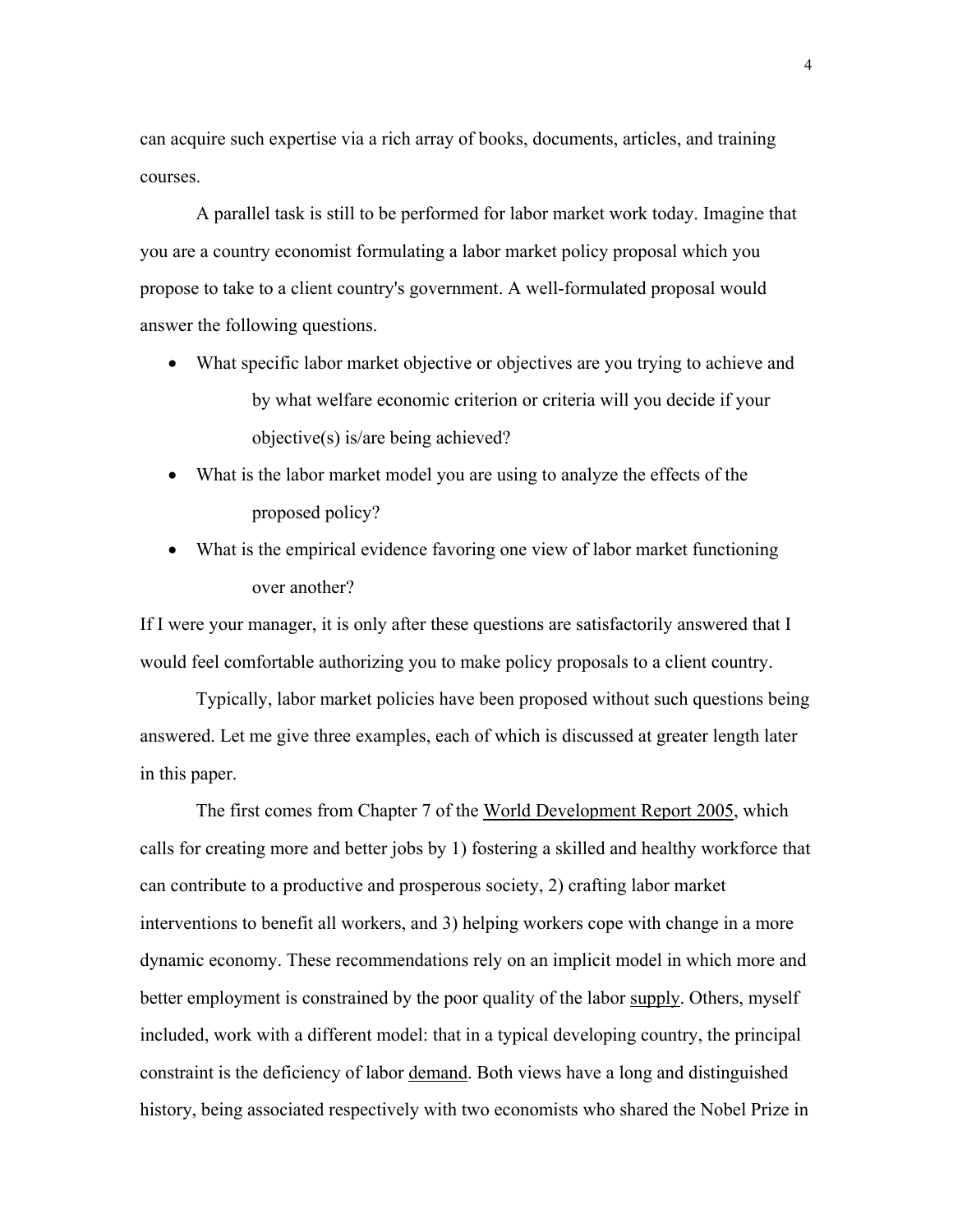Economics, T.W. Schultz (1961) and Sir W. Arthur Lewis (Lewis, 1954). Of course, policy-makers do not have the luxury of being able to wait for more comprehensive modeling and policy analyses to be undertaken, and so development institutions are (properly) playing a role in advising on these issues based on what can be said from what is known at the time that policy decisions are made. Nonetheless, research can and should be undertaken to determine whether the principal constraint to employment creation in a given country lies on the supply side or the demand side of the labor market. With such research findings in hand, policy-makers and the development institutions that advise them will be better able to decide where to allocate their scarce development resources in the future.

Here is another example. Why do so many working people in low-income countries sell their labor to themselves and not to others, and what does the answer imply for policy? One answer to the analytic question is that a) the wage and salaried jobs are the better ones, but b) employers do not want to buy all of the labor services that are being supplied, and so c) workers who cannot afford to remain unemployed while holding out for wage and salaried jobs enter self-employment so that they can earn cash right away. Based on such a model, some policy analysts conclude that the appropriate policy response is to create more wage and salaried jobs. This may be the correct policy conclusion, but then again it may not be. Maybe more development could be achieved at the same cost by helping the self-employed earn more in the sectors where they already are. Neither policy option – create more wage and salaried jobs or help the self-employed earn more - is obviously correct; a comparison of the development effects of each policy alternative is needed.

But maybe the analytical model presented in the previous paragraph is wrong. What if, as Maloney (2003, other) has argued in the case of Mexico and Webb (2005) in the case of Peru, a majority of the workers prefer the combination of earnings and job conditions in self-employment to those offered in wage employment and so are self-

5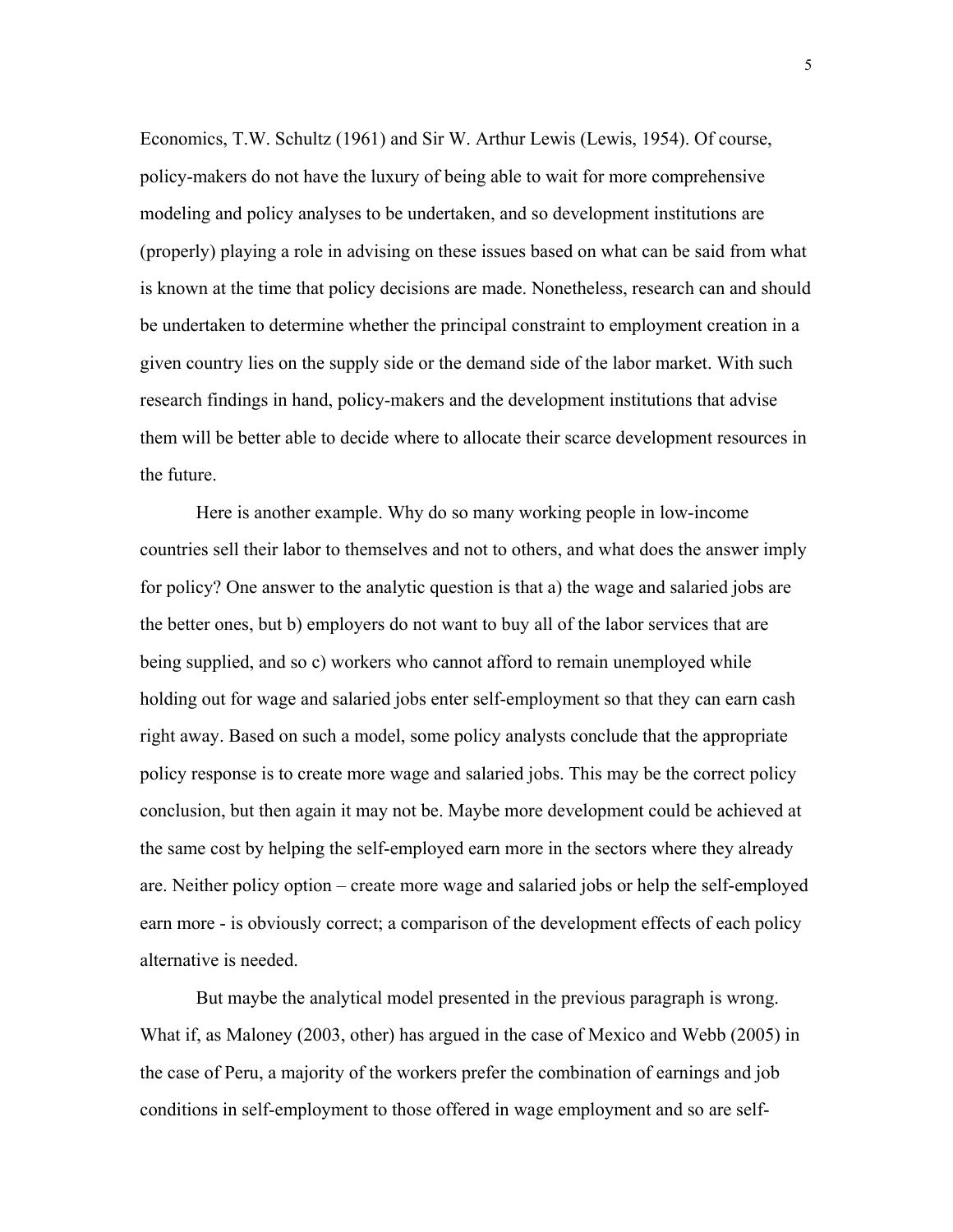employed for that reason? This is a very different model of the labor market, one that leads to very different policy judgments from the first view.

As a final example, consider education policy. The World Development Report 2006 addressed equity, which it defined as a normative concept including quality of opportunities and aversion to absolute consumption deprivation. It called too for policies to level the economic and political playing fields. One example of inequity cited in the report is that school enrollment rates in India vary by income quintile: the higher the income, the higher the enrollment rate. Consider now a policy of creating additional educational opportunities for children in low-income-quintile families. Assuredly, each newly-educated person will have improved opportunities for competing for whatever good jobs there are. But will there be more good jobs because more people are educated, or will a given number of good jobs simply be reallocated to different individuals? Different labor market models make different assumptions about the answer, but the issue has been all but ignored empirically. The efficacy of education policy as an approach to development depends critically on which model in fact holds in a given setting.

In this introduction, I have tried to illustrate how sound labor market policies require explicit welfare economic analysis, well-specified theoretical models, and appropriate empirical evidence. In the balance of this review, I elaborate in turn on each of these three components.

#### **The Welfare Economics of Policy Analysis in the Labor Market**

 Economics is often defined as the science of the allocation of scarce resources among alternative uses. In the current context, the scarce resources are the funds available for development purposes, for example, in a World Bank budget for a country. The alternative uses are many: labor market interventions, social sector programs, infrastructure activities, and the like.

6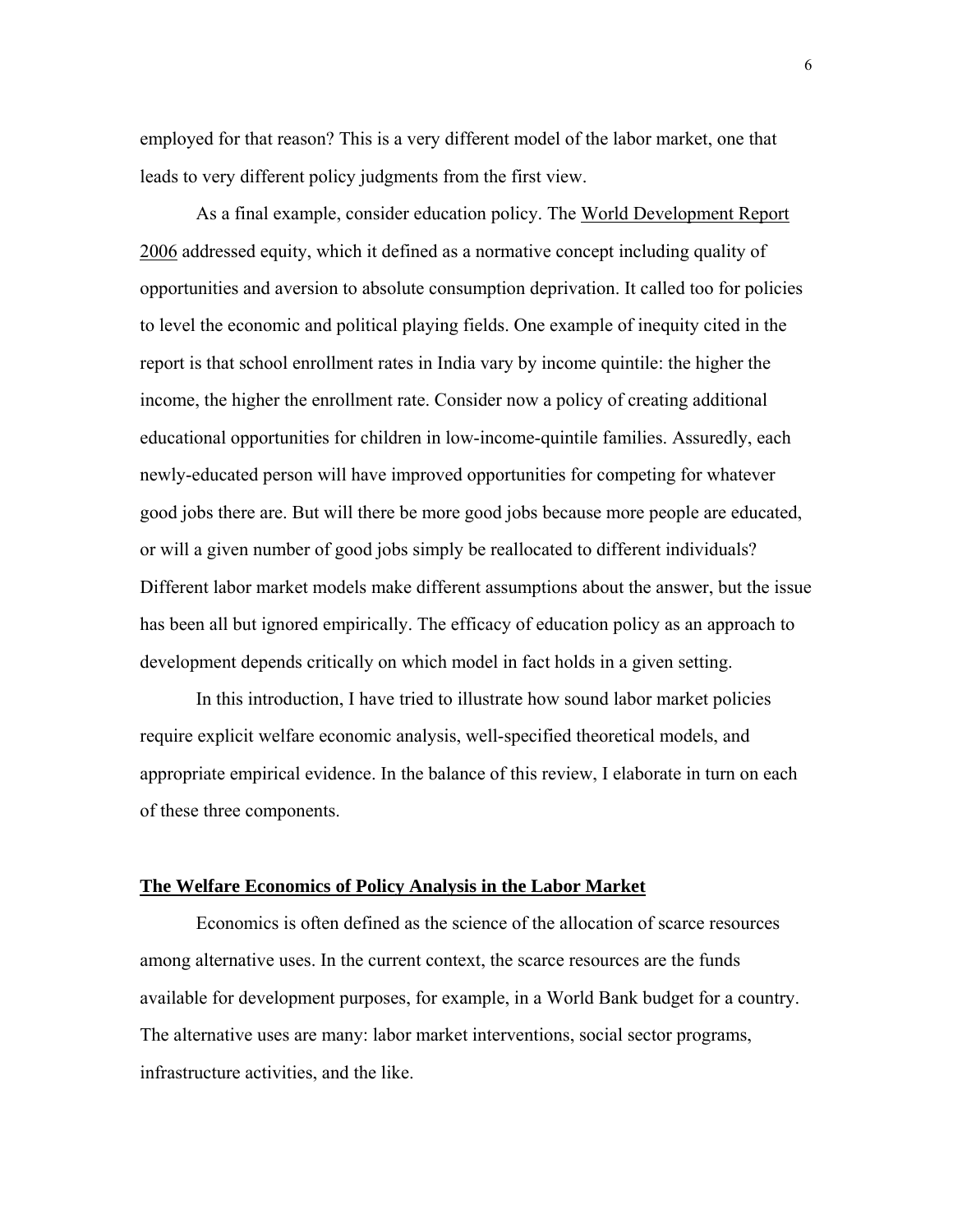Implicit in the preceding definition of economics, and the point that should be made explicit here, is that a rational allocation of scarce resources among alternative uses is possible only once an objective or a number of objectives has/have been specified. It is important that this be the ultimate objective or objectives of policy, not intermediate objectives.

# **Specifying the ultimate objective or objectives**

 Think of familiar maximization problems in economics. An individual maximizes utility by choosing how much to spend on each of a number of alternative products or by allocating one's time between work and leisure. A firm maximizes profits by choosing how much output to produce, what production technology to use, and how much of each input to employ. A government or international agency seeks to minimize poverty by allocating an anti-poverty budget among the populace. In these and other decisions like them, what is being maximized or minimized - technically speaking, the maximand or minimand - is made explicit.

The great majority of labor market studies do not have a well-formulated maximand or minimand. Typically, we analyze inputs to or components of the presumed maximand or minimand. Minimum wage policy is sometimes analyzed in terms of the disemployment caused, active labor market policy by the penetration rate of the national employment service, pension policy by the social security replacement rate, and unemployment insurance by the percentage of workers who are eligible for benefits in the event of job loss.

Let us consider some more comprehensive alternatives. The interested reader is referred to Fields (2001, Chapter 8) for further details.

## **The Pareto criterion**

The Pareto criterion maintains that a policy is beneficial if it makes some people better off and nobody worse off. "Better off" and "worse off" are defined in utility terms.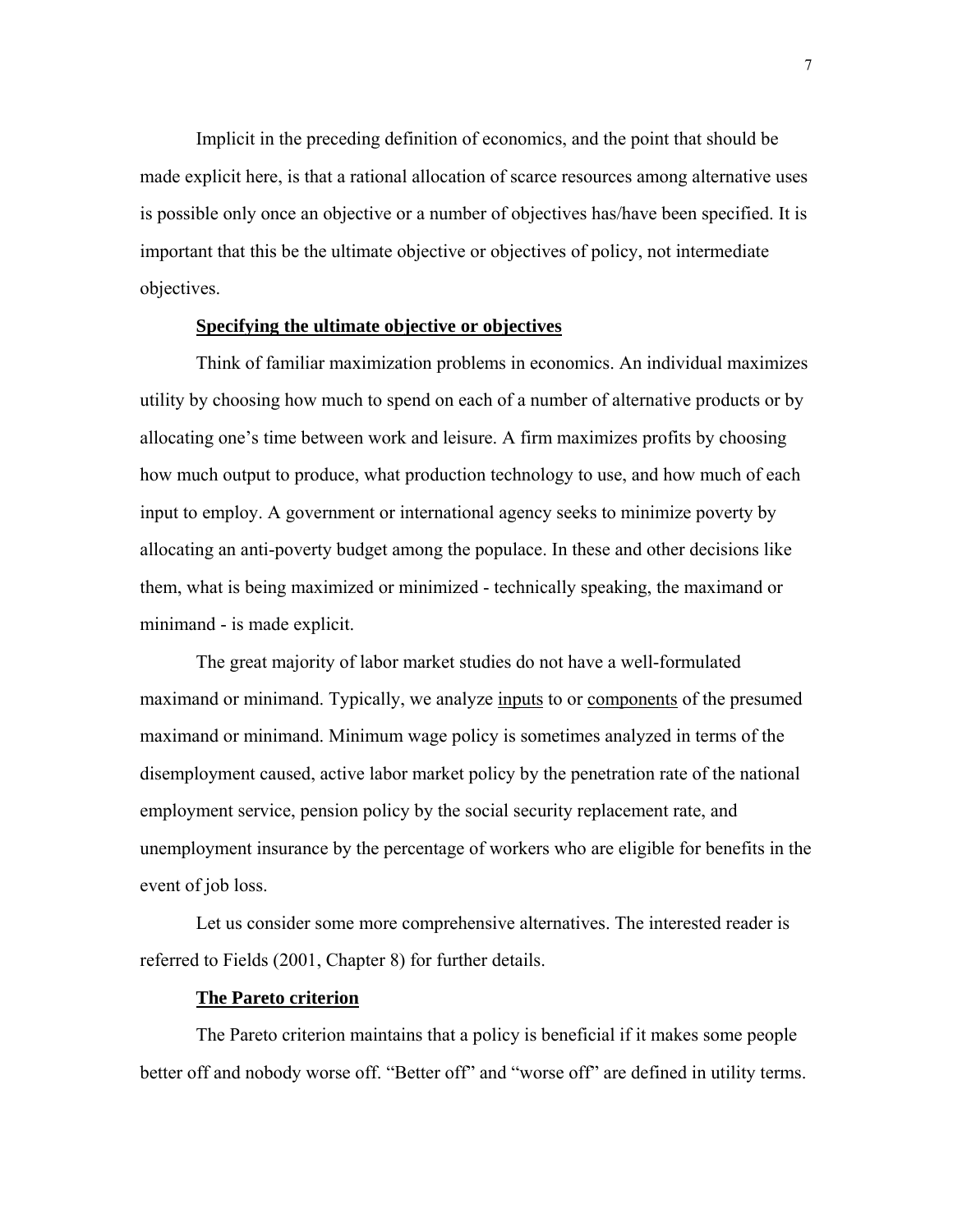A policy that makes some people better off and none worse off is said to be "Paretoimproving."

Seeking Pareto-improvements and implementing them when they are found is indeed a sound criterion for social decision-making. However, implementing the Pareto criterion raises three practical problems.

First, the analyst must know the utility functions of the persons involved. Hardly ever is this the case.

Second, the analyst must accept the utility functions of the persons involved, even if they are nasty, malevolent, or weird. In practice, we may well find such judgments objectionable and might therefore want to "launder" them (Harsanyi, 1977, Goodin, 1986).

And third, we must have data on the actual or prospective changes in utility for each specific individual; rarely are prospective models or panel data on actual outcomes available.

 Suppose though that these practical problems could be overcome. There remains the fact that it would be an unusual policy indeed in which nobody is made worse off. Typically, there are losers and rarely are the losers compensated fully for their losses.

Although the Pareto criterion is appealing conceptually, the practical issue is the general absence of Pareto-improving policy interventions. In the great majority of circumstances, other more applicable policy criteria must be sought.

## **First order dominance and rank dominance**

Two of the problems with the Pareto criterion – its reliance on utility information and its need to compare the same individuals before and after a proposed policy intervention – can be overcome by switching to first order dominance as a policy criterion. The problem of not knowing utilities is overcome by working instead with incomes. The problem of not being able to compare the same individuals before and after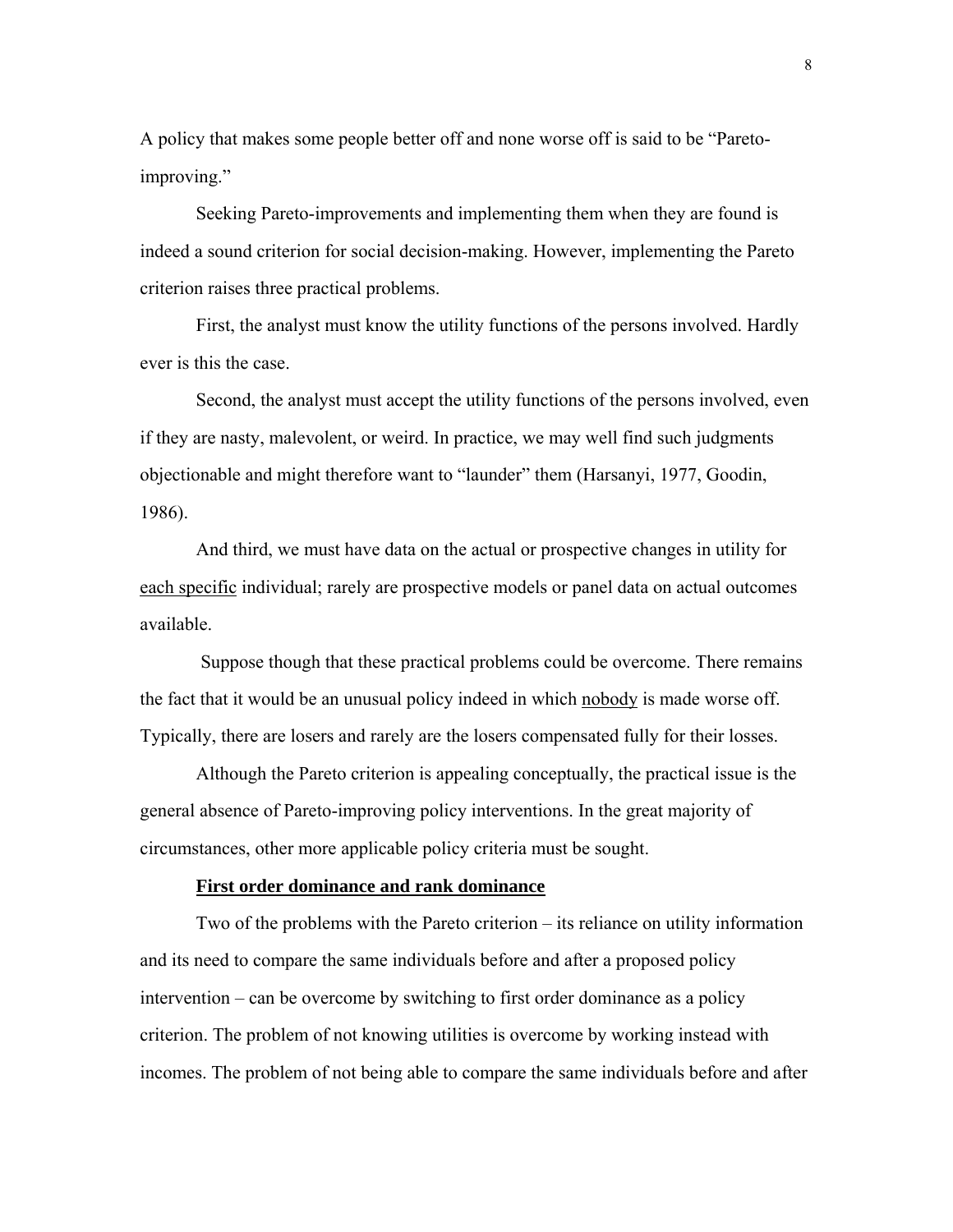a policy intervention is overcome by looking instead at anonymous individuals – for example, those in the lowest income quintile, those in the second income quintile, etc.

Specifically, first order dominance is the following idea. One income distribution is said to first-order-dominate another if, at each income level, there are fewer people below the specified income amount in the first distribution compared with the second. First order dominance therefore overcomes the two aforementioned problems by looking at the incomes of anonymous individuals.

Practically speaking, what needs to be done to implement first order dominance is quite simple. Draw two cumulative distribution functions. If one cdf is below the other everyplace and strictly below it someplace, then the first distribution first-orderdominates the second.

First order dominance is equivalent to rank dominance. Rank dominance looks at the income received at each rank in the income distribution. If the income is everywhere at least as high in one distribution compared with another and strictly higher someplace, then the first distribution rank-dominates the second. Practically speaking, to implement rank dominance, draw exactly the same graphs as with first order dominance but look at them differently. For rank dominance, draw the two cdfs, and if one cdf is found to lie to the right of the other one everyplace and strictly to the right someplace, then the first distribution first-order-dominates the second. Of course, if one curve lies to the right of another, then it necessarily lies below the other one also, which is why rank dominance and first order dominance are equivalent.

Implementing first order dominance requires that the analyst compare the entire income distribution vectors before and after a policy is put into effect. Careful modeling is required to derive the counterfactual income distribution under the proposed policy. This is demanding informationally, but no more demanding than the other policy evaluation methods that follow.

9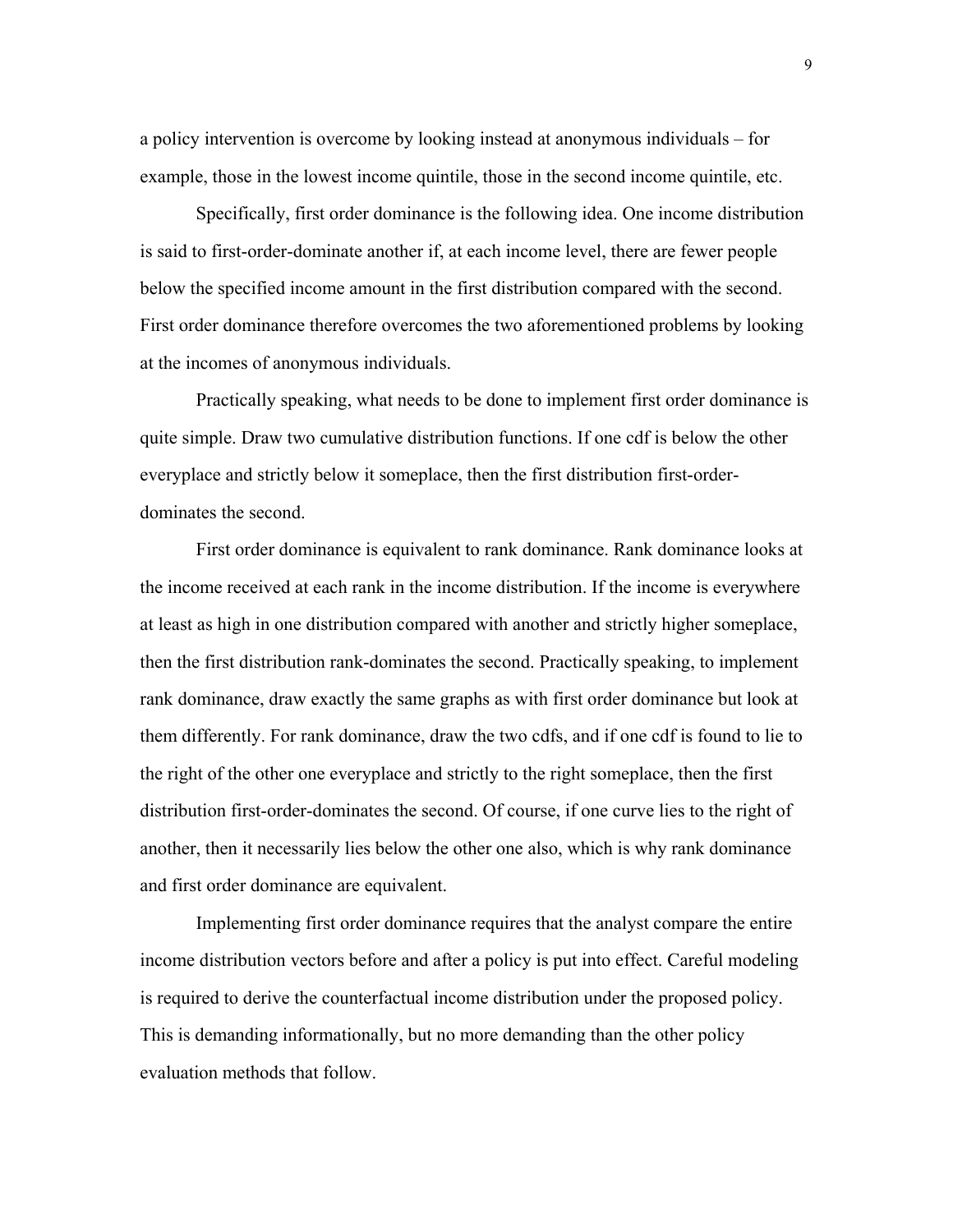Finally, it bears mention that when the pre- and post-policy cdfs are drawn, they may cross. In such a case, the post-policy distribution neither dominates nor is dominated by the pre-policy distribution. The analyst must then rely on some other criterion for evaluating the policy.

## **Abbreviated labor market well-being functions**

Lambert (1989) coined the term "abbreviated social welfare function" to indicate that social welfare (or, equivalently, "economic well-being") is a function of statistics which are themselves calculated from the before and after income distribution vectors. Examples of such statistics are GDP per capita, inequality, poverty, total wage bill, and the unemployment rate. Each of these components must itself be carefully defined and measured.

In addition to specifying the arguments of the abbreviated social welfare function, the analyst must also specify the direction of the effect: for example, that an increase in GDP per capita is judged favorably and an increase in inequality negatively. Social welfare is judged to have increased for all functions belonging to a broad class of abbreviated social welfare functions if and only if all of the components that have been deemed to be good are found to have increased or remained unchanged and all of those deemed bad are found to have decreased or remained unchanged. If even one component goes in the "wrong" direction from the others, that broad class of abbreviated social welfare functions produces an ambiguous evaluation. Note that the evaluations we reach are contingent: all evaluators who adopt the particular class of social welfare functions in question would reach the same judgment, but evaluators who adopt different social welfare functions might reach different judgments (Atkinson and Stiglitz, 1980; Atkinson, 1983).

An example of such an abbreviated social welfare function is one that I used in Fields, 2005b) to evaluate alternative labor market policies in one of the models reviewed below, the Harris-Todaro labor market model. The welfare function chosen was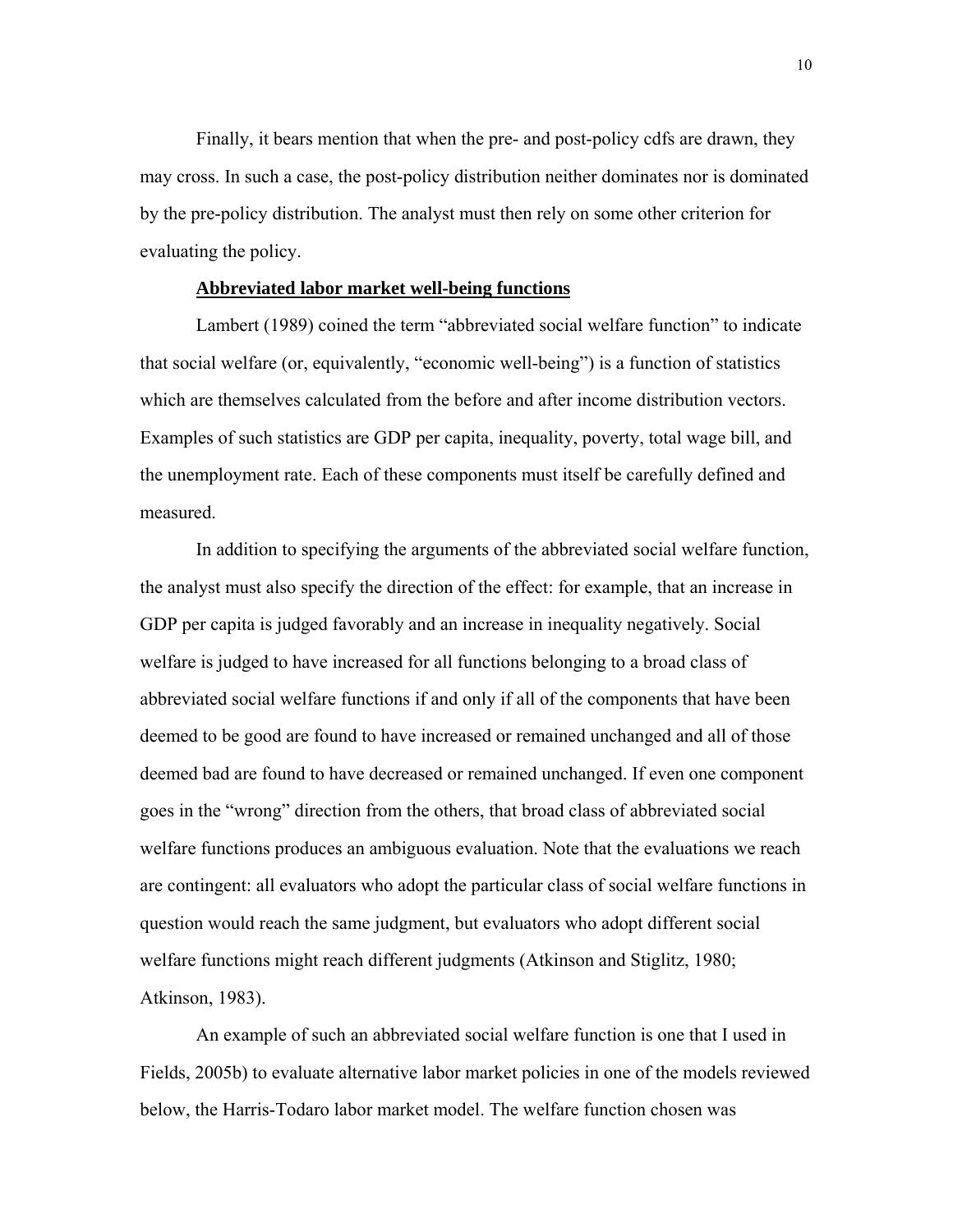(1) SW = f(Total labor earnings, unem, ineq, pov),  $f_1 > 0$ ,  $f_2 < 0$ ,  $f_3 < 0$ ,  $f_4 < 0$  – that is, social welfare is a function of total labor earnings, unemployment, inequality, and poverty, with the judgments that other things equal an increase in total labor earnings increases social welfare and increases in unemployment, inequality, or poverty lower social welfare. Three policies were evaluated: modern sector enlargement, which increases the number of modern sector jobs holding wages in the two sectors constant; modern sector enrichment, which increases wages in the modern sector holding the number employed in the modern sector and wages in the traditional sector constant; and traditional sector enrichment, which increases wages in the traditional sector holding wages and employment in the modern sector constant. For the class of social welfare functions given by (1), a policy of traditional sector enrichment was shown to be unambiguously welfare-improving, whereas policies of modern sector enrichment and modern sector enlargement were shown to be welfare-ambiguous.

In similar fashion, in analyzing labor market policies, we can move to what might be called an "abbreviated labor market well-being function." What should be included in such a function?

Following traditional ILO practice, an abbreviated labor market well-being function would presumably include the unemployment rate. Even though the unemployment rate should probably receive some weight, how much weight it should receive is open to discussion (Peek, 2006).

The abbreviated labor market well-being function would also recognize that in addition to how many workers have jobs, what also matters is how much workers earn in those jobs (Fields, 1980b; Squire, 1981; Turnham, 1971, 1993; Somavía, 1999). Thus, a second argument might be a measure of labor market earnings such as the average earnings of those employed, the incidence of low earnings, or the extent of earnings deprivation.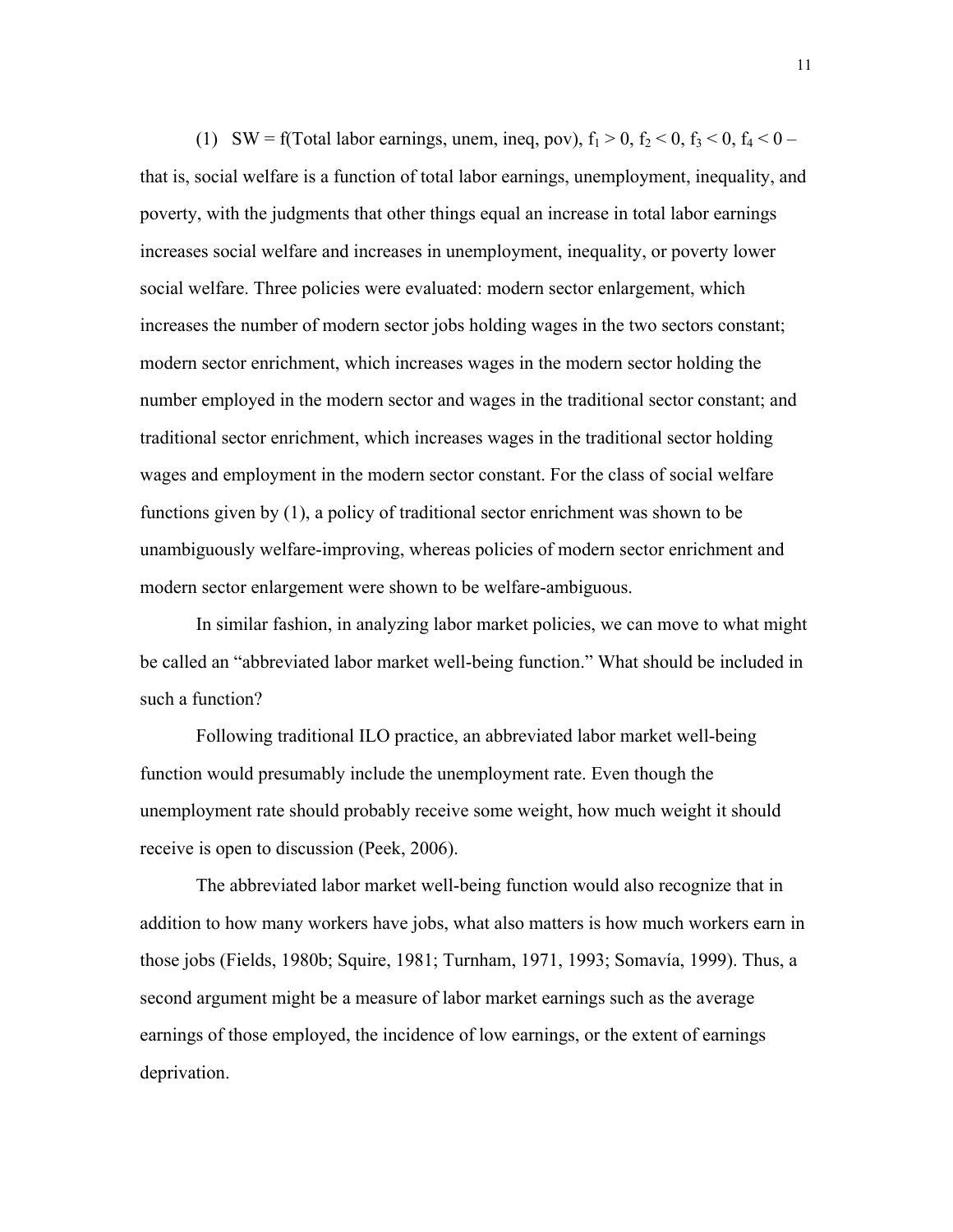A third component might be social protection. For example, Bourguignon and Dethier (2006) have written, "The term 'good job' has two connotations: higher wages and more protection against dismissals, earnings variation and several risks linked to health, old age and unemployment."

Taking these three components into account, we arrive at an abbreviated labor well-being function of the form:

(2) Labor market well-being  $=$  g(level of employment, earnings of those employed, extent of social protection),  $g_1$ ,  $g_2$ ,  $g_3 > 0$ .

In the same way that the abbreviated social welfare function (1) requires careful specification of the total earnings, unemployment, inequality, and poverty arguments, so too does the abbreviated labor market well-being function (2) require careful specification of the employment, earnings, and social protection arguments.

## **Minimizing a low-earnings index**

 An attractive way of combining the level of employment with the earnings of those employed is to draw a parallel with poverty measurement. A poverty index widely used at the World Bank and elsewhere is the index developed by Foster, Greer, and Thorbecke (1984):

$$
(3) \t P_{\alpha} = \sum_{i=1}^{q} \left( \frac{z - y_i}{z} \right)^{\alpha},
$$

where q is the number poor, z is the poverty line, and  $v_i$  is the income of recipient i. To allow for diminishing marginal utility of income, the parameter  $\alpha$  should be chosen to be greater than one. The value  $\alpha=2$  is conceptually appealing and commonly utilized. The P<sub>2</sub> index is sometimes called the "severity of poverty" (Ravallion, 1994). In similar fashion, an index of the severity of low-earnings might be defined as

$$
(4) \qquad P_2 = \sum_{i=1}^q \left(\frac{z-y_i}{z}\right)^2,
$$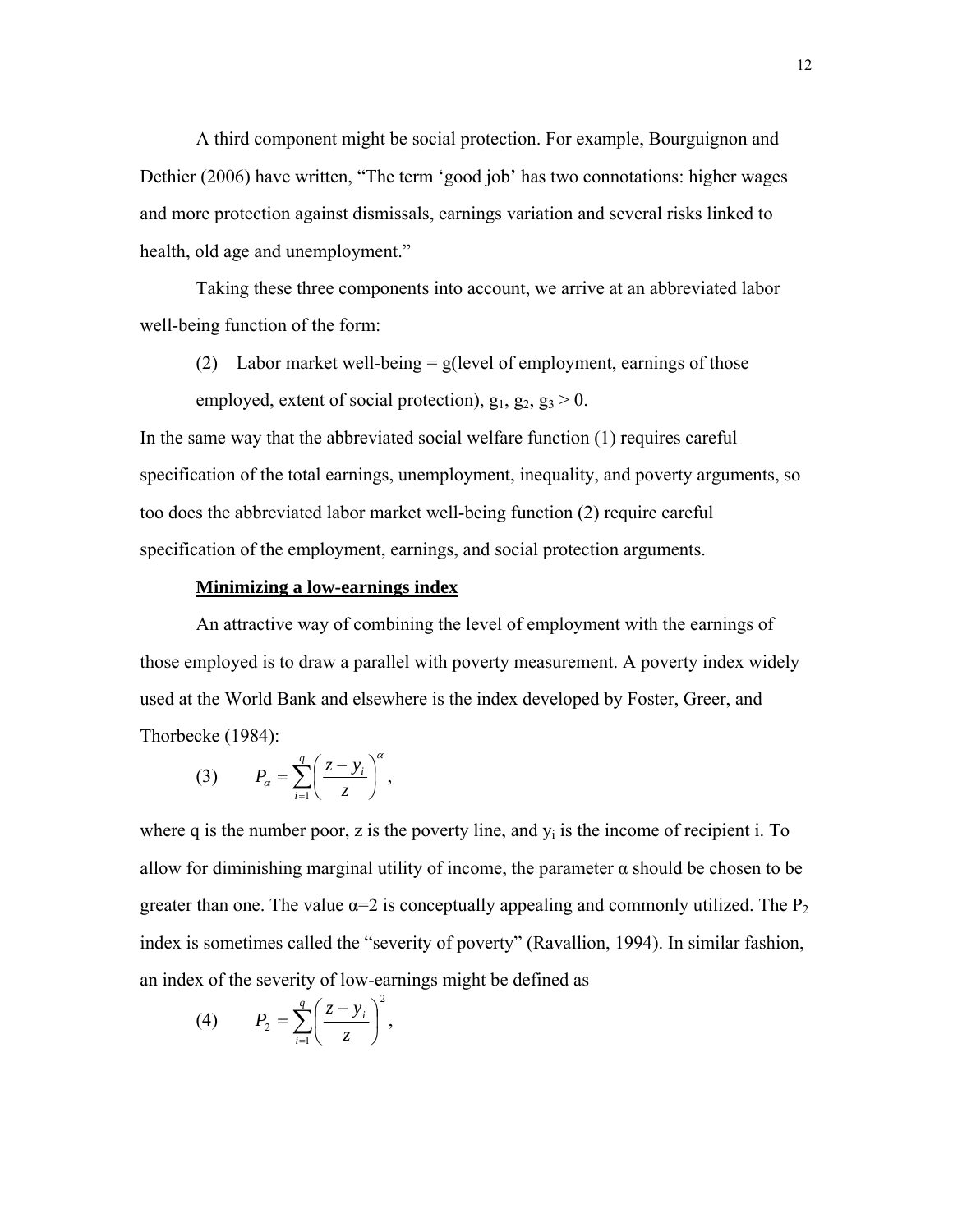where now q is the number of low earners, z is the low-earnings line, and  $y_i$  is the labor market earnings of worker i. Observe that the index of severity of low-earnings given by (4) treats the unemployed as low-earners: the earnings deficit of an employed worker with earnings 10% below the low-earnings line is counted with a weight of 10%, the deficit of one with earnings 50% below the low-earnings line is counted with a weight of 50%, and the deficit of a potential earner who is unemployed and who therefore has zero earnings is counted with a weight of 100%.

 The approach used in (4) is almost utilitarian but not quite. As described in Foster and Sen (1997), simple utilitarianism can be factored into three components: (i) consequentialism (the well-being of an action or institution is judged only by the goodness of the consequent state of affairs); (ii) welfarism (judging the goodness of states of affairs only by utility information); and (iii) sum-ranking (judging utility information for a given population simply by summing utilities). Let  $u_i(.)$  denote the actual utility function of individual i as a function of his/her labor market earnings and let  $v_i(.)$  denote how the evaluator evaluates i's labor market earnings. Denote by (ii') what we get if we use  $v_i(.)$  in place of  $u_i(.)$  in (ii). The combination of (i), (ii'), and (iii) might be called "quasi-utilitarianism." Quasi-utilitarianism is similar in spirit to the approach taken by Atkinson (1970) in his famous paper on the meaning and measurement of inequality. As he later wrote (Atkinson, 1983, p. 5), "It should be stressed that the [welfare] function  $W = \int_0^{\bar{y}} U(y)f(y)dy$  is defined in terms of individual <u>incomes</u>, and not individual <u>utilities</u> . . . In retrospect, it would have been wiser to use a letter other than U." [Emphasis in the original.] As Foster and Sen (1997, p. 116) later put it, "Taking Ui to be individual utility  $\ldots$  would be one possible interpretation, but in general U<sub>i</sub> would stand for the individual

component of social welfare that is associated with person i." [Emphasis in the original.]

13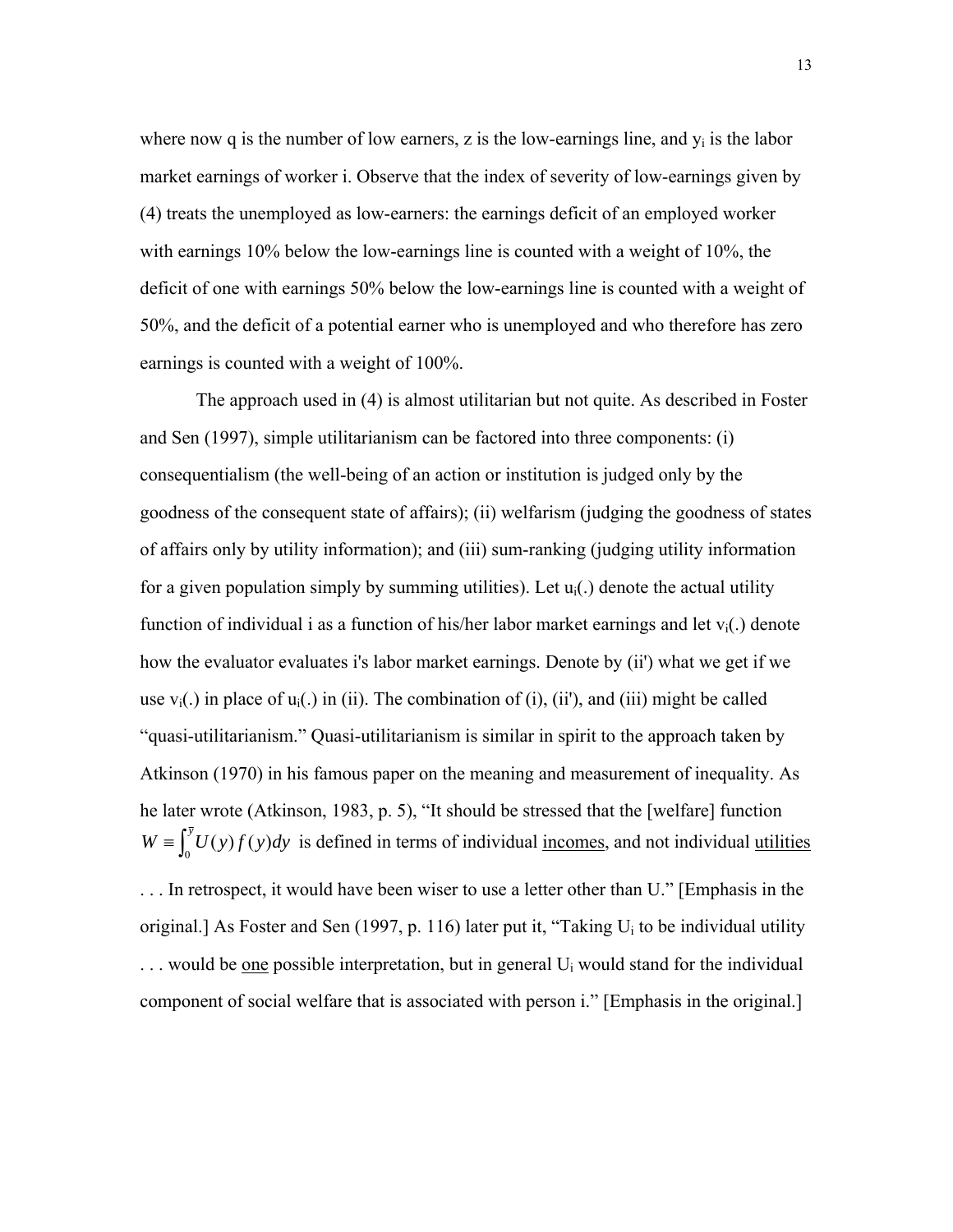In my view, the case for choosing labor market policies according to the criterion of maximizing  $W = \int_0^{\overline{y}} U(y) f(y) dy$  by minimizing 2  $P_2 = \sum_{i=1}^{n} \left( \frac{z-y_i}{z} \right)$ ⎠  $\left(\frac{z-y_i}{z}\right)$ ⎝  $=\sum_{n=1}^{q}\left(\frac{z-1}{n}\right)$ *i i z*  $P_2 = \sum_{i=1}^{q} \left( \frac{z - y_i}{z} \right)^2$  is a strong one,

deserving serious consideration in policy discussions.

# **Social cost-benefit analysis**

 In order to assess the returns from public expenditures, economists and other social scientists have long relied on social cost-benefit analysis. In a comprehensive survey article, Prest and Turvey (1965) described social cost-benefit analysis thus: "Costbenefit analysis is a practical way of assessing the desirability of projects, where it is important to take a long view (in the sense of looking at repercussions in the further, as well as the nearer, future) and a wide view (in the sense of allowing for side-effects of many kinds on many persons, industries, regions, etc.), i.e., it implies the enumeration and evaluation of all the relevant costs and benefits." See also Atkinson and Stiglitz (1980), Gramlich (1981), and Rosen (1992), among others, for further elaborations of the social cost-benefit analysis approach.

The cost-benefit criterion may be stated as follows: A project is socially profitable if the marginal social benefits (broadly defined) exceed the marginal social costs. The larger the difference between discounted benefits and costs, the more worthwhile the project.

Four aspects of the cost-benefit criterion for social decision-making are worth highlighting. The first is the use of social benefits and costs rather than private benefits and costs. Often, the distinction between private and social rates of return seems to be little more than a difference of a few percentage points after adjusting for mortality, taxes, and public subsidies. Second, when analysts have done cost-benefit analysis, they typically have calculated average rates of return while generally neglecting to point out that they are in fact averages and not marginals. Taken together, the calculation of average private benefits rather than marginal social benefits may be seriously flawed: in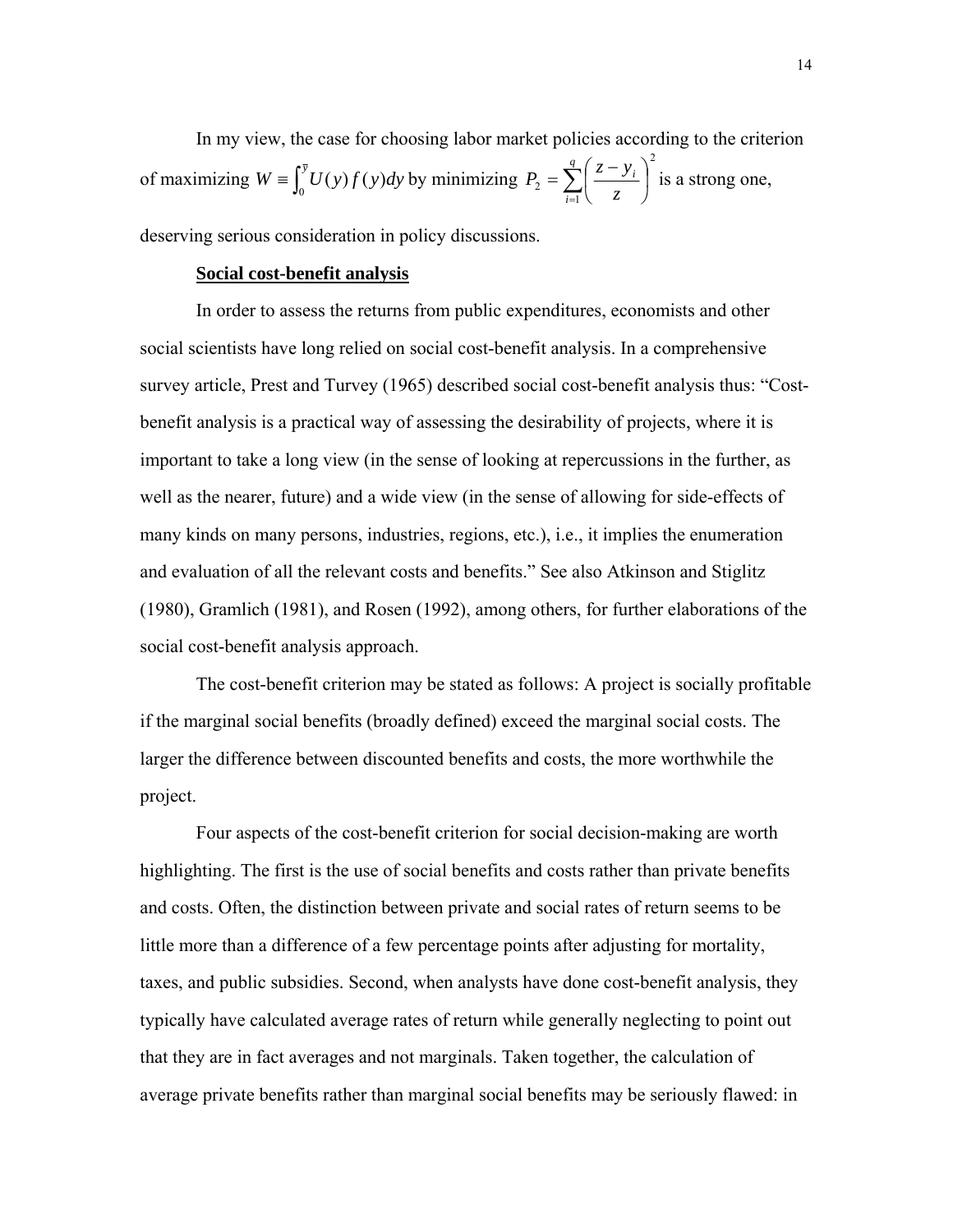some circumstances, the average private returns may exceed the marginal social returns by an order of magnitude or more (Fields, 1995).

Third, while early social cost-benefit analysis was formulated in terms of total benefits and total costs, we social scientists have become much more sensitive in the last twenty or thirty years to distributional aspects. We now ask: Who (in terms of position in the income distribution) receives the benefits? Who (in terms of position in the income distribution) pays the costs? This concern with distributional issues reflects the reformulation of the very notion of economic development as having an important antipoverty component rather than being just economic growth itself.

Finally, the role of non-quantifiable benefits and costs should be addressed. There are some who maintain that if something cannot be quantified, it does not exist. I could not disagree more: if that were the case, there would be no such thing as love, pain, or friendship, and humanity would be much the worse for it. Revealed preference is often helpful in setting a bound on the non-quantifiable benefits or costs. When I buy my wife a dozen roses, I can be understood to have judged the benefits to our relationship to be worth at least the price paid. The same can be said for accommodations made to provide the disabled with equal access in the workplace, to provide special education programs for students with special needs, or to provide pension benefits to those who have no legal entitlement to them - provided, that is, that the benefits and costs have been carefully considered and weighed.

Cost-benefit analysis may well lead to different decisions from what other criteria might. Here are two examples.

In the education area, decisions are sometimes made on the basis of human resource planning (what used to be called "manpower planning"). It is right to ask, as the human resource planner does, "What is the absorptive capacity of the economy? Will the newly-educated person be employed in an occupation for which he or she is trained?" However, it is also right to ask "What is the nature of the work the graduate will perform

15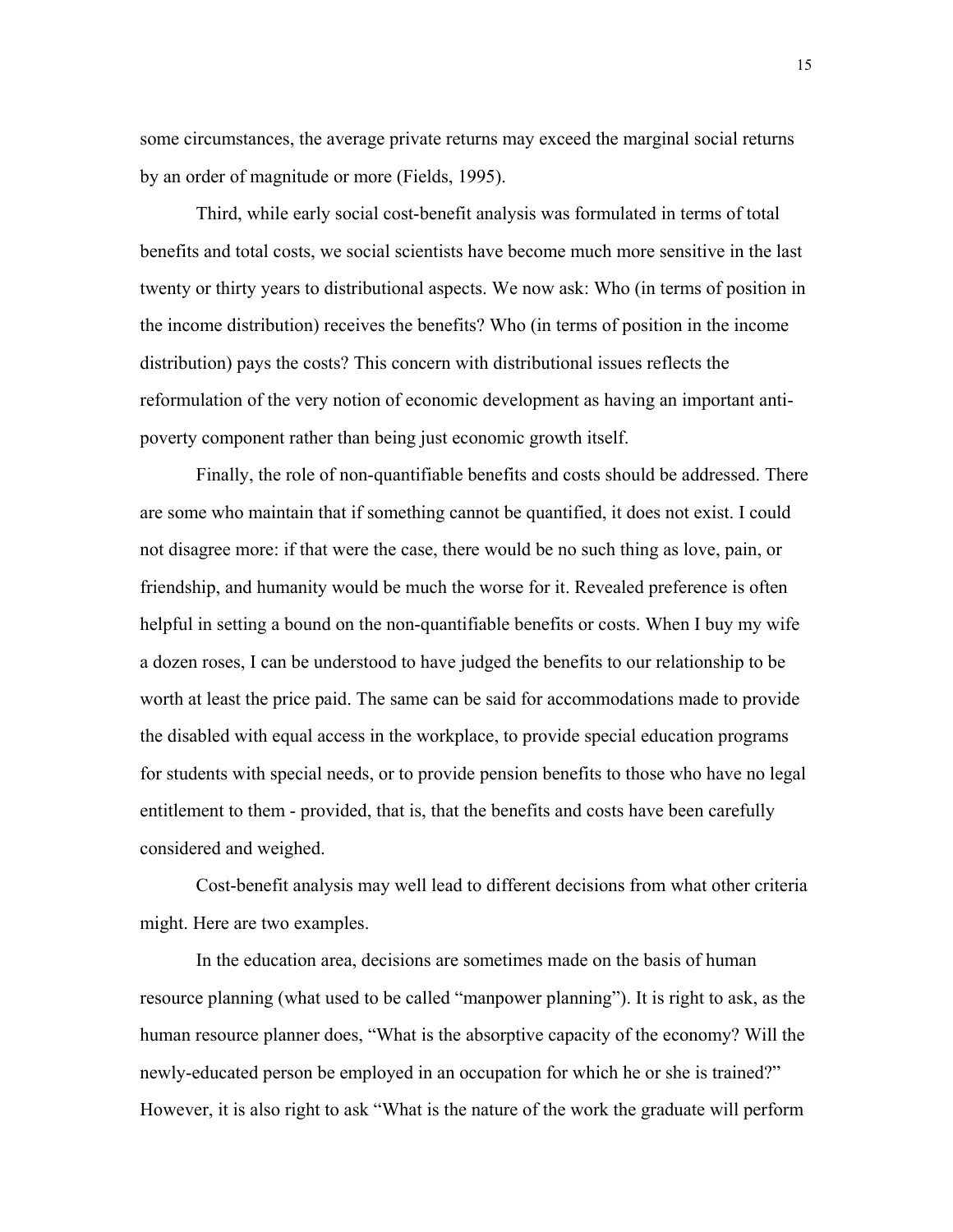and what benefits will this work confer on society?" and also to ask "How much will it cost society to educate another graduate? Do the benefits outweigh the costs?" The human resource planner does not ask these latter questions; his/her goal is to equate the supply of persons with different skills and educational attainments to the demand for them. This is the wrong criterion, one that is likely to lead to an overproduction of education. Why overproduction? Because the demanders consider only the private costs to them of hiring workers with certain qualifications but not the costs to society of producing these qualifications.

As another example of how the social cost-benefit approach differs from other approaches, consider the merit goods argument originated by Musgrave (1959): that a project (be it education, health care, infrastructure, or whatever) is inherently meritorious and therefore deserving of additional public expenditures. The problem with the merit goods argument is that it fails to recognize opportunity costs: given limited budgets, spending more money in any one of these areas means spending less in another. The social cost-benefit analyst would be justified in concluding that we have too much public spending on X, because we are spending too little on Y, given the costs and benefits of X compared with Y.

As the quotations at the beginning of this paper indicate, both Bourguignon (2006) and Stiglitz (2006) believe in the importance of social cost-benefit analysis. I quite agree: in my view, it is much better to ask the right questions and answer them imprecisely than to answer the wrong questions precisely. Social cost-benefit analysis asks the right questions. It is a shame that is used less now than it used to be.

## **Conclusions regarding welfare economics**

The following are the main points reached in this section:

In labor market policy work, what is being maximized or minimized needs to be made explicit, but seldom is.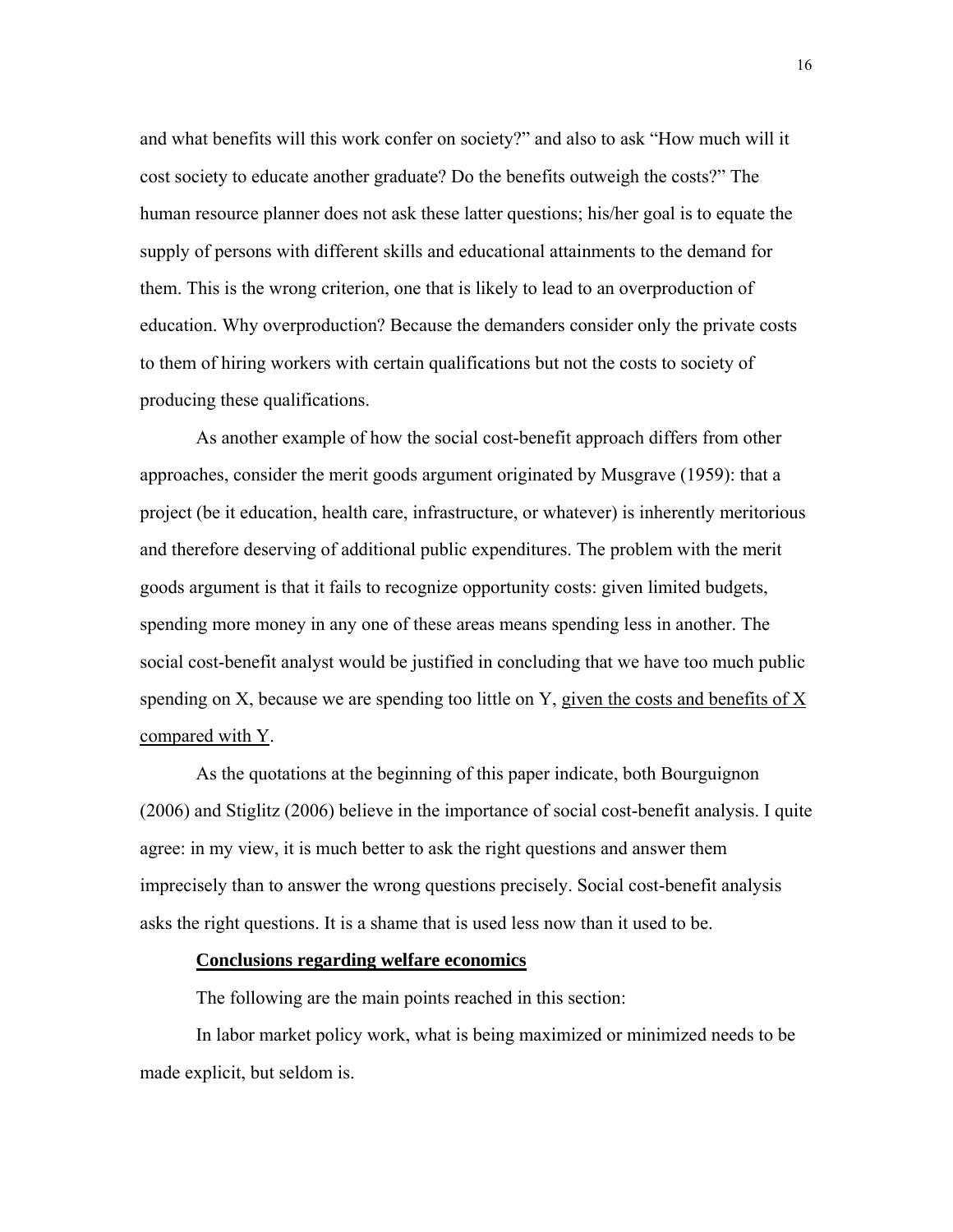The Pareto criterion is conceptually appealing but of limited practical applicability.

Some of the practical difficulties with the Pareto criterion may be overcome by using first order dominance or an abbreviated labor market well-being function, although all of these criteria may produce ambiguous results and therefore be indecisive. For those analysts who wish to focus on the level of employment and the earnings of those employed, it may be appealing to minimize a low-earnings index.

Finally, social cost-benefit analysis merits more attention than it currently gets.

#### **Theoretical Models**

## **The overall framework**

Economics is usually divided into two branches, macroeconomics and microeconomics. For present purposes, though, neither of these is the relevant level of analysis. Rather, the focus here will be the market level, specifically the labor market.

As noted above, the labor market is defined as the place where labor services are bought and sold. All of the models reviewed here maintain that the aggregate labor market consists of a small number of sectors linked to one another by actual or potential mobility of workers and of firms. Conditions in one labor market affect and/or are affected by conditions in other labor markets. Thus, all of these models maintain that labor market outcomes are best understood by analyzing conditions in markets, not conditions in individual firms.

"Dualistic labor market models" maintain that there are just two labor market sectors, which I shall term them "formal" and "informal." "Segmented labor market models" add other sectors, for example, distinguishing between "traditional agriculture" and "urban informal sector."

For any given labor market sector, market conditions are determined by market labor demand, market labor supply, and a process determining wages and conditions of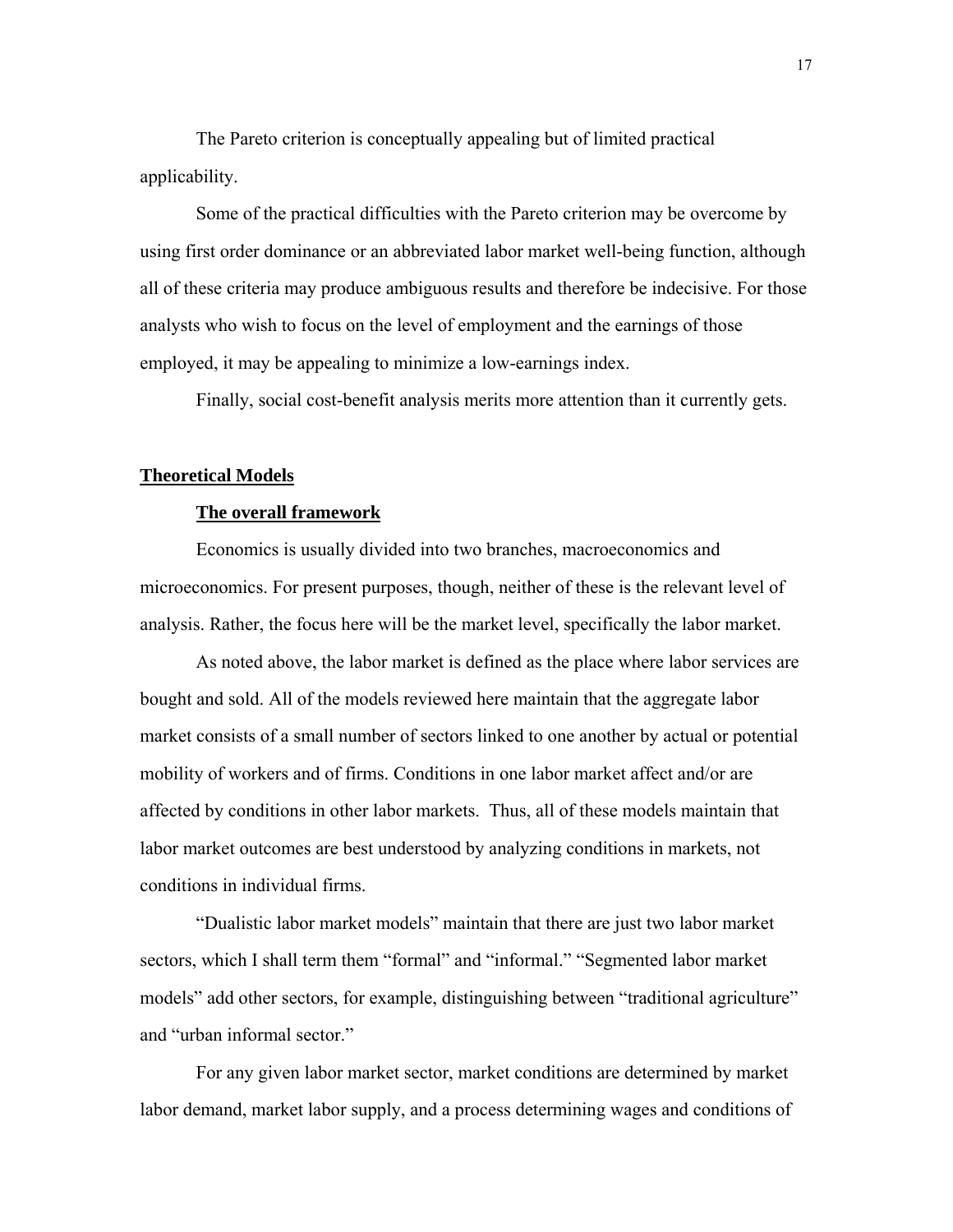employment. Market labor demand and market labor supply underlie all of the models reviewed in this paper. However, the models differ depending on whether earnings levels and conditions of employment (hereafter "wages") within a sector are determined by supply and demand, by institutional forces, by efficiency wage considerations, or by something else.

Different intersectoral linkages can be specified as alternative stylizations of different countries' conditions. Among those considered are models featuring noncompeting groups, full market-clearing, crowding, expected wage equalization, and restrictions on entry due to capital market constraints.

Many of the models reviewed in this section are elaborated at greater length in Fields (2005a), to which the reader is referred for additional details.

## **The need for multisector models**

Following a long and distinguished tradition in development economics, I view developing countries' economies as being divided into a number of distinct segments. Leading the way were the pathbreaking works of two Nobel Prize-winning economists, W. Arthur Lewis (Lewis, 1954) and Simon Kuznets (Kuznets, 1955).

Though Lewis and Kuznets differed in many respects, they agreed on one fundamental one: that the feature distinguishing one economic sector from another is the fact that workers earn different wages depending on the sector of the economy in which they are able to find work. Lewis wrote (p. 150): "Earnings in the subsistence sector set a floor to wages in the capitalist sector, but in practice wages have to be higher than this, and there is usually a gap of 30 per cent or more between capitalist wages and subsistence earnings." Part of the gap was "illusory," Lewis wrote; because of the higher cost of living in the capitalist sector, there remained a real wage gap due to a) the "psychological cost of transferring from the easy going way of life of the subsistence sector to the more regimented and urbanized environment of the capitalist sector," b) the payoff to experience in the capitalist sector, and c) "workers in the capitalist sector acquiring tastes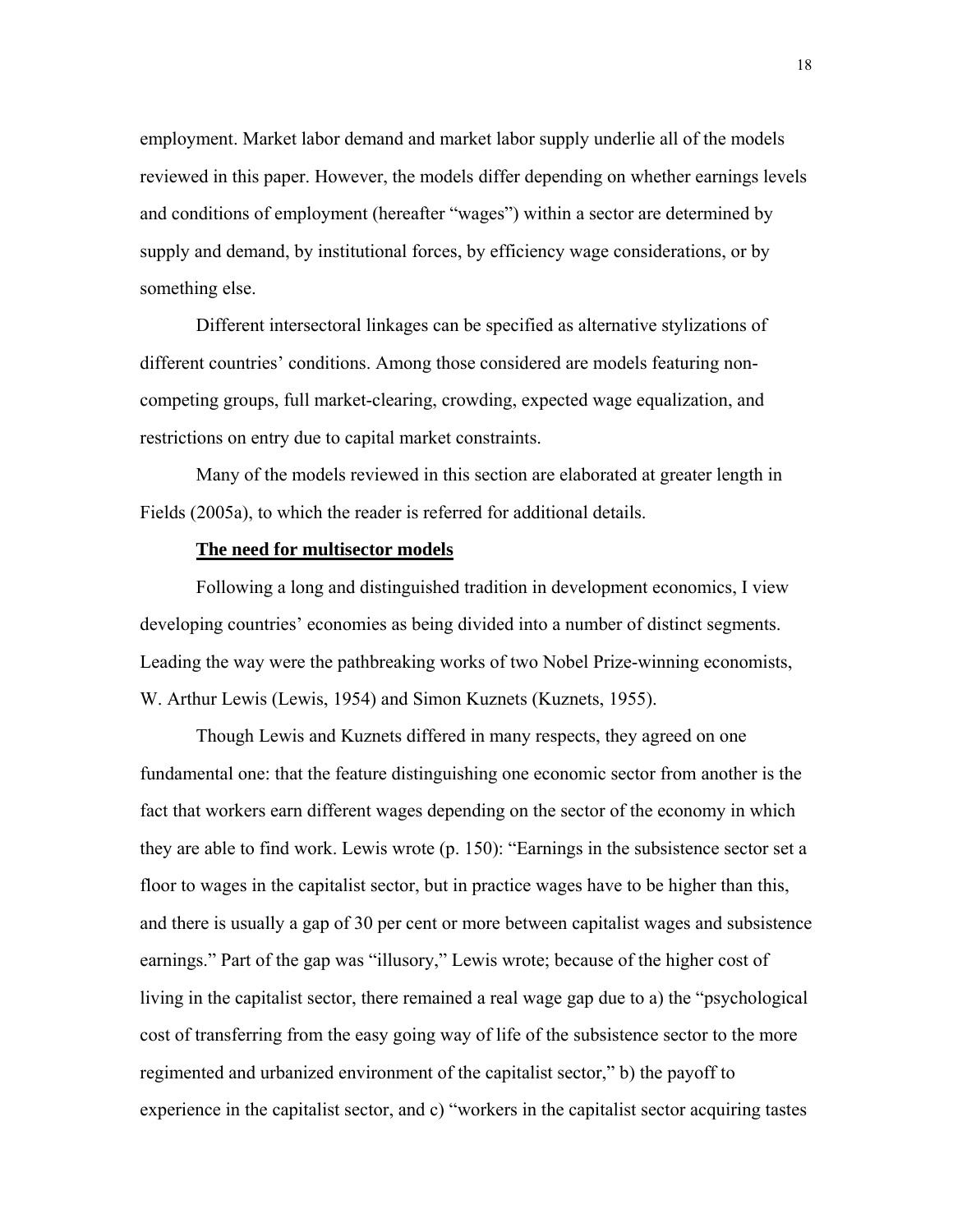and a social prestige which have conventionally to be recognized by higher real wages." He then went on to analyze the dynamics of economic growth as profits earned in the high-income sector were reinvested, leading to capital formation, an increased demand for labor, and continued intersectoral shifts.

At the same time, Kuznets (1955) explored how various measures of income inequality would change as the high-income sector comes to employ an increasing share of the population. All of the inequality measures used by Kuznets exhibited an inverted-U pattern, which later came to be known as the "Kuznets Curve."

Research on labor market dualism has been developed considerably in the intervening years. Some of the subsequent writings on labor market dualism were grounded in the then-emergent theory of human capital, which also earned its developers the Nobel Prize (Schultz, 1961; Becker, 1964). Dual labor market theory received a boost through the work of Doeringer and Piore (1970). As summarized by Wachter (1974, p. 639), the dual labor market model advanced four hypotheses:

First, it is useful to dichotomize the economy into a primary and a secondary sector. Second, the wage and employment mechanisms in the secondary sector are distinct from those in the primary sector. Third, economic mobility between these two sectors is sharply limited, and hence workers in the secondary sector are essentially trapped there. Finally, the secondary sector is marked by pervasive underemployment because workers who could be trained for skilled jobs at no more than the usual cost are confined to unskilled jobs.

Wachter and also Cain (1976) stressed that for dualism to exist, different wages must be paid in different sectors to comparable workers. Empirical evidence has been compiled demonstrating that observationally equivalent workers earned different amounts in different parts of the economy (Fields, 1980a), but skeptics (e.g., Rosenzweig, 1988) remain unconvinced. Nonetheless, the good jobs/bad jobs dichotomy remains widespread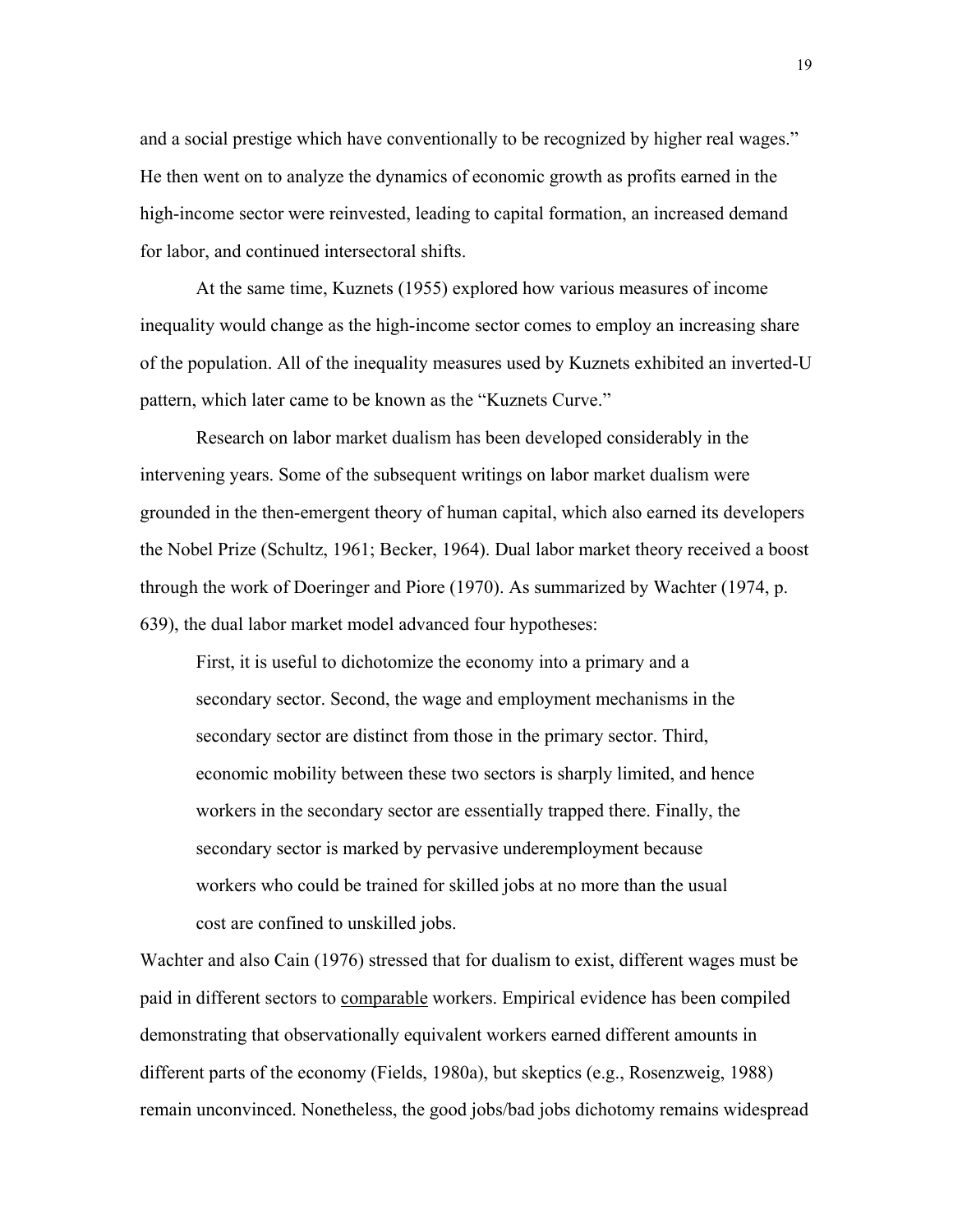in the current literature (e.g., Inter-American Development Bank, 2003; Bourguignon, 2005).

The alternative to a segmented labor market model is a unitary labor market model in which all workers with given skills receive the same wage regardless of the sector in which they work – a view which I find to be at odds with developing countries' reality. When possible, Occam's Razor suggests limiting the analysis to two sectors. Models with two sectors – formal and informal – are elaborated below. But when two sectors are not enough, three-sector or n-sector models can prove insightful. This point is developed further in the sequel.

#### **Modeling the formal sector labor market**

In this subsection, I review three groups of models of labor markets for formal sector workers of a given skill level. They are the supply-demand model with market wage determination, the supply-demand model with institutional wage determination, and efficiency wage models.

The supply-demand model with full market-clearing (e.g., Ehrenberg and Smith, 2006) is depicted in Figure 1. The model displays the three essential features. First, the amount of labor demanded in the market is taken as a decreasing function of the wage, other things equal. The market labor demand curve slopes downward because of diminishing marginal revenue product of labor and the associated substitution and scale effects of a wage change. Second, the amount of labor supplied to the market is taken as an increasing function of the wage, other things equal. The market labor supply curve slopes upward because a higher wage induces workers to enter this labor market from other labor markets and induces non-workers to enter the labor force. And third, the wage is set by supply and demand in order to clear the market.

 According to the market-clearing model, three equilibrating forces operate: behavior of firms, behavior of workers, and behavior of wages. In the model, firms are free to hire workers or not depending on what is in their profit-maximizing interest to do.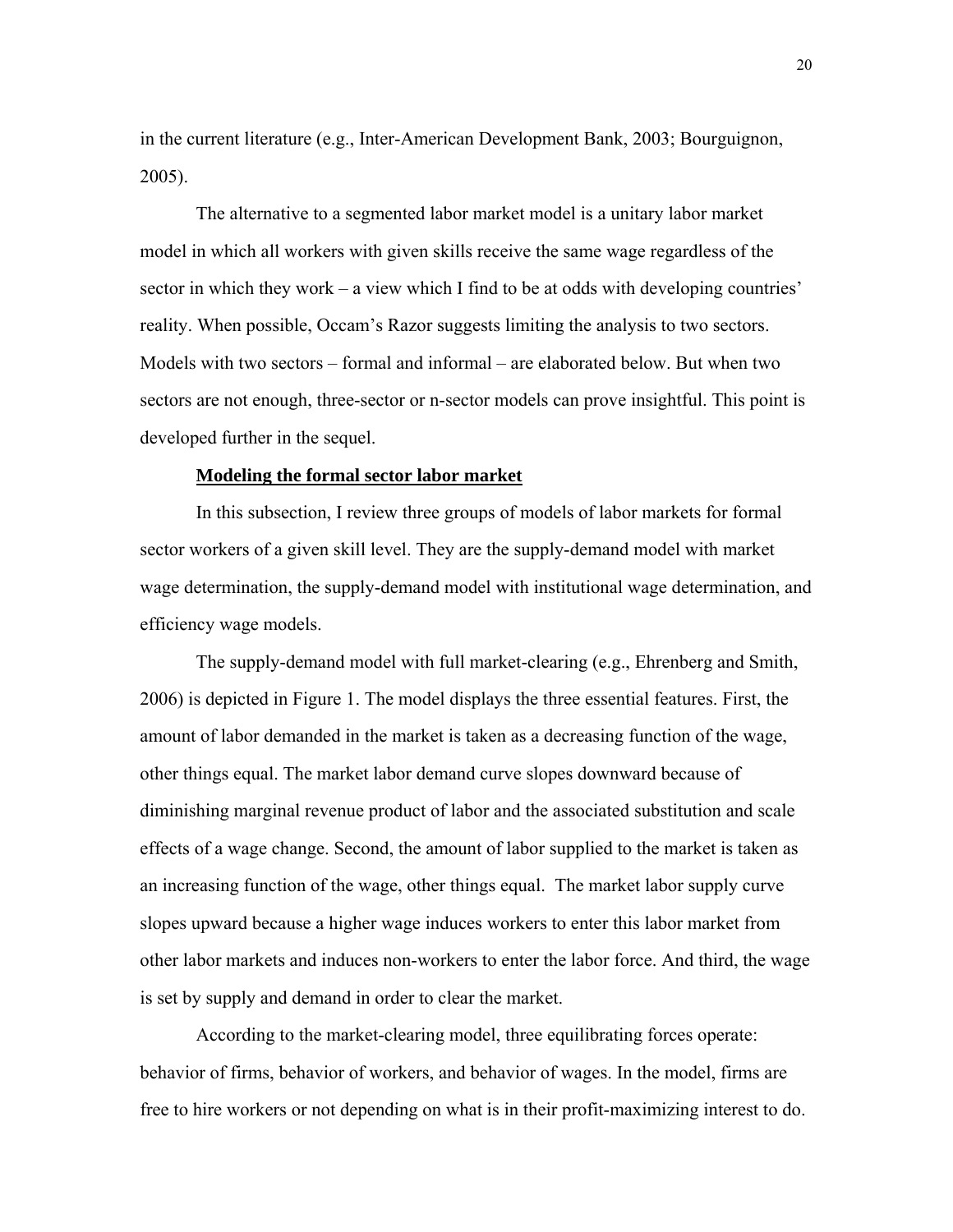If market conditions change, what is in their profit-maximizing interest to do will change accordingly, and firms are free to act on these changes. Similarly, workers are free to supply their labor in any given labor market or not depending on what is in their utilitymaximizing interest to do. For them too, if market conditions change, what is in their utility-maximizing interest to do will change accordingly, and they (workers) are free to act on these changes. And finally, if supply and/or demand conditions change, real wages are free to rise or fall accordingly. (In this paper, wages should always be thought of in real terms.)

 A second group of models retains the demand and supply curves but not the market-clearing feature of Figure 1. Rather, in these models, wages are set by forces different from supply and demand (Fields, 2005a). A number of institutional forces are identified. Minimum wages aim to assure covered workers an adequate standard of living. Trade unions are often encouraged by government policy as a means of entitling workers to a "just" share of the fruits of their labor. Public sector pay policies often result in substantially higher wages being paid to government workers than to their private sector counterparts. Multinational corporations frequently pay above-market wages. Labor codes in some countries regulate hiring and firing, impose payroll taxes on firms, and mandate that employers provide certain benefits to their workers. What unites all of these models is that the usual kind of labor market equilibration does not take place. One of the standard equilibrating forces is that if the wage is above the market-clearing level and consequently workers are unemployed, the unemployed would offer to work for lower wages rather than remain unemployed. However, the existence of the institutions just mentioned – minimum wages, trade unions, public sector pay policies, multinational corporations, and labor codes - prevents the wage from falling. The equilibrium is characterized by a higher-than-market-clearing wage with consequent unemployment.

A different type of institutional force may act to maintain wages above marketclearing levels for reasons having to do with the supply side of the labor market  $(e.g.,)$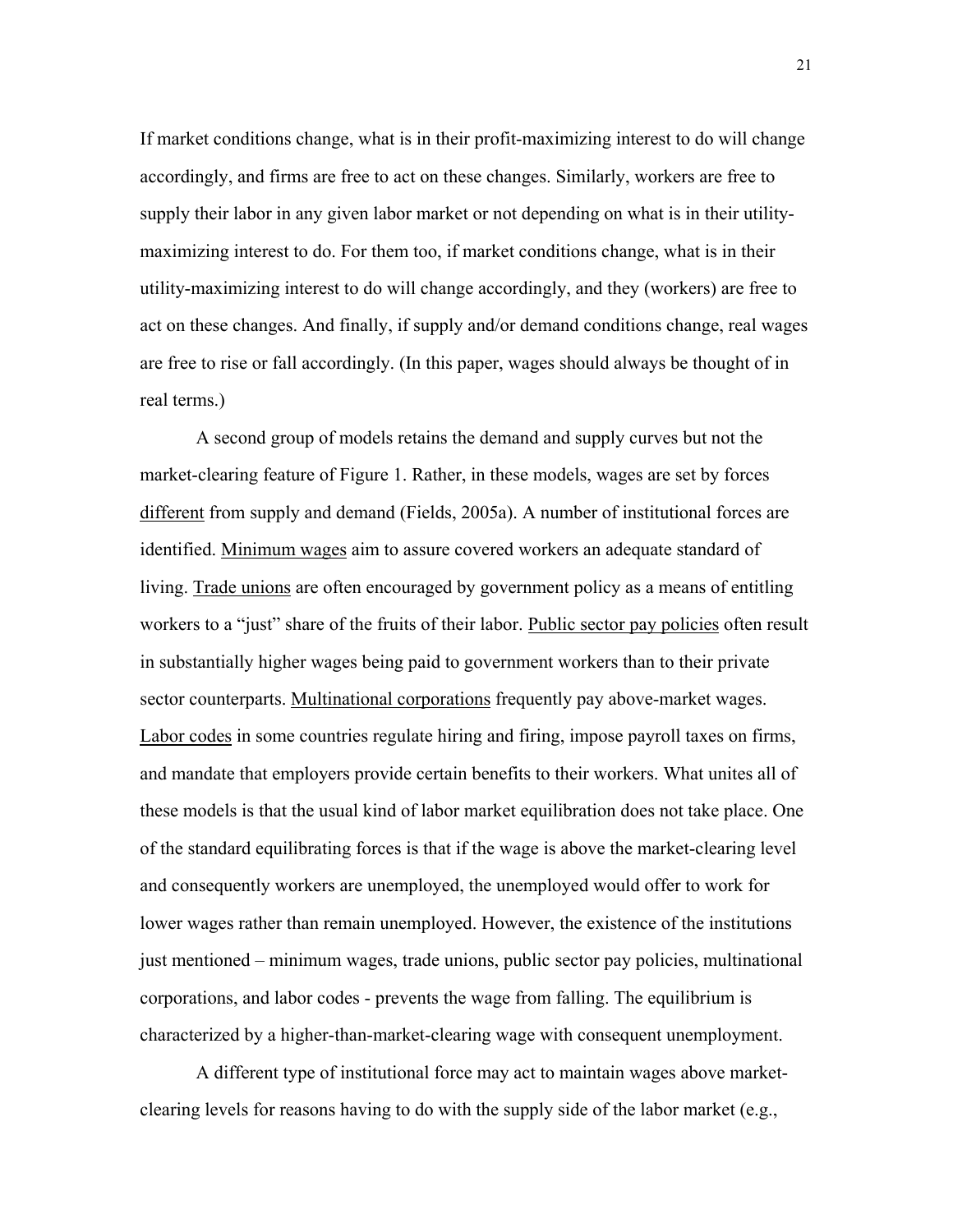Bardhan and Rudra, 1981; Solow, 1990). Suppose we have a casual labor market in which fresh hiring takes place each day and suppose further that the demand for labor is inelastic. The fact that labor demand is inelastic means that the total wage bill paid to labor is higher the higher is the daily wage. The fact that the labor market is casual means that each worker will receive his or her share of the higher total wage bill is s/he does not undercut the established wage. Knowing this, each worker has an incentive to leave the wage where it is. A wage above the market-clearing level therefore persists in equilibrium.

A third group of models has firms in the formal sector setting wages above the market-clearing level for efficiency wage reasons; see Katz (1986), Akerlof and Yellen (1986), and Weiss (1990) for reviews. The basic postulate of efficiency wage theory is that firms will pay higher-than-market-clearing wages if and only if the gains in productivity from doing so outweigh the costs, so that profits are increased*.* Two types of mechanisms for realizing productivity gains are specified. One set of explanations is that higher wages enable firms to hire better-quality workers from a heterogeneous labor pool – for example, workers who have more education or who perform better on tests of potential job performance. The other set of explanations is that higher wages induce workers of a given skill level to perform in a more productive manner through better nutrition, improved morale, lower absenteeism, reduced shirking, diminished labor turnover, and greater discretionary effort.

Let us turn now to models of the informal sector.

## **Modeling the informal sector labor market**

As described above, the essential feature of labor market dualism is that one sector offers relatively attractive wages and other terms and conditions of employment while another sector offers relatively unattractive ones. In accordance with the most common way of viewing these sectors, the more attractive sector is called here the "formal sector" while the less attractive sector is called the "informal sector." Thinking of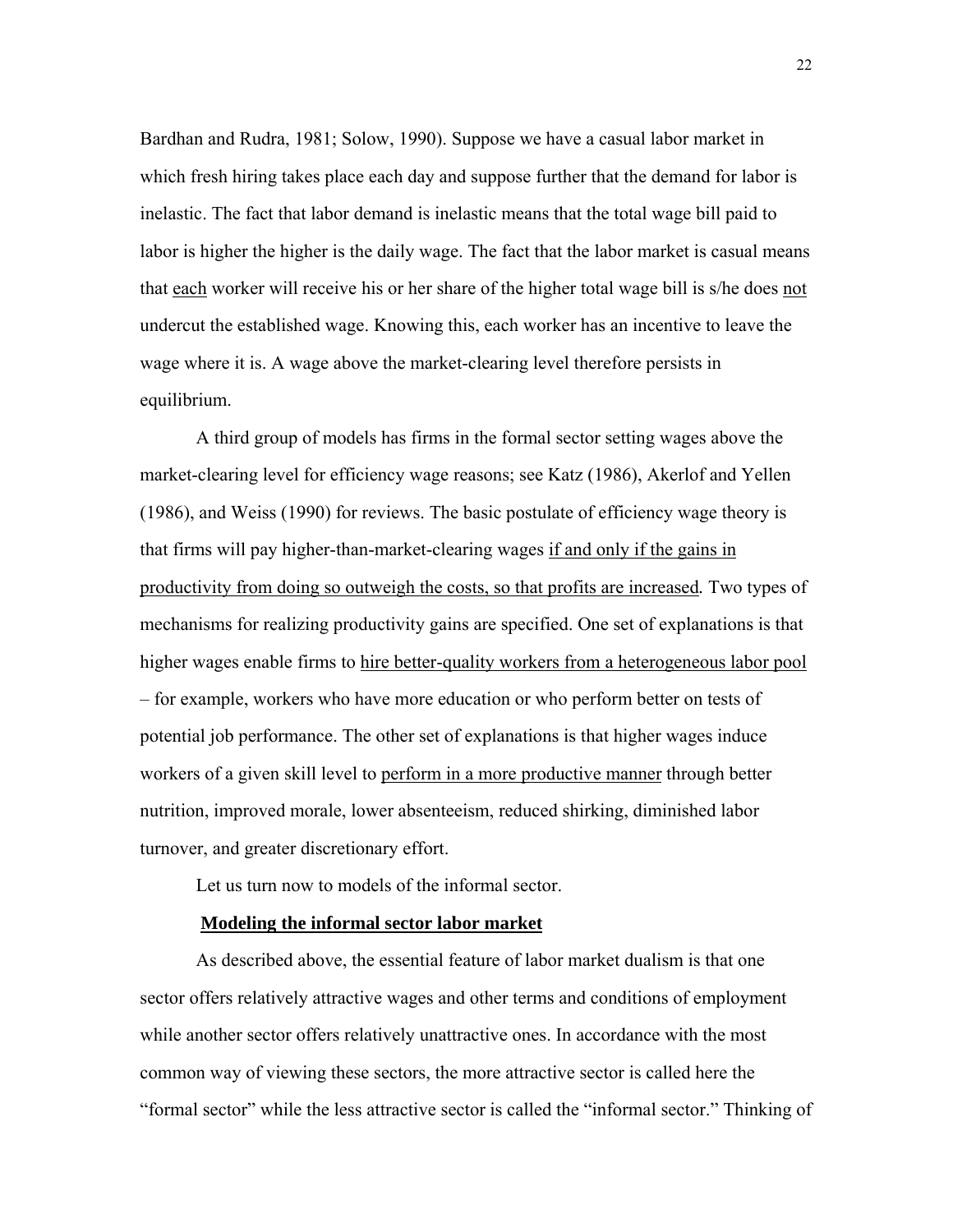the labor market in this way leads working in the informal sector to be thought of as a type of employment of last resort. More recently, though, a different view has been proposed: that workers choose to work in the informal sector in preference to formal sector work. A third view is that the informal sector has its own internal dualism, combining the first two characterizations. Finally, the notion of informal work has broadened from thinking about workers in the informal sector to also include workers engaged in informal jobs outside the informal sector. These four views are taken up in turn.

Developing country labor markets exhibit low unemployment rates and substantial working poverty (ILO, 2006). The usual explanation offered for this is that workers in poor countries cannot afford to remain unemployed for very long, so unless they have a better option, in order earn cash quickly, the majority of them take up wageemployment or self-employment in the informal sector. I believe that this explanation, proposed long ago in ILO (1972) and Hart (1973), is essentially correct. The informal sector thus plays the role of a free-entry or fallback sector for those who cannot obtain formal sector jobs. As Reynolds (1969, p. 91) put it, "The urban trade-service sector . . . is a relatively open sector in the sense that, with little skill and little initial capital, a newcomer can crowd his way into employment. It is thus a natural entry point to the urban economy for migrants from the countryside."

The earliest dualistic labor market models (e.g., Lewis, 1954; Harris and Todaro, 1970) had a single informal sector. Later models built in two informal sectors - an urban informal sector and a rural agricultural sector – to go along with an urban formal sector and unemployment (Fields, 1975). In these models, the best jobs were assumed to be located in the urban formal sector, in view of which job-seekers had an incentive to locate in the urban areas to improve their chances of being hired for the better jobs. Those choosing to work in either of the informal sectors were enabled to eke out a meager existence. This is not to say that they were happy about what they could earn when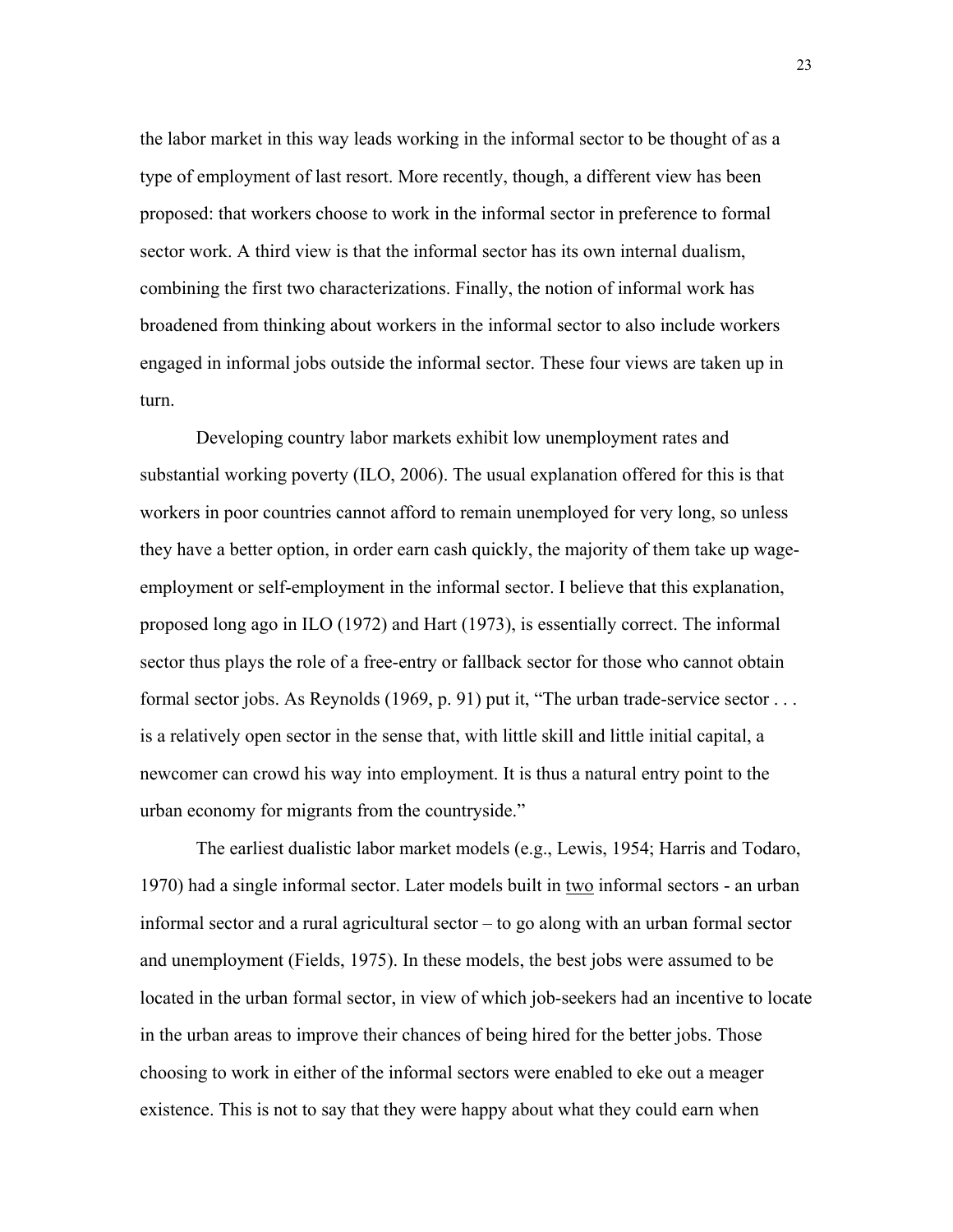informally employed, but working and earning in the informal sector was better for most of them than being openly unemployed. Once this was recognized, the view of the employment challenge in developing countries changed from a concern with employing the unemployed to the additional concern of raising the earnings of those employed (Turnham, 1971, 1993; Squire, 1981).

Workers entering the labor market were assumed to face a limited number of job search strategies. In Fields (1975), these were: 1) Be unemployed and search for a formal sector job full time. 2) Take up an urban informal sector job and search for a formal sector job part time. 3) Take up a rural agricultural sector job and search for a formal sector job part time. Because the probability of being hired for a formal sector job falls as we move from 1) to 2) to 3), the wages vary inversely – that is, the urban unemployed earn nothing, the urban informally employed earn something, and the rural agriculturally employed earn something more.

Informal sector wage determination can be modeled in a variety of ways. One is to assume that there is a fixed amount of income to be earned in the informal sector regardless of the number of people working in that sector - that is, the marginal product of labor is literally zero. A second approach is to regard a part of the informal sector as facing, instead of zero marginal product, constant marginal product. This assumption was adopted by many in what has come to be called the simplified Harris-Todaro model (Fields, 1975; Anand and Joshi, 1979; Heady, 1981; Stiglitz, 1982; Sah and Stiglitz, 1985; Bell, 1991). A third approach is intermediate between the first two: a positive but diminishing marginal product. Harberger (1971, pp. 574-5) put it thus:

[This] variant associates disguised unemployment not just with low wages but with situations in which the marginal productivity of labour lies below the actual wages earned. . . There are a variety of activities to which this argument applies. A classic example is that of fishermen on a lake. The addition of more fishermen increases the total catch, but not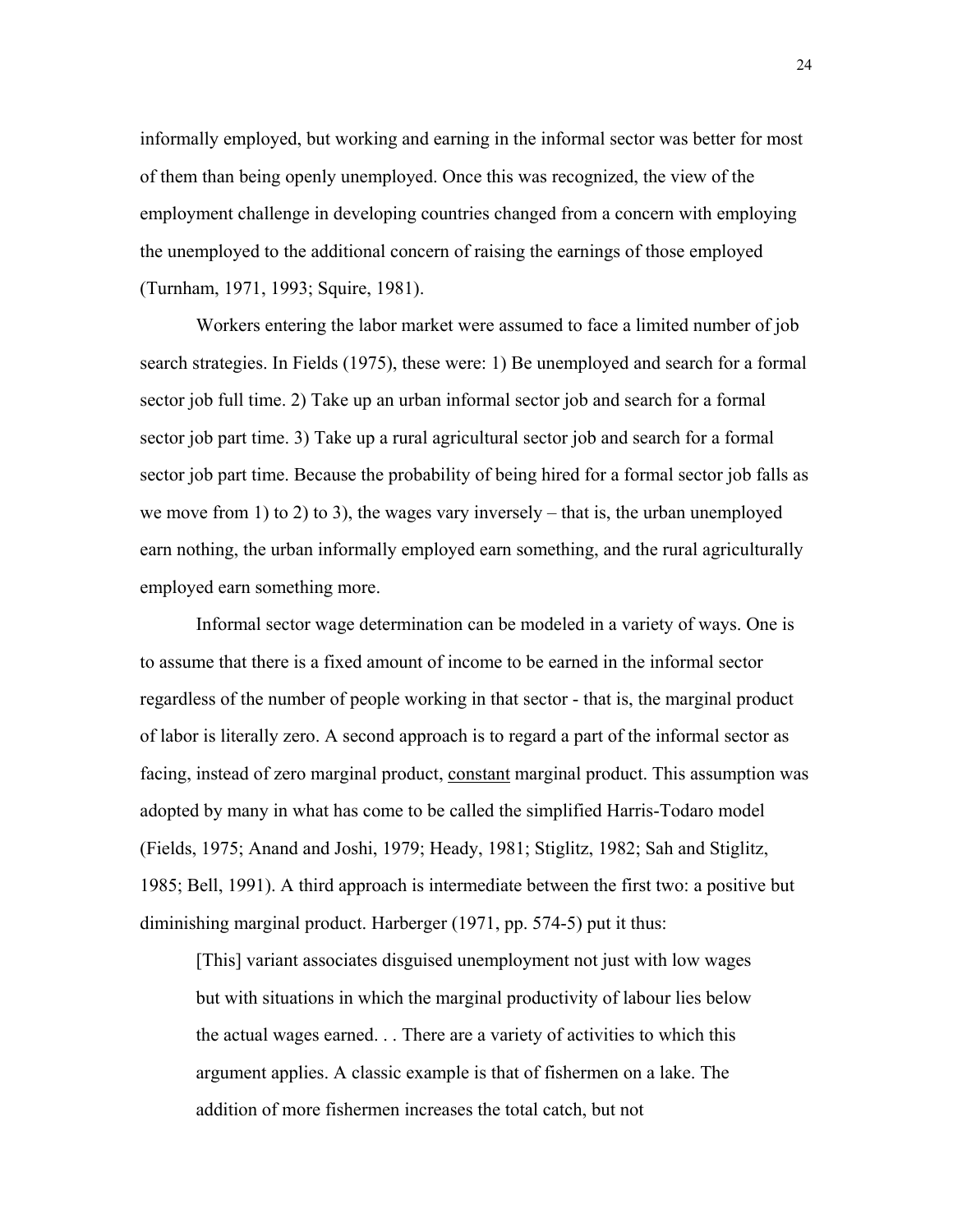proportionately, yet the last fisherman has an equal chance of making a given catch as the first. The expected catch is the same for all, and is equal to their average productivity. But, owing to the fact that the total catch does not increase in proportion to the number of fishermen, the marginal productivity of a fisherman is less than what he earns.

A fourth approach is to model a full demand system for agricultural and non-agricultural products and workers (Bourguignon, 1990).

More recently, one more need has become apparent. This is to give due recognition to the fundamental duality to be found *within* the informal sector. On the one hand, the informal sector has free-entry activities of the sort just described. On the other hand, it also has restricted entry activities that people who could be working formally choose to work in instead. In Fields (1990), I highlighted this distinction and labeled these two sectors the "free entry" part of the informal sector and the "upper tier" of the informal sector. Recently, in a series of papers, William Maloney has maintained that, in Mexico at least, self-employment in the informal sector provides a package of wages, non-wage benefits, and working conditions that is at least as attractive for many people as what they could receive as wage employees in the formal sector (e.g., Maloney, 2003, 2004; see also Webb, 2005). Still, though, there is "no consensus" (Maloney's term) on how many enterprises and individuals are to be found in each tier.

Finally, it bears mention that a broader notion of "informal economy" is on the ascendancy (ILO, 2002; Jhabvala et al, 2003; Chen et al, 2005). The ILO now defines the informal economy as comprising: informal employment (without secure contracts, worker benefits, or social protection) of two kinds: a) self-employment in informal enterprises (small unregistered or unincorporated enterprises) including employers, ownaccount operators, and unpaid family workers in informal enterprises and b) paid employment in informal jobs (for informal enterprises, formal enterprises, households, or no fixed employer) including: casual or day laborers, industrial outworkers, unregistered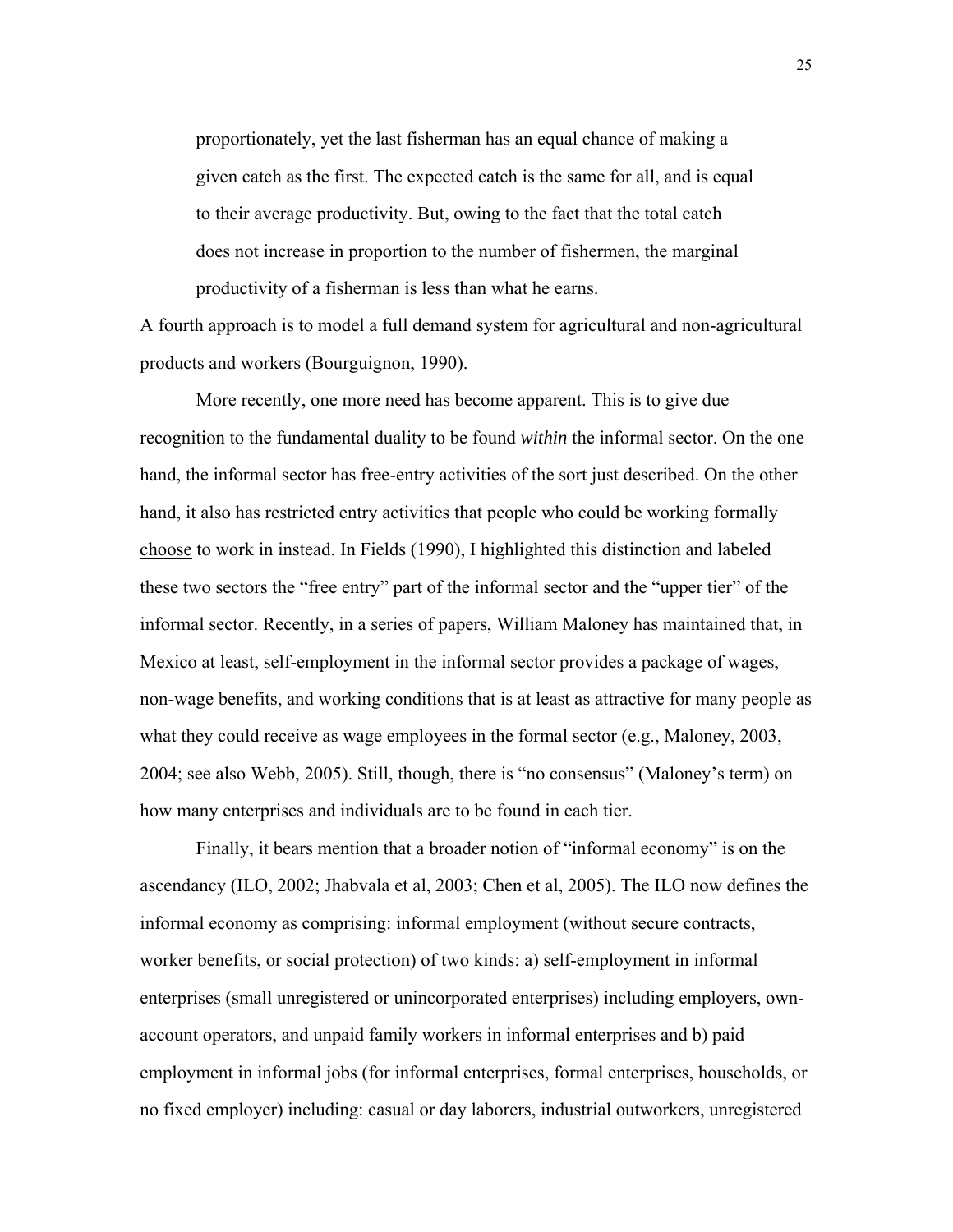or undeclared workers, contract workers, and unprotected temporary and part-time workers.

## **Modeling intersectoral linkages in the labor market**

 In this section, I review five ways in which the various sectors are linked to one another. They are the non-competing groups model, the integrated labor market model, the crowding model, the Harris-Todaro model, and the Banerjee-Newman model.

 The non-competing groups model (Cairnes, 1874) is one I mention because it is there, not because I believe it is a particularly useful stylization. This model maintains that the various labor market segments operate entirely separately from one another. Individuals belong either to labor market segment A or to labor market segment B, and they cannot switch from one to the other regardless of differences in pay, prestige, or anything else. It is conceivable that such a model might apply to labor markets separated by caste in India, tribe in Africa, or gender in more traditional societies. On the other hand, it is not very likely to apply even in these contexts, because even if workers cannot move to the more attractive labor market segments, employers can switch to the workers who are more efficient relative to their cost. The outsourcing of jobs from developed to developing economies that is taking place at an accelerated rate today can be understood in precisely this way.

 A second multisector model is the integrated labor market model. This model starts with two or more sectors but assumes that all of the equilibrating forces that apply to a single labor market with market-clearing also apply to a labor market with a multiplicity of sectors. In particular, workers are free to move from one sector to another, firms are free to move from one sector to another, and the wage in each sector is free to rise or fall. Given such equilibrating forces, any wage differential between one sector and another would quickly be eroded. Moreover, in the integrated labor market model, a policy leading to economic growth in one sector results in higher wages in all sectors. Such a model provides a good stylization of Taiwan and other East Asian economies.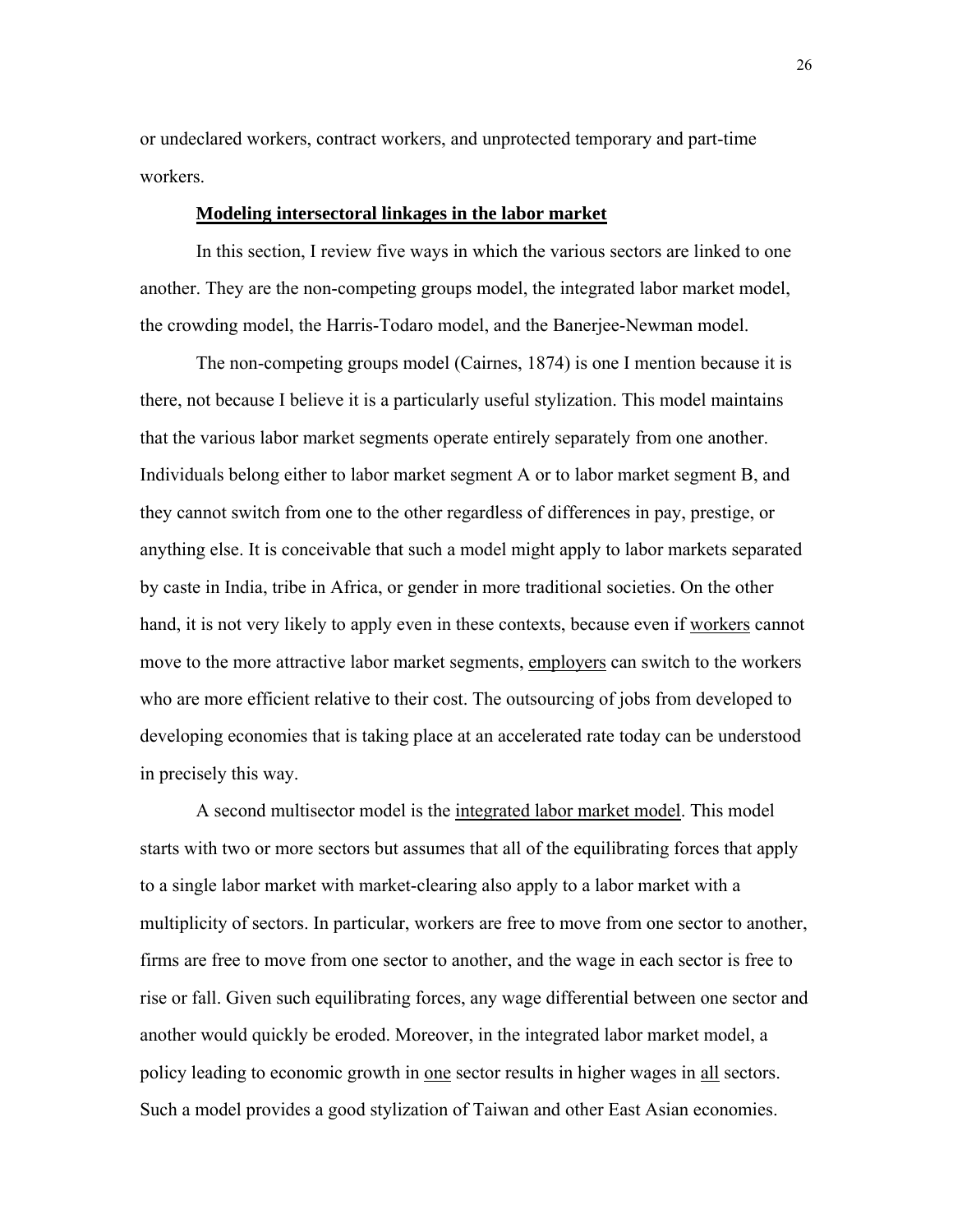A third model, the crowding model, makes a different set of assumptions. The crowding model starts with the assumption of a real wage differential between sectors. Also by assumption, any worker who is not employed in the high wage part of the economy takes up employment in the low wage part of the economy. The larger the number of people who "crowd" into the low wage sectors, the lower the wage will be there. A development economist will recognize that the model of Lewis (1954) is a crowding model. A labor economist is more likely to associate crowding with the labor market discrimination model formulated by Bergmann (1971). In the crowding model, as in the integrated labor market model, a policy that brings about economic growth in one sector of the economy results in higher wages in the rest of the economy – in this case, because economic growth and the consequent increase in employment in the high-wage sector of the economy leads to less crowding and hence higher wages in the low-wage sector of the economy.

 A fourth way in which the various sectors may be linked is the model put forth by Harris and Todaro (1970). This model has both intersectoral wage differentials (as the crowding model does) and unemployment (which the crowding model does not). The Harris-Todaro model has a spatial dimension: the high-wage jobs are located in urban areas while the low-wage jobs are to be found in rural areas. The reason that unemployment arises is that workers are attracted to the urban areas by the relatively high wages there. The lucky ones become employed, while the unlucky ones are unemployed. A Harris-Todaro equilibrium arises when the urban search strategy (obtain a high wage with probability p, become unemployed and earn nothing with probability 1-p) has the same expected value as the rural search strategy (obtain a low wage with probability one).

 The Harris-Todaro model helps explain a puzzle that arose in East Africa: why a policy of urban job creation did not reduce urban unemployment and seemed to exacerbate it. It also led to a counter-intuitive policy conclusion: that the solution to

27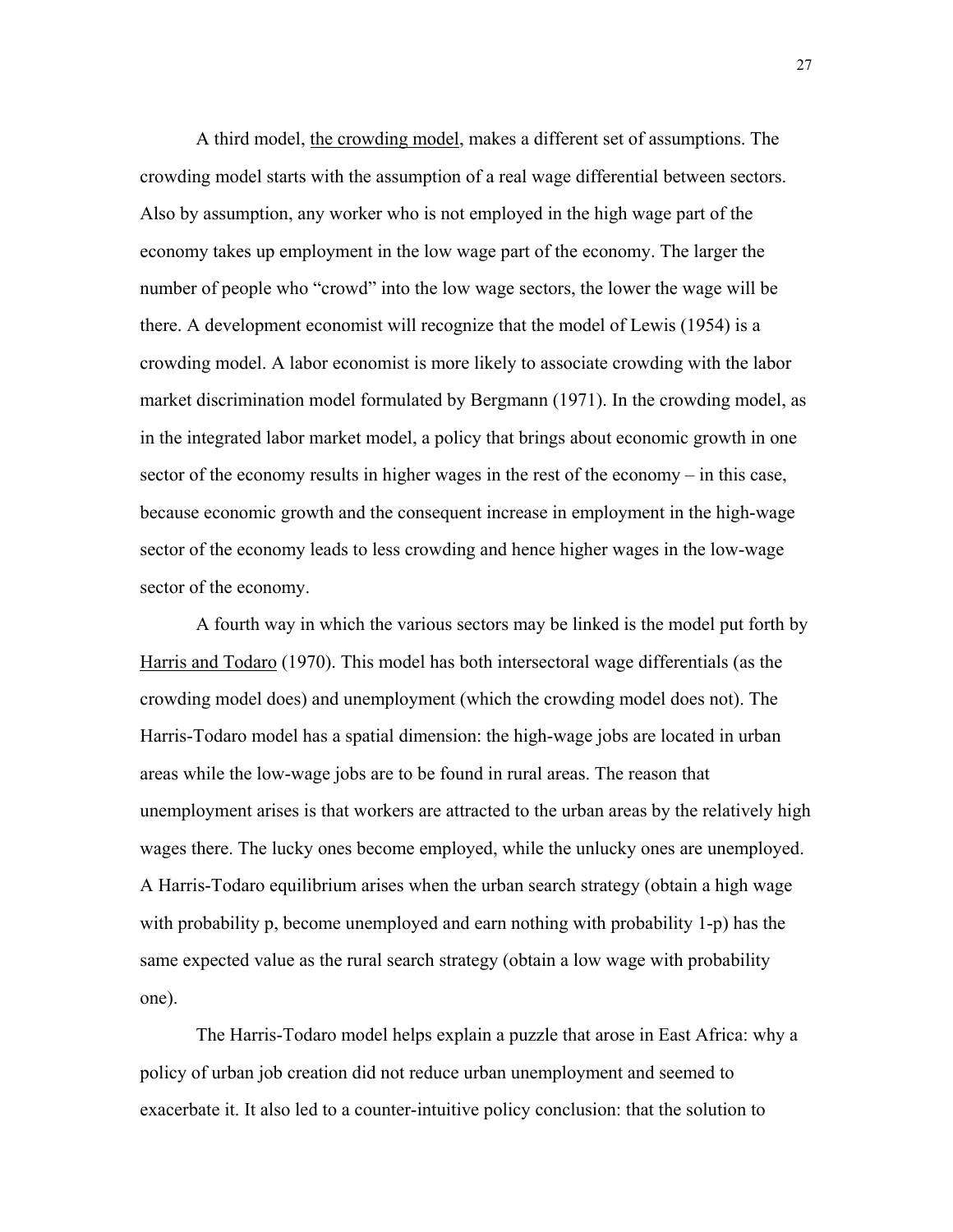urban unemployment is rural development. In response to the model, the government of Kenya put into place an integrated rural development program, which indeed had the effect of reducing urban unemployment.

 All of the models reviewed thus far have just two employment sectors. Subsequent modeling efforts added in more sectors. Fields (1975) extended the Harris-Todaro model to have three employment sectors – formal urban unemployment, informal urban employment, and agricultural employment – plus unemployment. Moene (1988, 1992) built duality into the rural sector while maintaining a single urban sector. Others extended the Harris-Todaro model to allow for on-the-job search, mobile capital, endogenous urban wage setting, risk-aversion, a system of demand for goods, and many other factors; see Fields (2005a) and Khan (forthcoming) for citations.

A final multisector model is the occupational choice model of Banerjee and Newman (1993). Earlier individual-level models of occupational choice (e.g., Boskin, 1974) posited that an individual would choose that occupation that offered the highest present discounted value of lifetime earnings. These micro-level models, however, did not ask where the present discounted values in the different occupations came from. One answer was provided by Banerjee and Newman, who modeled a labor market consisting of four possible occupations: subsistence labor, wage labor, self-employment, and entrepreneurship. They assumed a large number of workers who were identical in their preferences and abilities but who differed in terms of their initial wealth. Because of imperfect capital markets, occupations that required high levels of investment were out of the reach of poor people. At any given time, individuals could invest their time and money to increase their wealth, which they then bequeathed to their children, thereby improving the children's occupational potential. Over time, the path of economic development and occupational attainment would evolve accordingly.

Note that the Banerjee-Newman model is a market-level model of occupational choice, not merely a micro model. The important feature differentiating this model from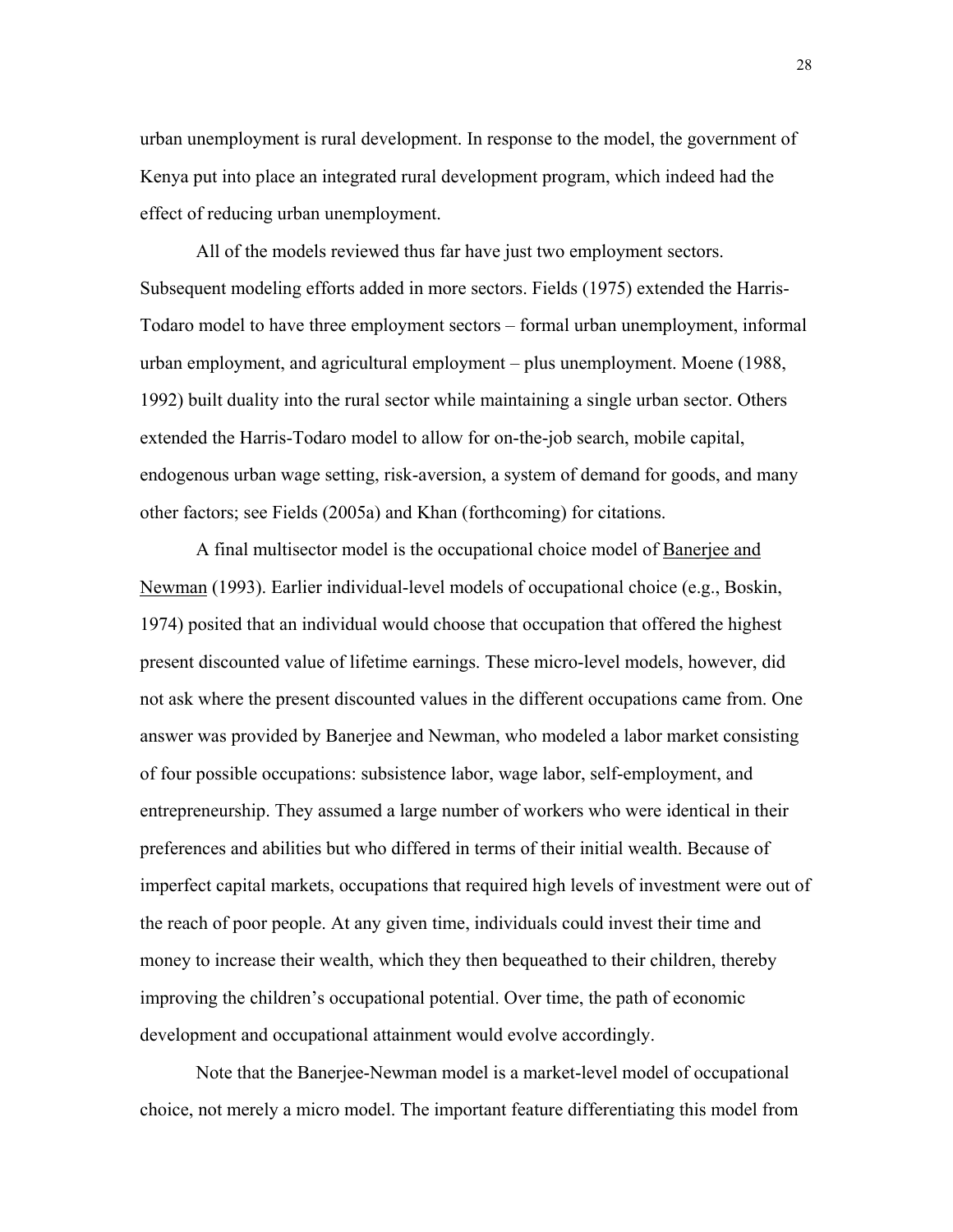micro models such as Boskin's is that the time paths of economic development and the distribution of individuals across occupations are endogenous - that is, the returns to choosing a given occupation depend on how many others in the economy are choosing that and other occupations. In this respect, the Banerjee-Newman model is like the Harris-Todaro model, in which the returns to choosing a given job-search strategy depends on the number of others choosing that and other job-search strategies.

 The models just reviewed are distinguished by the existence of multiple employment sectors. Another important group of models focuses on skill differentials among workers. It is to these that we now turn.

#### **Models with skill differentials**

One of the earliest models of skill differentials was formulated by Roy (1951). The Roy model had two types of skills: hunting and fishing. Some workers were relatively better at one or the other. Workers were assumed to sort themselves between hunting and fishing according to where the payoff to their particular skills was highest. The Roy model had limited influence among economists for quite some time, although its influence has been growing. More important was a later line of work: human capital theory.

As developed in the Nobel Prize-winning work of Schultz (1961, 1962), Becker (1962, 1964), and Mincer (1962, 1974), human capital theory posits that individuals differ from one another in terms of the amount of skill they possess. Unlike the Roy model, skill is essentially unidimensional in the human capital model and can be augmented in two ways: through schooling and through training.

The human capital model couples the preceding assumption that education and training create market-useful skills with another assumption: that the returns to skill are determined by supply and demand in what are essentially non-competing occupations. A policy of educational expansion increases the supply of relatively educated labor and decreases the supply of relatively uneducated labor. Given the human capital model's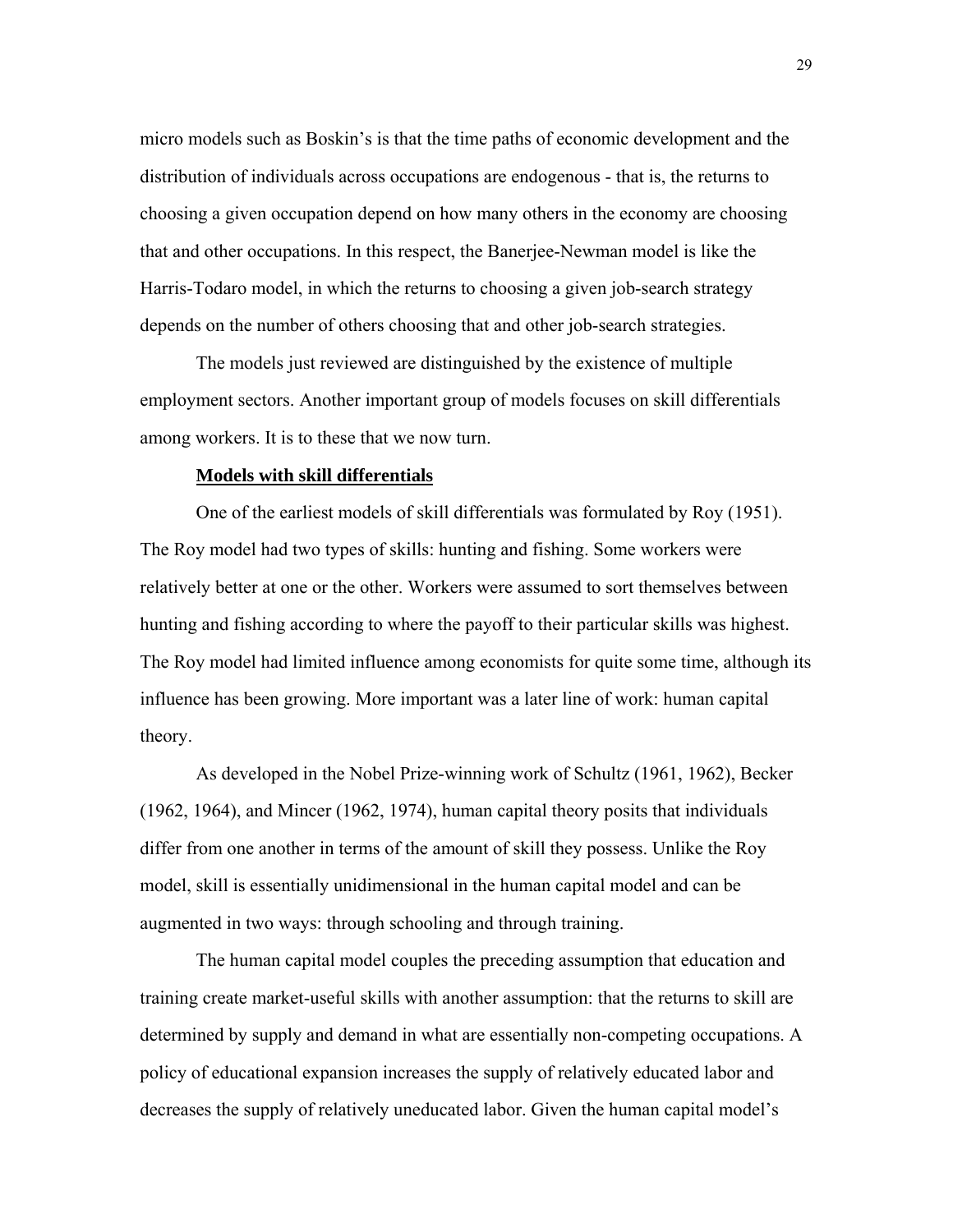assumption that wages are set by supply and demand for each skill category, two consequences follow. The first is that all workers are employed in occupations befitting their skills. The second is that educational expansion lowers the market wage of educated labor and raises the market wage of uneducated labor.

As alternatives to the human capital model, other models of education have been formulated. Signaling models (Spence, 1973) maintain that workers get educated in order to signal to employers that they (the educated workers) are inherently more productive than other workers. Screening models and their close cousin bumping models examine what happens when the educational system certifies which workers are more productive than others and analyze linked labor markets in which educated workers use their education to move to the front of the queue and be hired preferentially for jobs for which education is advantageous but not required (Fields, 1972, 1974; Stiglitz, 1975). What all of these models have in common is that the social returns to education might differ substantially from the private returns, which in turn has important implications for countries' decisions about the quantity of resources to invest in education (Fields, 1972; Stiglitz, 2002). This issue is so important that I return to it later in this paper.

## **Modeling social protection**

Theoretical models of social protection abound. The interested reader is referred to textbooks in public finance (e.g., Rosen, 1992; Stiglitz, 2000 and in labor economics (e.g., Cahuc and Zylberberg, 2004; Ehrenberg and Smith, 2006) as well as other sources (e.g., Ahmad et al, 1991; Bardhan and Udry, 1999; Holzmann and Jorgensen, 2001) for overviews.

From my reading of the literature, three features of existing social protection models stand out. First, the great bulk of the literature models social protection at the level of the individual firm or the individual worker; models of social protection at the level of the market are much more limited. Second, when social protection is modeled at the level of the market, it is usually assumed that all firms face the same institutions;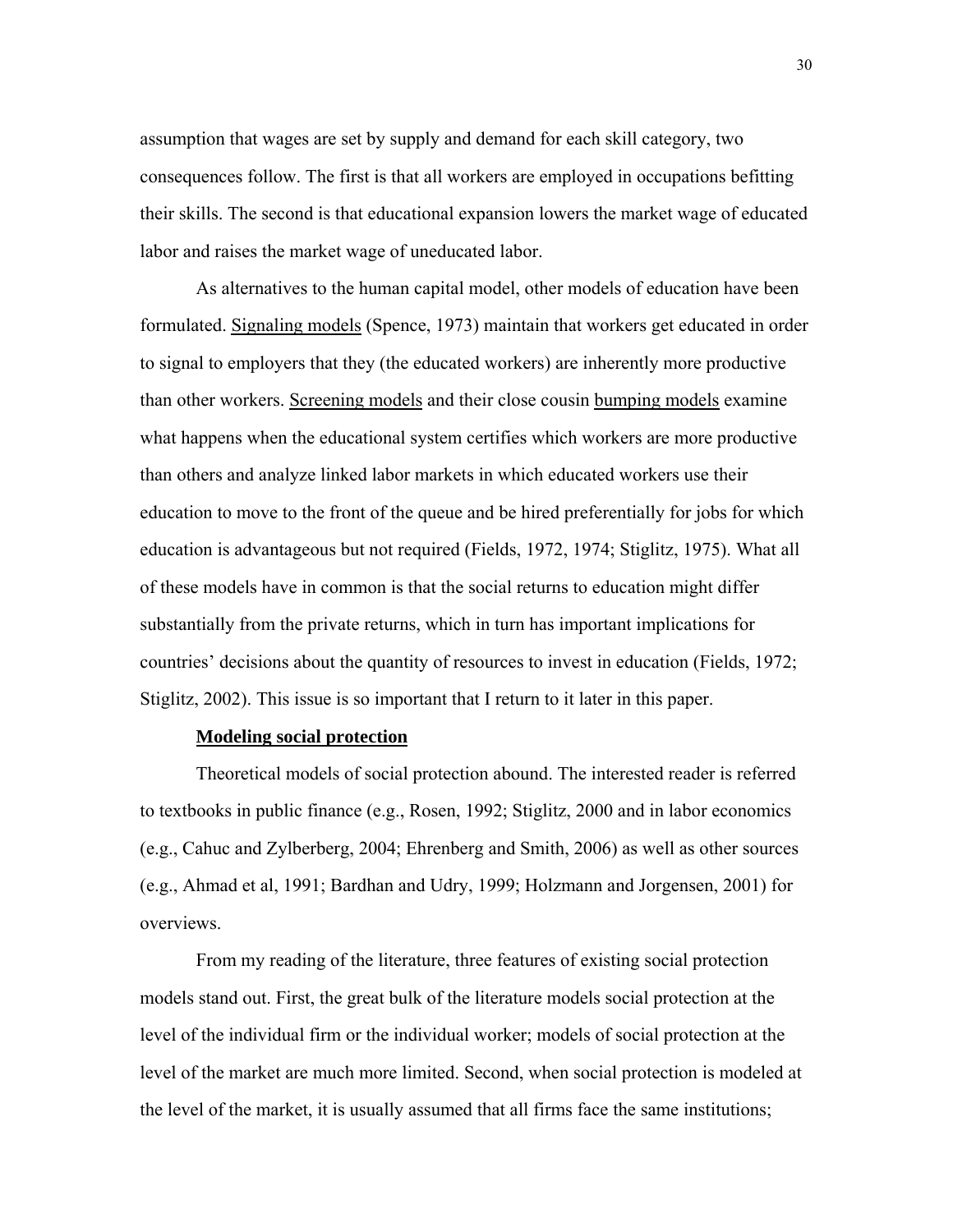seldom are covered and non-covered sectors modeled. And third, most of the literature models social protection in a deterministic environment; only infrequently is the environment a stochastic one.

To model social protection in a manner consistent with the multisector labor market models discussed above, two features are essential: the model must be marketlevel, and it must provide for covered and non-covered sectors. As for the deterministic/stochastic distinction, for some types of protection, such as providing oldage pensions or banning child labor, a deterministic approach may be satisfactory. For other types of protection though, such as employment security regulations or unemployment insurance benefits, only a stochastic approach will do.

From my admittedly less-than-encyclopedic reading of the literature, I cannot find a single instance of a model of social protection in the labor market with all three features (is formulated at the market-level, allows for covered and non-covered sectors, and incorporates a stochastic element). NOTE TO READERS OF THE REVIEW DRAFT: I WOULD BE VERY GRATEFUL IF ANY OF YOU COULD POINT ME TOWARD A MODEL THAT HAS THESE FEATURES. Absent such a literature, it would be best to formulate policies cautiously.

## **Conclusions regarding theoretical models**

Good policy work requires sound theoretical foundations. Developing countries' labor markets are marked by distinct labor market sectors that work in different ways from one another and by complicated interrelationships among the sectors. Unfortunately, few existing labor market models begin to capture the rich empirical reality of developing countries' labor market conditions, and no existing model captures them all.

In order for improved labor market policy analysis to be undertaken, policymakers and advisors need to work with models that contain enough sectors, provide realistic stylizations of the workings of the labor markets in each sector, and contain reasonable specifications of the linkages between sectors in the country in question. This

31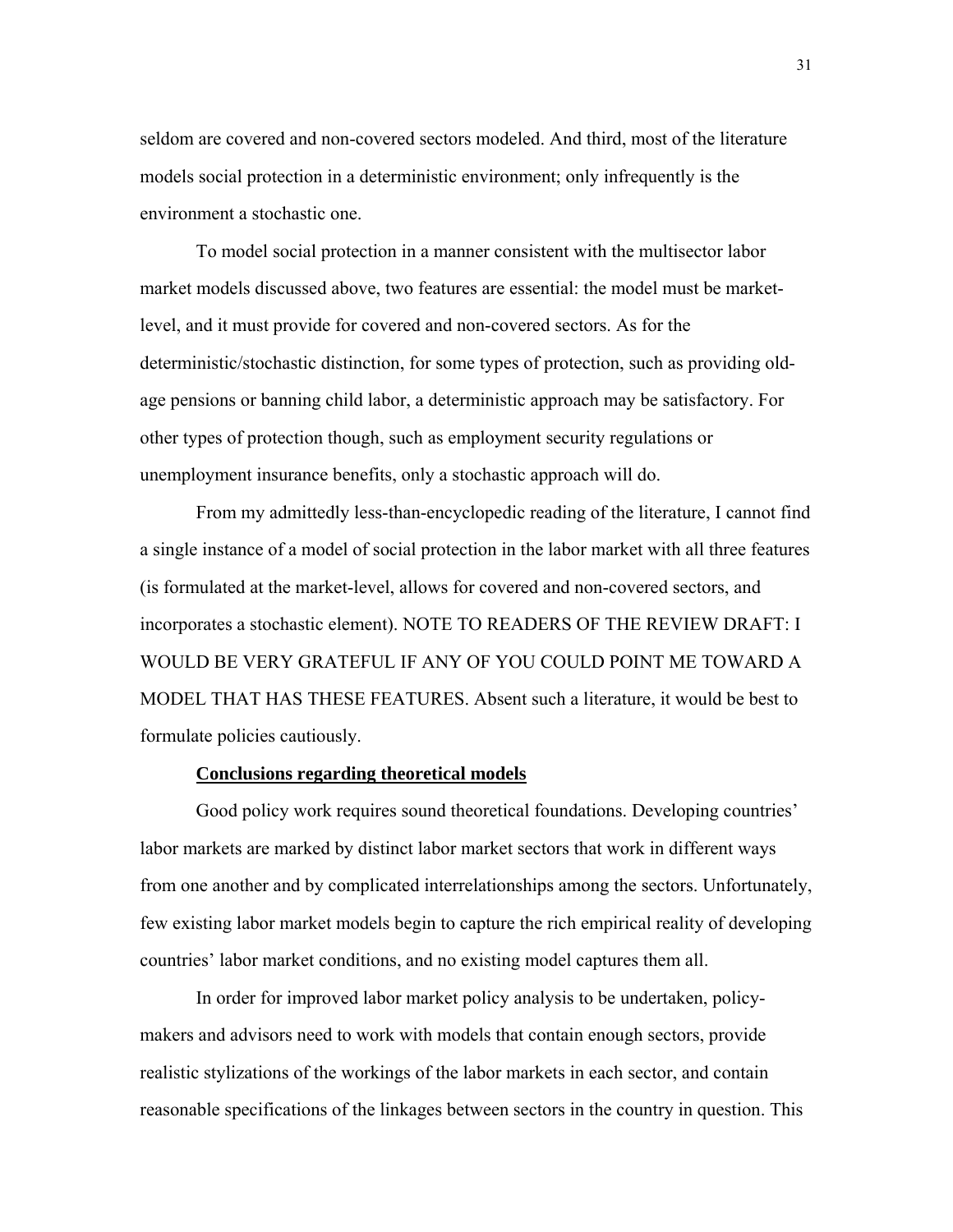is a demanding set of requirements, requiring more time than is available for many policy decisions. When time is of the essence, as it often is, I would say that it would be better to base policies on a less rigorous model with approximately the right features than on an explicit model with demonstrably wrong features.

Let us turn our attention now to empirical evidence.

### **Empirical Evidence**

## **What is asked versus what is needed for policy purposes**

There exists a huge statistical/econometric literature on labor markets in developing countries. Highlights are surveyed in various articles in the three-volume of the Handbook of Labor Economics (Ashenfelter and Card, 1999).

On the empirical side, five kinds of data analysis are potentially useful. Analysis of aggregate cross-sectional quantitative data is a useful and often-neglected starting point. Such data analysis permits answers to questions such as how do labor market outcomes now compare with what they were earlier before growth took place (if in fact growth took place), how do the outcomes in one country compare with those in another, or how do labor market outcomes for one population sub-group compare with those of another? Second, analysis of micro data from comparable cross sections enables researchers to find out what makes a difference at the level of the individual worker or the individual household. Such data analysis forms the basis for most contemporary research studies on labor markets and will be highlighted below. Third, panel data analysis is a new and promising approach in developing countries. Panel studies follow the same individuals or families over time. Such studies enable development processes to be analyzed in ways that analysis of comparable cross-sections cannot -- for example, in the area of earnings mobility and labor market transitions. Fourth, time series data allow for the determinants of changes over time to be modeled explicitly. For example, the wage elasticity of formal sector labor demand in a country can be ascertained using such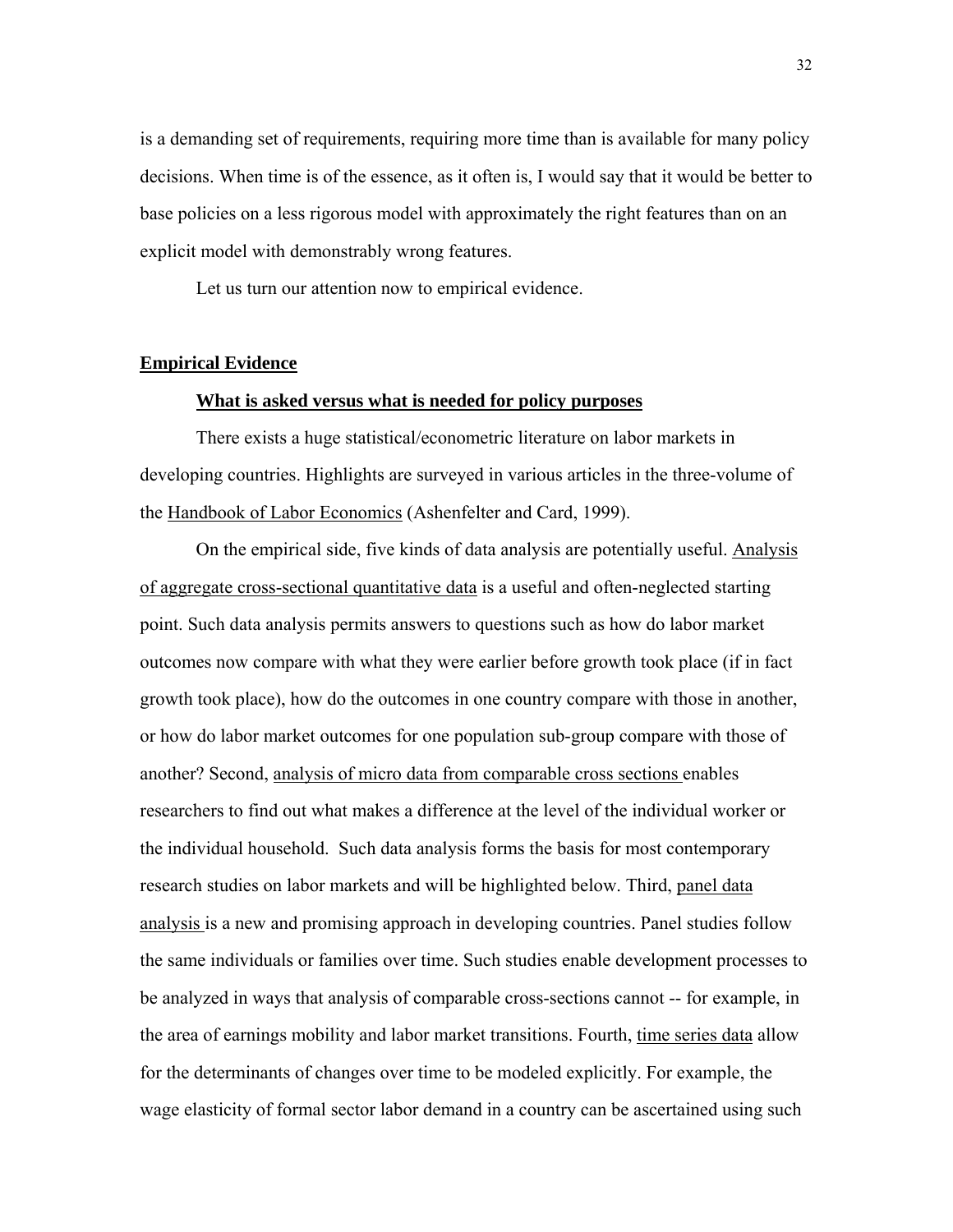data. Fifth and finally, also useful is qualitative data analysis, an excellent example of which is the World Bank's Voices of the Poor study. In my judgment, qualitative data analysis can supplement but in no way should supplant quantitative data analysis. In view of what is now known, panel data studies could contribute the most new knowledge and therefore merit the highest priority in the coming years.

The bulk of empirical labor market studies use micro data from comparable cross sections. The question these studies typically answer is, which individuals or which firms have higher levels of Y? More specifically, the regression coefficients can be understood thus: when we compare those individuals or firms for which X is one unit higher, on average how much higher is Y?

As an example, take the related literatures on earnings functions and returns to education. As reviewed by Willis (1986) and World Bank (1995), the earnings function studies show similar patterns of earnings differentials in various countries. Other things equal, earnings generally are higher for those workers with more schooling and more labor market experience, for men compared with women, for formal sector workers compared with informal sector workers, etc. Focusing on the schooling variable, George Psacharopoulos is best known for a long series of studies summarizing studies of returns to education. His most recent compilation of evidence (Psacharopoulos and Patrinos, 2002) reaffirms three earlier findings about returns to education as conventionally measured: they are higher in developed than in developing countries; they are highest for primary education, next highest for secondary education, and lowest for higher education; and the private rates of return exceed social rates of return.

 These findings are not what we need for policy analysis. A fundamental postulate of public economics is that policy decisions should be made by comparing the marginal social benefits of a policy action with the marginal social costs. The social benefits include the gains to all members of society from the proposed action; the social costs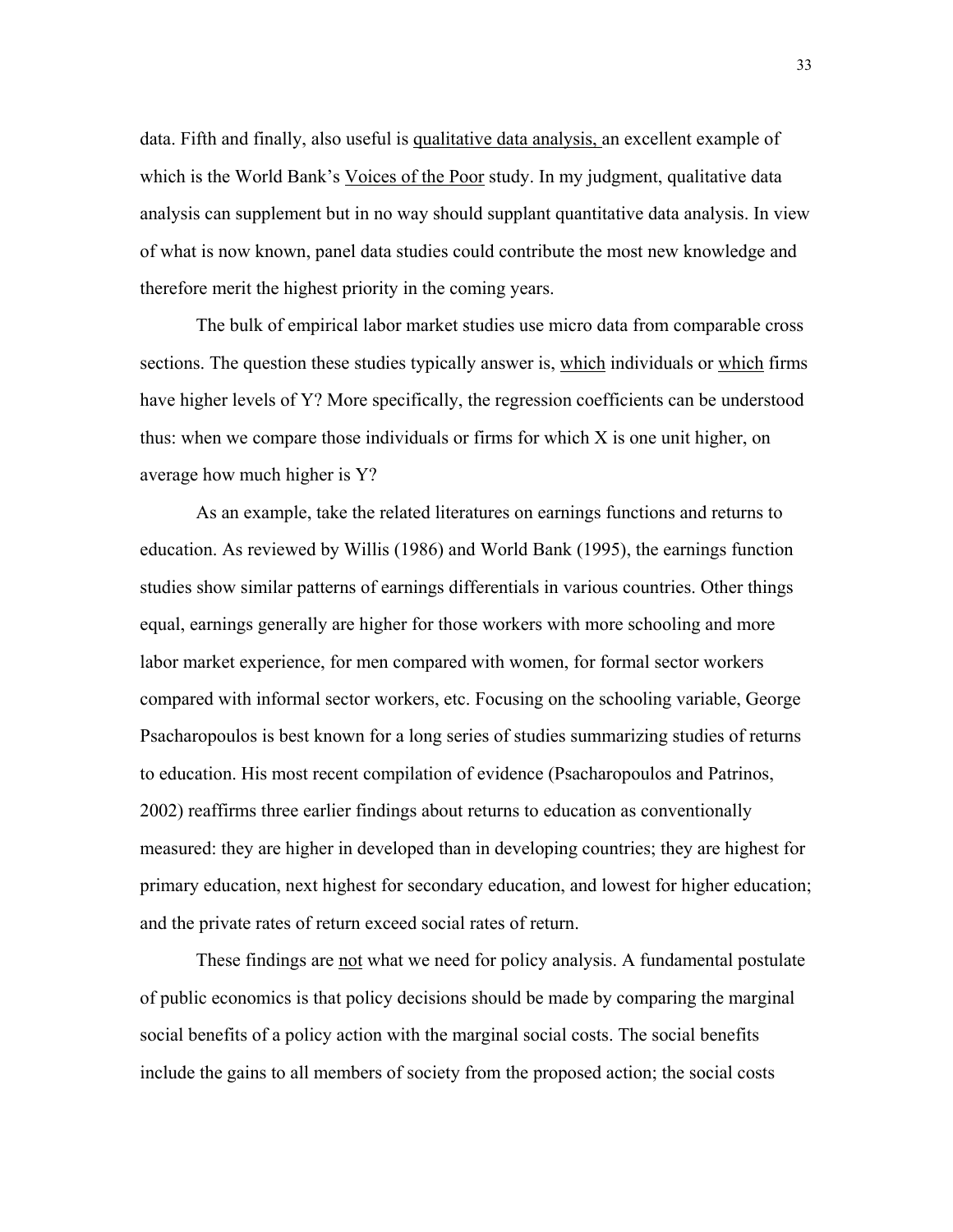include the costs paid by all members of society. As with all economic decisions, resources should be allocated on the basis of marginal benefits and marginal costs.

 For policy purposes, two types of knowledge are needed. First, how would market conditions change if a particular action were to be undertaken? Second, what are the marginal social benefits of the proposed action, what are the marginal social costs, and how do the marginal social benefits and marginal social costs compare?

For purposes of answering such questions, the usual regressions are helpful but insufficient in a number of respects. The next subsections explain why, continuing with the illustrative case of the social returns to education.

## **Causal versus correlative analysis**

The first limitation of regressions across individuals and across firms is that while they are correlative, they are not necessarily causal. I plead guilty to having asserted, but not convincingly demonstrated, that the coefficients obtained from earnings functions can be interpreted causally and not merely correlatively (Fields, 1980a). More recently, leading economists including David Card, François Bourguignon, and James Heckman have built sophisticated econometric models of the causal effects of education; see respectively Card (1999), Bourguignon and Ferreira (2003), and Cunha, Heckman, and Navarro (2006). The question asked in each of these papers is, what would be the earnings gains from acquiring additional schooling? In this literature, the earnings gain is called the treatment effect. The results may be summarized by such measures as the average treatment effect, the average treatment effect for those treated, and the distribution of treatment effects for different individuals.

 There have been three generations of results in this literature. In the first generation, earnings were related to education using ordinary least squares. In the second, the estimates were adjusted for omitted factors such as ability. In the third, the estimates were further adjusted for variations in returns to schooling, assuming that those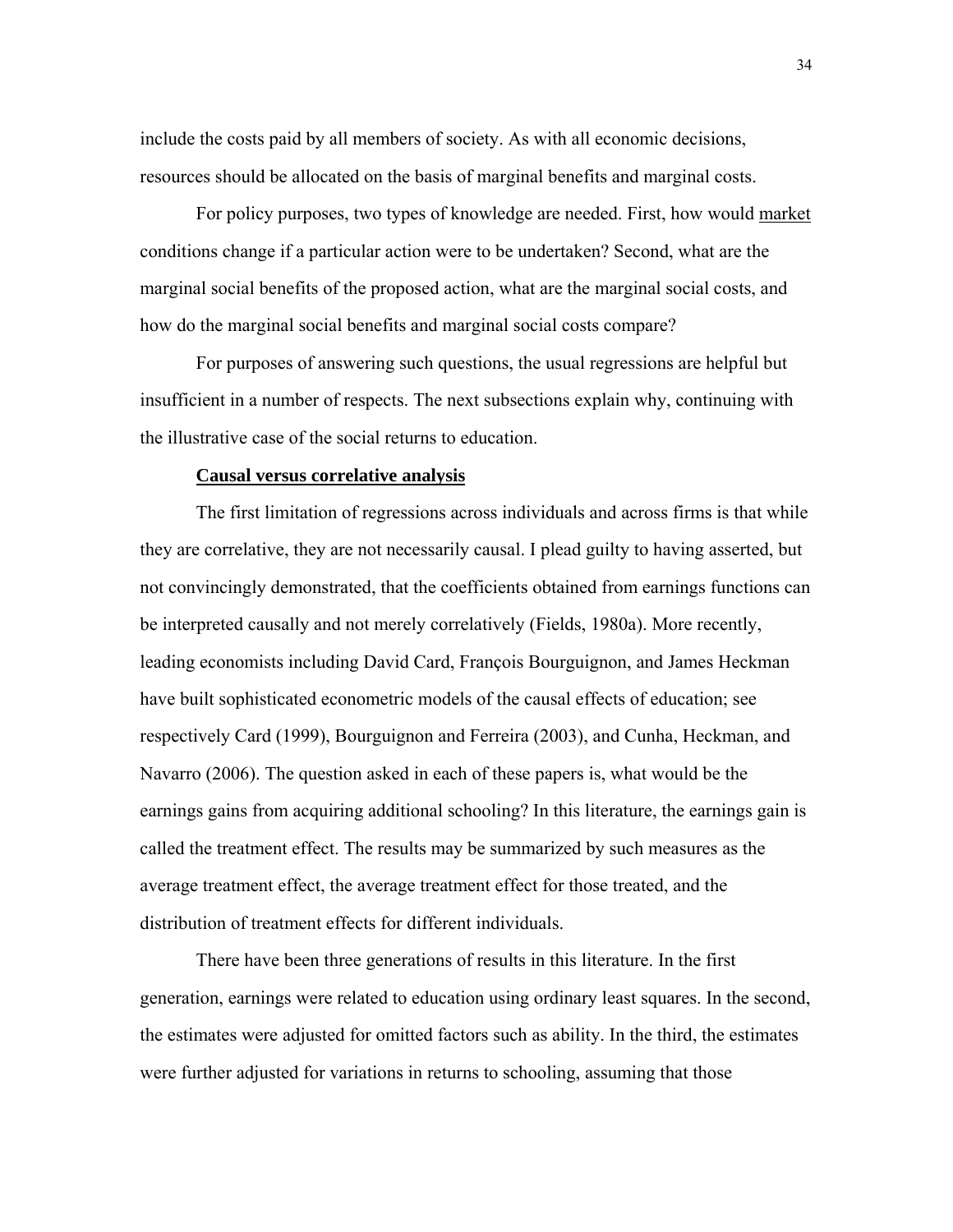individuals who chose to get additional education were the ones that had the most to gain by doing so.

 Even the third generation results, as sophisticated as they are, do not necessarily provide the needed information. What they answer is a micro question: if individual i were to get additional education, by how much would i's earnings increase? Suppose that i has the same chance of being hired for an available job as do others with the same level of education. In that case, i's benefit from education can be approximated by the average benefit from education for others with the same level of ability as i. This is i's private benefit from education.

How closely does the private benefit from education approximate the social benefit from education? The answer depends on how the labor market responds to having additional educated persons, to which we now turn.

### **From cross-section regressions to market-level empirical analysis: benefits**

A second limitation of standard empirical studies is that they assume that the social benefits of education can be approximated by the private benefits of education but they do not test whether this is the case. As I shall now demonstrate, the standard assumption may be problematical.

From the empirical findings throughout the world that have shown conclusively that individuals with more education earn more in the labor market, it is very frequently argued that society should invest in more education. As I shall now argue, while there is no question that additional education produces benefits for the individuals who receive the education, the case for additional education producing social benefits for all members of society including those who do not get the education is much less compelling. In this subsection, I explain these doubts by considering two alternative underlying models that yield very different conclusions about the social benefits of education.

Take first the familiar human capital model (Becker, 1964; Mincer, 1974). The model makes a number of assumptions, usually implicitly: that educated workers are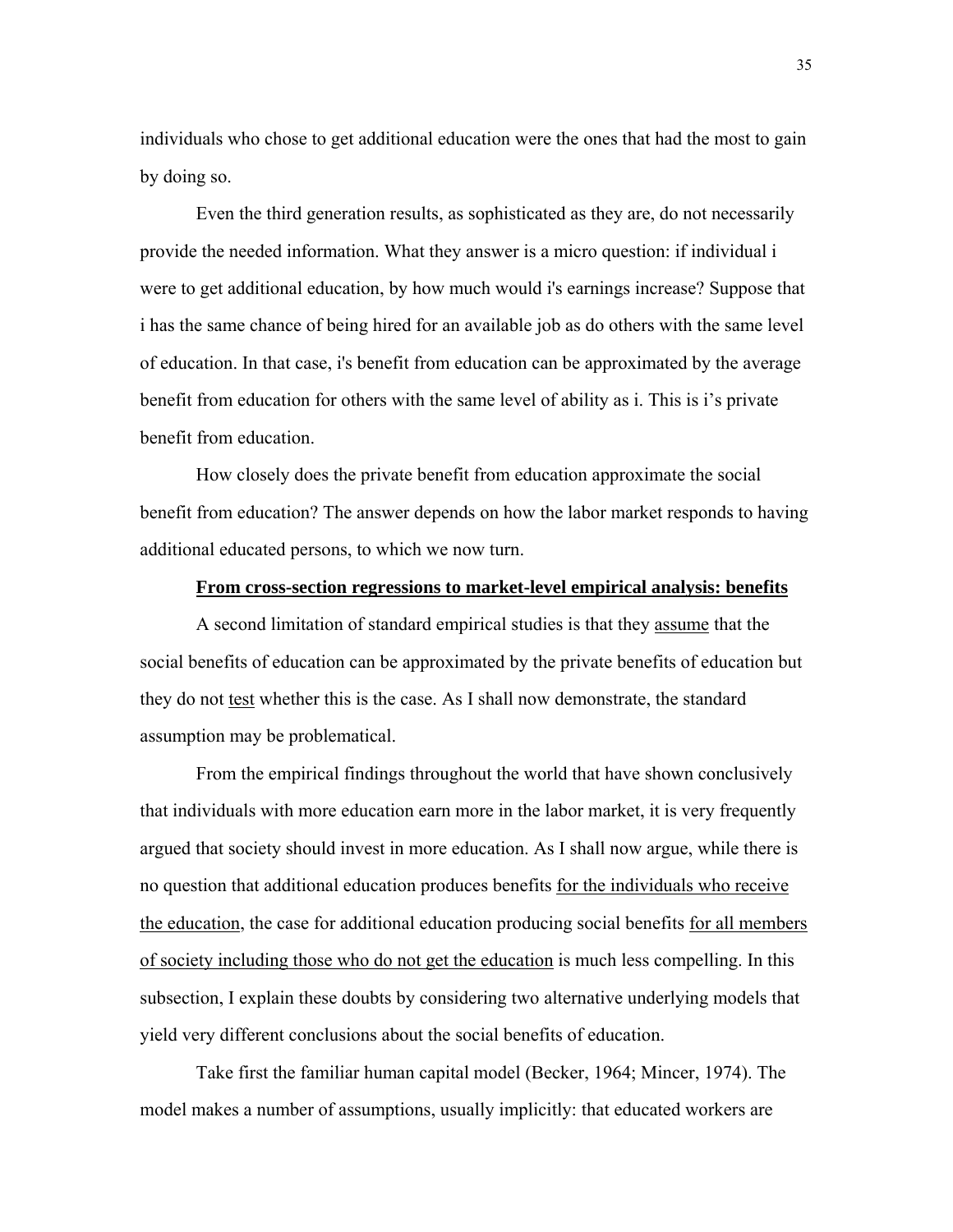more productive than less educated workers; that the difference in productivity can be approximated by the difference in earnings; that better-educated workers earn more because of the additional education they have received; that there is full employment; and that if one more worker is educated, there will be one more educated worker employed in the educated workers' labor market and one less less-educated worker employed in the less-educated workers' labor market.

An alternative to the human capital model is the screening model (Fields, 1972, 1974; Stiglitz, 1975). In screening models, the assumptions are different from those in the human capital model: the wage is set according to the job, employers seek to fill each job with the most productive worker available, and workers with more education are on average more productive than workers with less education. In such circumstances, employers use education as a screening device, because they end up with workers who are more productive on average as a result.

A special version of the screening model is the job assignment model which Sattinger (1993) graphically termed "the dog-bone economy." In his particular version of the screening model, jobs differ in terms of their quality according to a fixed system of rewards. Thus, the best job goes to the most highly-qualified applicant, the second-best job to the second-best applicant, and so on – by analogy, the biggest juiciest bone goes to the fiercest, most powerful dog, the second-best bone to the second-strongest dog, and so on. Just as the weakest dogs may end up with no bone, in a dog-bone economy, the leastqualified workers may end up with no job.

Screening models assume that educated workers are more productive but take no strong position as to why educated workers are more productive, which could be for any of a number of reasons or a combination of them: human capital is formed in schools; schools selectively admit the best students, who are likely to be the best workers; and workers get additional education to signal their superior ability. (This last is the foundation for the Nobel Prize-winning model of Spence, 1973.)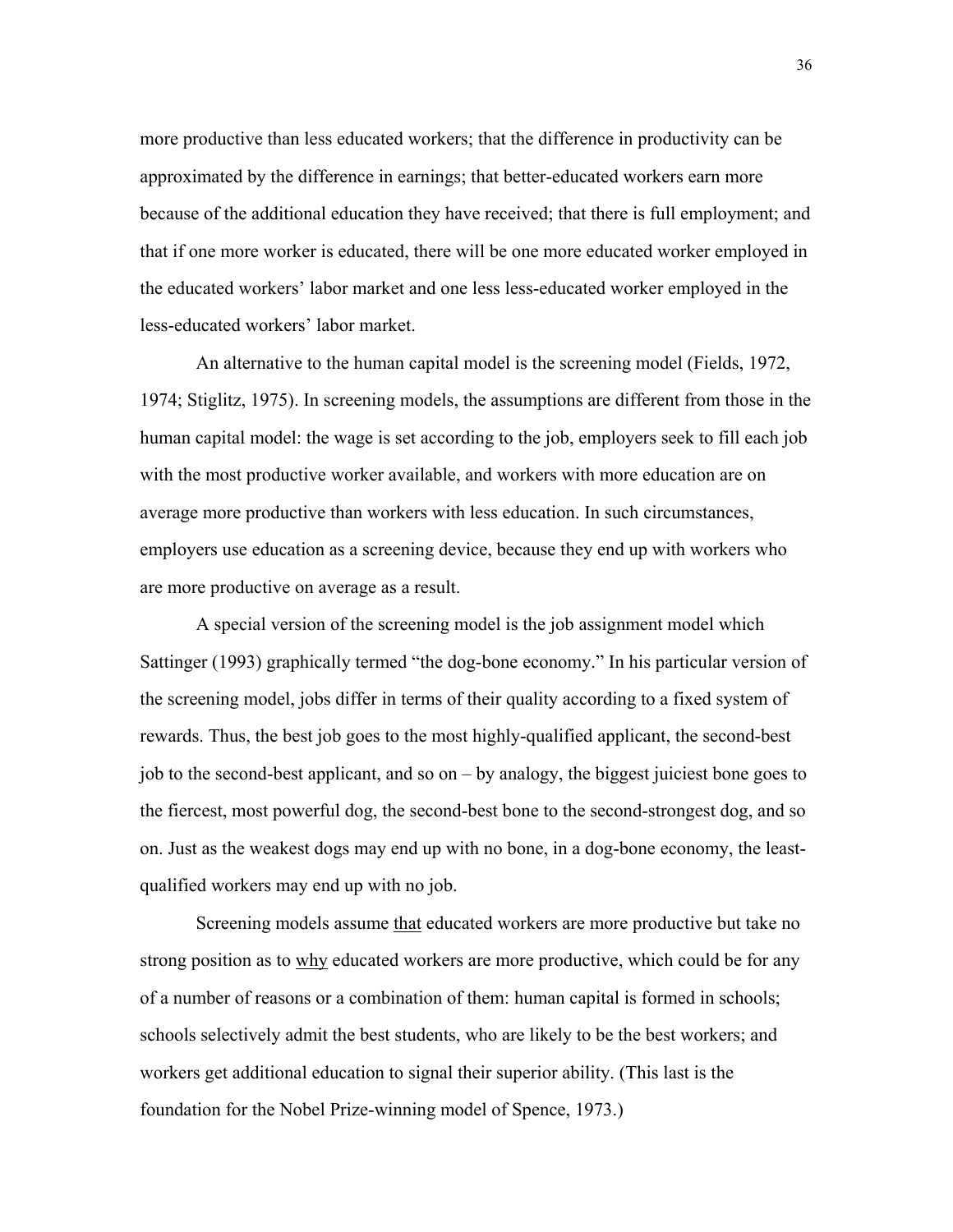Consider now how the human capital model and the screening model differ in terms of the social return to additional education. The marginal social returns to education must be evaluated at the market level, not the individual level. (In both models, the individual who gets additional education will enjoy a private benefit.)

Under the assumptions of the human capital model, if individual i gets more education, the effects are the following. Society will have one more employed bettereducated person and one less employed less-educated person. Individual i will be more productive because of the additional education received. The amount of the productivity gain to society is the difference between the earnings of those with and without the education level in question. Given the preceding, the marginal social return to education is closely approximated by the average social return.

Contrast this with the effects of additional education under the screening model. In the screening model, the availability of one additional educated person results in one more job being filled by a better-educated person rather than a less-educated person, the reason being that employers judge that the better-educated individuals will be more productive than the less-educated ones and so hire the better-educated preferentially. However, there is no assumption now that the difference in productivity between bettereducated and less-educated workers can be approximated by the difference in average earnings or that the difference in productivity is caused by human capital produced in schools rather than by pre-labor-market differences in ability. The assignment model goes one step further: in that version of the screening model, there is no productivity gain whatsoever: the now-stronger worker gets the job which somebody else does not now get. In a dog-bone economy, the distribution of bones does not change; all that changes is the distribution of dogs among bones.

Which model is right for China, Chile, or Chad? The answer cannot be found by running earnings functions across individuals. Instead, the answer must be found by market-level tests of the assumptions. The question then is, which set of assumptions –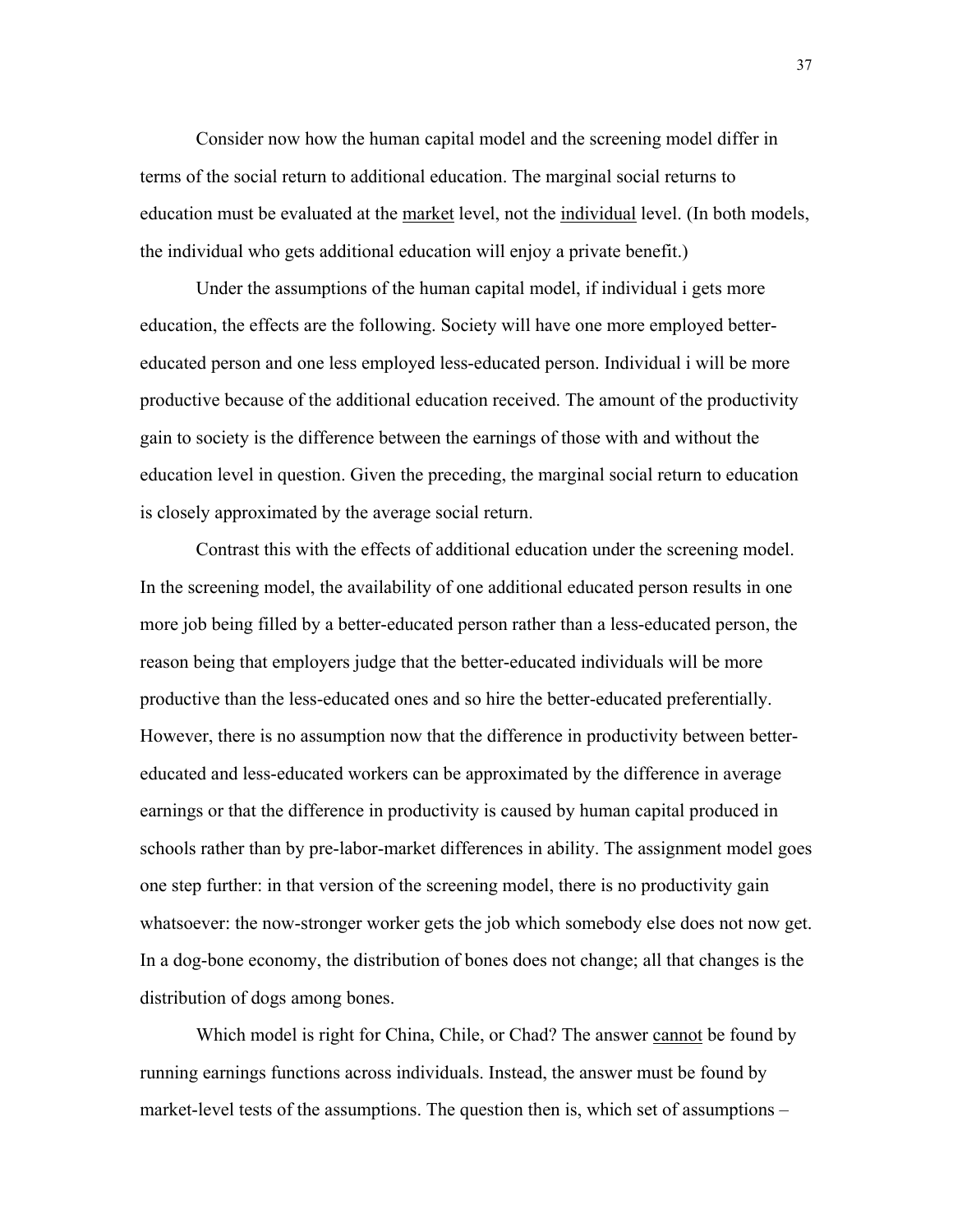those of the human capital model or those of the screening model – best approximate conditions in the country in question?

In my view, the conditions posited by the screening model appear at least as relevant for developing economies as those posited by the human capital model, if not more so. So called "crowding out" of less-educated workers by the better-educated has been demonstrated for Africa (Knight, Sabot, and Hovey, 1992; Bennell, 1996). Bennell's evidence, discussed further by Pritchett (2001), shows that wage employment grew by nearly the same number of people as the change in school enrollments in just two countries (Botswana and Zimbabwe). In the other countries studied, the number of newly-educated individuals entering the labor force was four times as large as the growth of wage employment in Senegal, Kenya, and Malawi, and between ten and twenty-nine times larger in Lesotho, Burkina Faso, Ghana, Uganda, and Sierra Leone. Consequently, I feel that the marginal social benefits of education may be greatly overstated by the standard methods, at least in these particular African countries.

This analysis can be carried beyond the field of education. The general issue is that there may well be a fallacy of composition. Individual i or firm j may be able to get ahead by doing more of something, but if that very action causes individual m or firm n to fall behind, the social benefits may be very much smaller than the private benefits. This is what Nobel Laureate George Akerlof (1976) called "The Economics of the Rat Race." Nothing in individual-level analysis rules it out.

So far, we have considered the benefits of additional education. It is time to turn now to turn to costs.

## **From cross-section regressions to market-level empirical analysis: costs**

 The third limitation of standard empirical studies is that social costs are rarely given the same attention that social benefits are. The social costs of any project include the direct costs of the project plus the opportunity costs. In the case of educational projects, the direct social costs are the costs to society of providing the education, which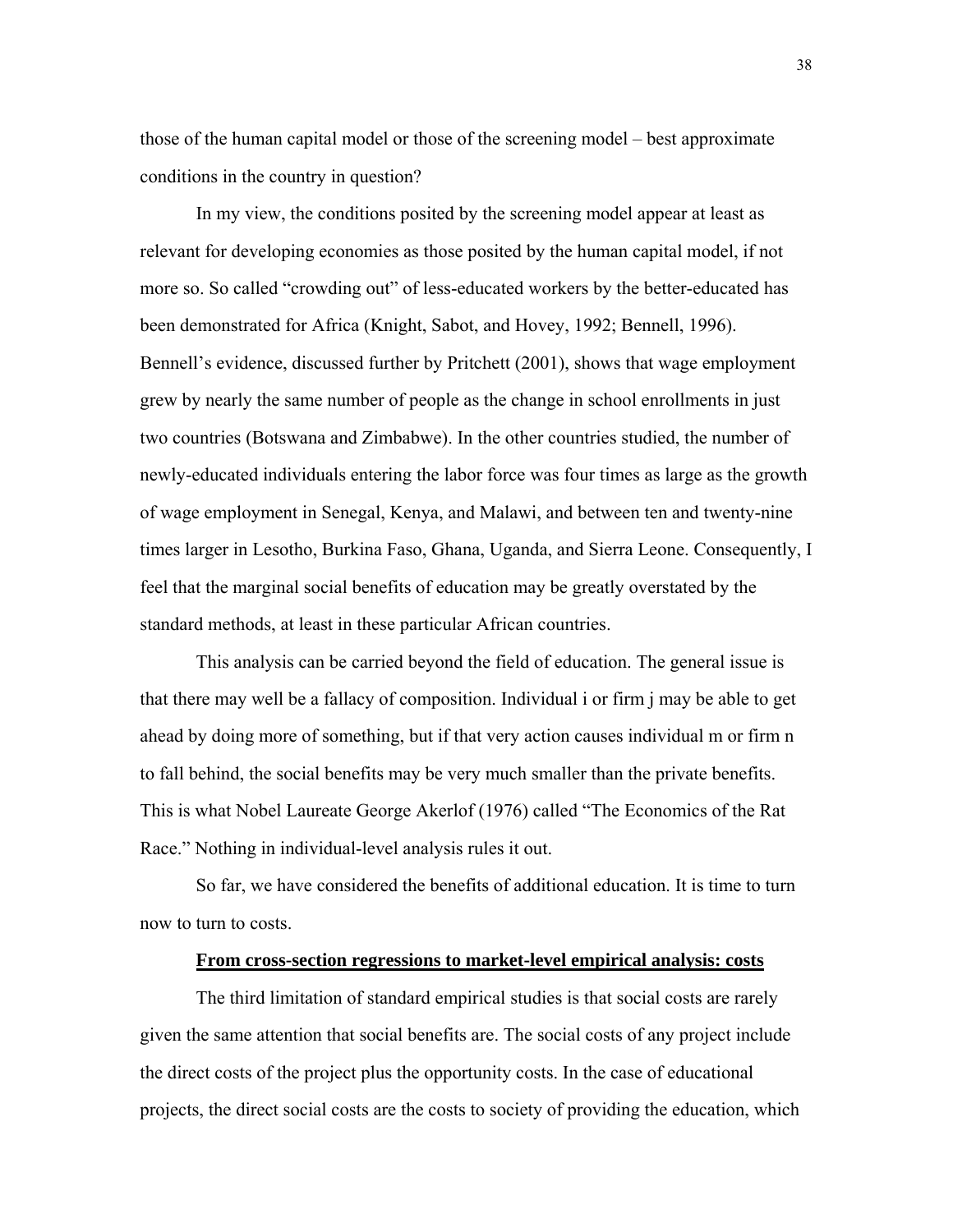in turn equals the direct costs paid by the student plus the subsidies provided by the government or others (e.g., the university or its alumni). The social opportunity costs consist of the value of the output that is not produced because some individuals are removed from the labor force while they are in school. Properly speaking, the social rate of return to education is found by equating the marginal social benefits of education to the marginal social costs of education and solving for r:

$$
PV_{\text{benefits}} = PV_{\cos ts}
$$

or

$$
(5) B_0 + \frac{B_1}{(1+r)} + \frac{B_2}{(1+r)^2} + \dots = C_0 + \frac{C_1}{(1+r)} + \frac{C_2}{(1+r)^2} + \dots,
$$

where  $B_t$  and  $C_t$  are the social benefits and social costs in year t. To avoid confusion, let us call the value of r that solves (5) the "internal rate of return."

 Following upon a long tradition originated by Mincer (1974) and continued by Psacharopoulos (1973, other), it is common to use the term "rate of return" to refer to the coefficient on schooling in a Mincer-type earnings function of the form

(6)  $\ln Y = a + bS + cEXP + dEXP^{2}$ ,

where S is the individual's schooling and EXP is the post-schooling experience. Let us call the regression coefficient b in (6) the "Mincer rate of return."

Social decisions about resource allocation should be based on the internal rate of return. As noted by Mincer himself, the Mincer rate of return equals the internal rate of return if and only if the only costs of education are opportunity costs. Direct costs are neglected in the Mincer rate of return calculation. Of course, there are always direct social costs of education. Given that these costs are not included in the Mincer rate of return, the Mincer rate of return is not a suitable basis for social decision-making. Unfortunately, analysts often think they are estimating an internal rate of return when in fact what they have gotten is a Mincer rate of return.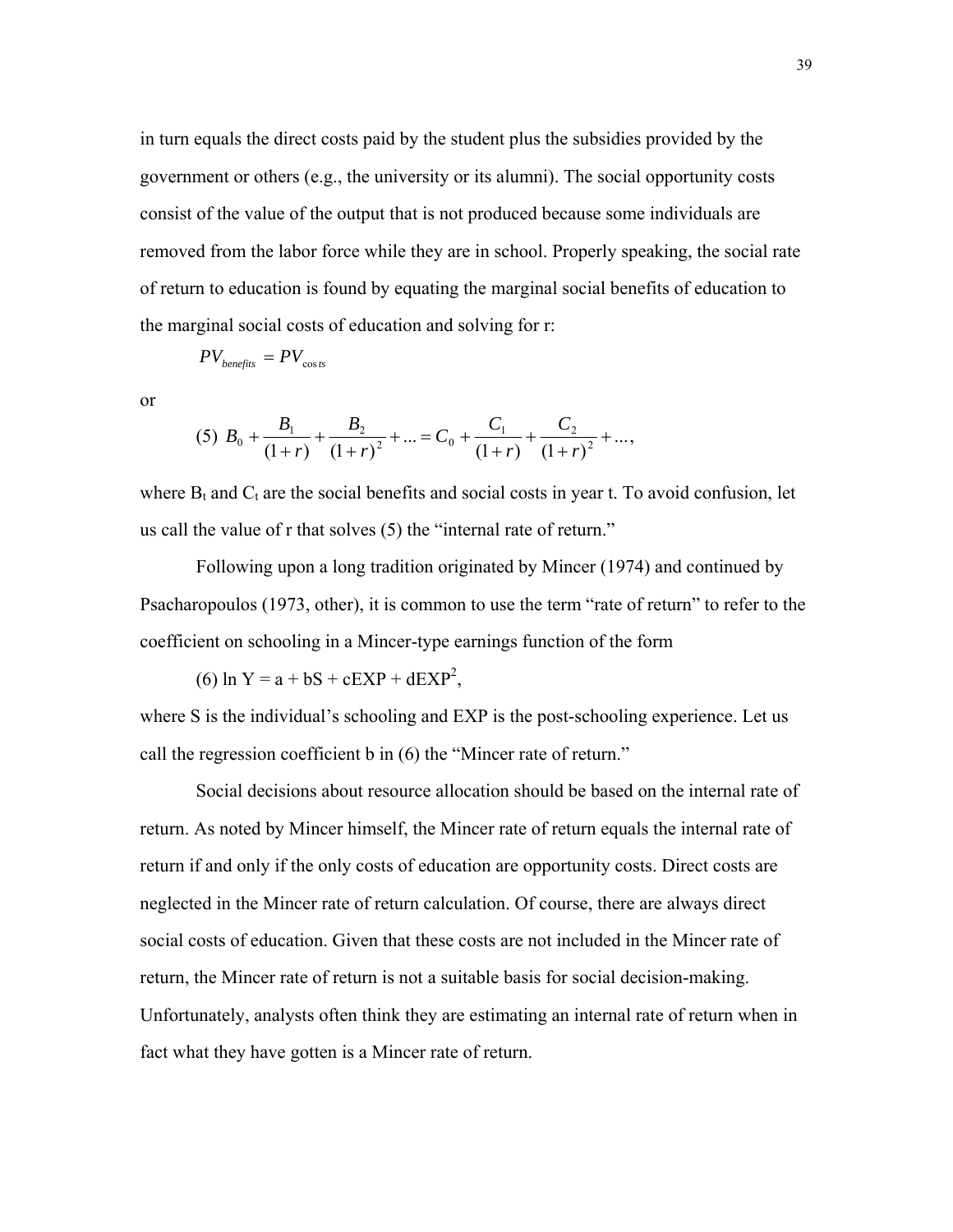In sum, the social costs of investments in education and other public projects need to be factored into social decision-making. Often, though, they are not, which means that the results so derived are less than believable.

## **Conclusions regarding empirical evidence**

 Despite the huge number of statistical and econometric studies of labor markets in developing countries, the literature is far from conclusive on policy implications. This is because these studies do not provide the information that is needed for public policy: knowledge of how market conditions would change if a particular action were to be undertaken along with knowledge of how the marginal social benefits compare with the marginal social costs.

 Specifically, three limitations have been highlighted in this section. First, regressions across individuals and firms are correlative but not necessarily causal. Second, standard empirical studies assume (but do not test) whether the social benefits can be approximated by the private benefits. And third, social costs often do not receive the same attention that social benefits do.

# **Conclusion: Putting the Three Components Together**

In this paper, I have argued that three components of a work program on labor market policy in developing countries merit the highest priority. One is to specify explicitly the welfare economic criteria by which labor market policy judgments are being made. The second is for fuller, more comprehensive theoretical models of how developing countries' labor markets actually function. And the third is for statistical and econometric studies that a) are guided by and b) guide market-level models.

 Four pitfalls are common enough in the literature on labor markets in developing countries that I would like to caution readers specifically against them. The first is to think of labor markets in terms of productivity rather than in terms of supply and demand. A simple example suffices to illustrate the issue. Consider a two person economy in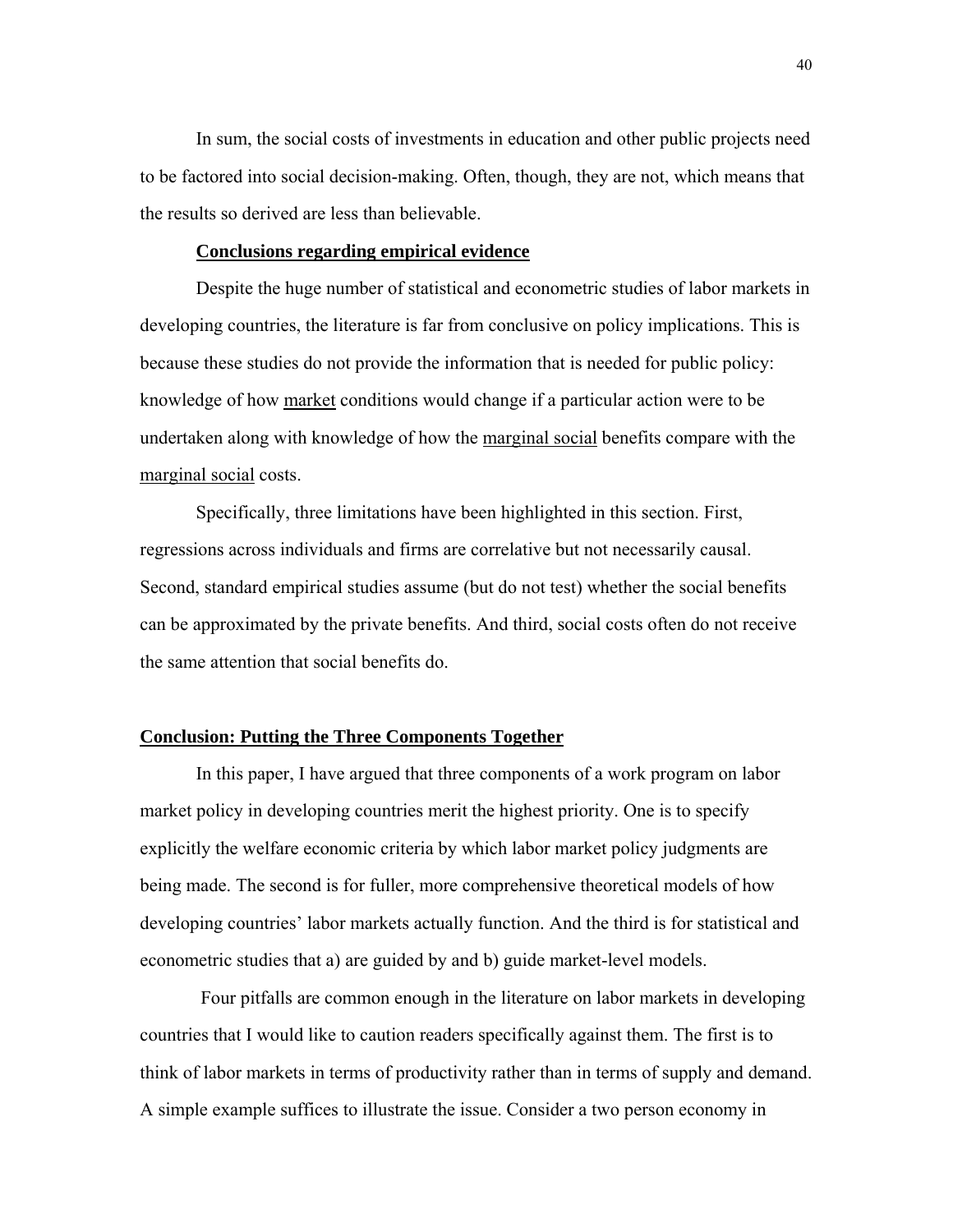which workers dig holes. Suppose that together, two workers working with one shovel can dig 10 holes a day, i.e., 5 holes each. Suppose one worker is replaced by a power shovel, which costs the same as the worker displaced, and that the one worker who remains employed working with a power shovel is able to dig ten holes a day. Suppose the other worker is unemployed. Productivity has doubled. "Should" the wage of the employed worker double? No – supply and demand analysis tells us that if anything the employed worker's wage would fall, not rise.

A second pitfall is to rely on the wrong kinds of empirical studies. What we need most for policy purposes are empirical studies that give guidance on what the right theoretical labor market model should be or what the empirical magnitudes included in existing models actually are. Standard household and firm surveys can be used to perform market-level as opposed to individual-level analysis. For example, if we want to know what the consequences of future educational expansion might be, we can derive useful policy insights by asking what were the market-level effects of past educational expansion. If, in the recent past, the supply of educated people has been increased by 100 university graduates, are 100 more people now working in "university-level" occupations? Sometimes, though, non-standard data are needed. In South Africa, the broad unemployment rate is 41%, whereas in most developing economies, a typical unemployment rate is in the range of 5% to 10%. Why is South Africa so different? An interesting field study in South Africa (Cichello et al., 2006) asked the unemployed why they have not entered self-employment. The principal result of this field study – that the number one factor impeding entry of South Africans into informal self-employment is the fear of crime if the enterprise is successful – is more informative than any regression would have been.

Third, many policy conclusions are offered with no supporting cost-benefit analysis. As an example, consider a country in which a poverty profile shows (as nearly all poverty profiles do) that those who work in agriculture are disproportionately poor.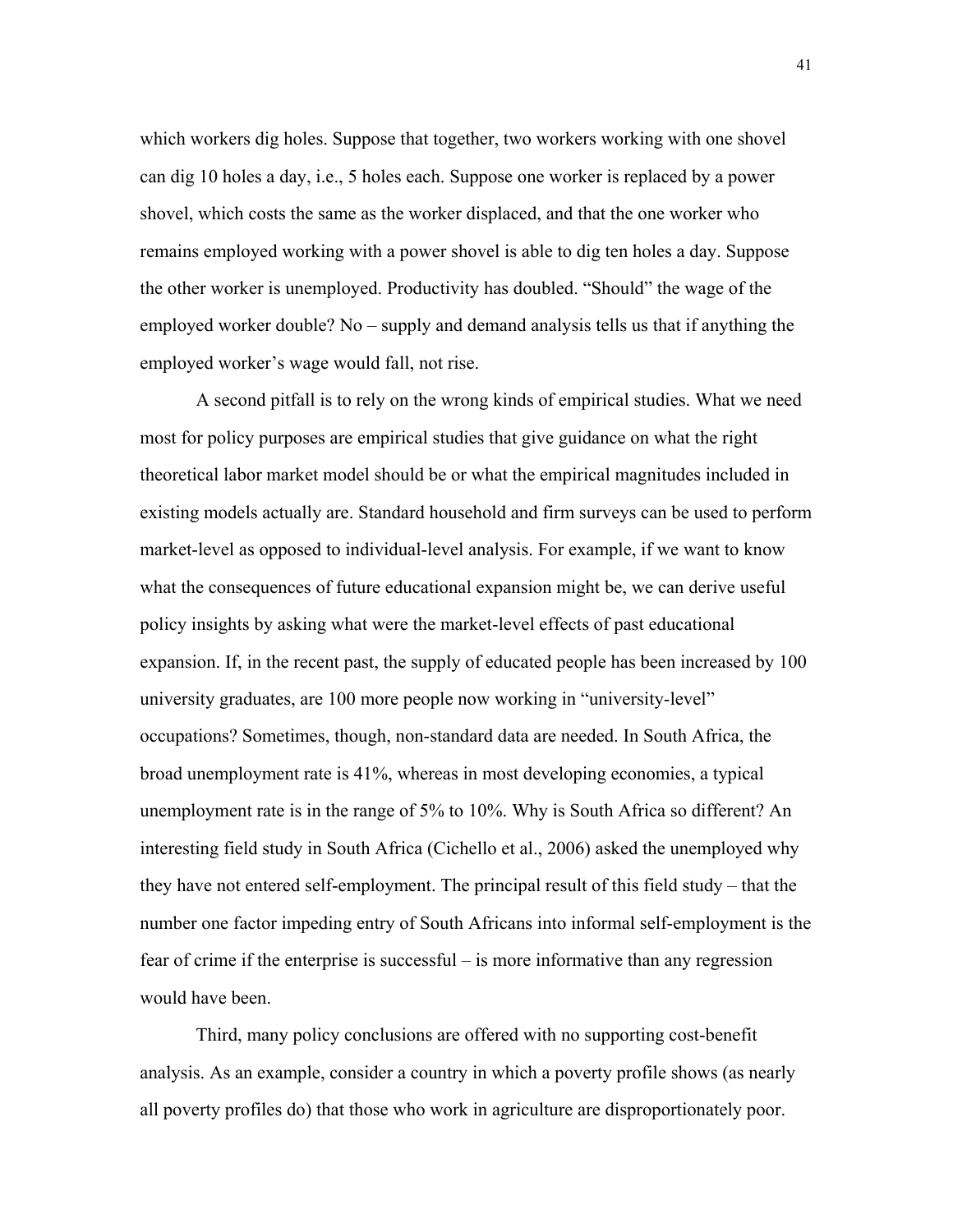An unwarranted policy conclusion would be to decide to invest the available development resources in the sectors where the poor are. Equally unwarranted would be the policy conclusion to invest the available resources in the sectors where the poor are not. The policy conclusion that is warranted is to invest development resources in whichever sector, agriculture or non-agriculture, produces the highest marginal social benefit compared with the marginal social cost – gauged, for example, in terms of poverty reduction.

A fourth policy pitfall is to limit one's analysis to only a limited subset of the relevant goods or bads. Two examples are common in the literature on the economic effects of labor unions. One is to say that strong unions are good because those who remain employed will earn higher wages. The other is to say that strong unions are bad because the higher wages negotiated by unions are likely to cause higher unemployment.

As an example of how these three components might be put together and these four pitfalls avoided, let us look more carefully at the literature on the labor market effects of minimum wages. The familiar starting point is the basic supply-demand model in which a higher minimum wage in a sector reduces the quantity of labor demanded and induces in-migration of labor, thereby increasing unemployment in that sector. Also wellknown is the monopsony model in which a higher minimum wage in a sector can lead to increased employment in that sector provided that the wage increase is not too large (Stigler, 1946). Moving from one sector to two, minimum wages in labor market models in economies with covered and non-covered sectors have been analyzed by Harris and Todaro (1970), Harberger (1971), Mincer (1976, 1984), Gramlich (1976), and Fields (1975, 1997). We now know from this literature that a higher minimum wage in the covered sector may but need not result in more unemployment. But unemployment should probably not be the only criterion for evaluating a minimum wage. When total labor earnings, inequality, and poverty are also included as components of the welfare judgment, Fields (2005b) showed that a higher minimum wage in a Harris-Todaro model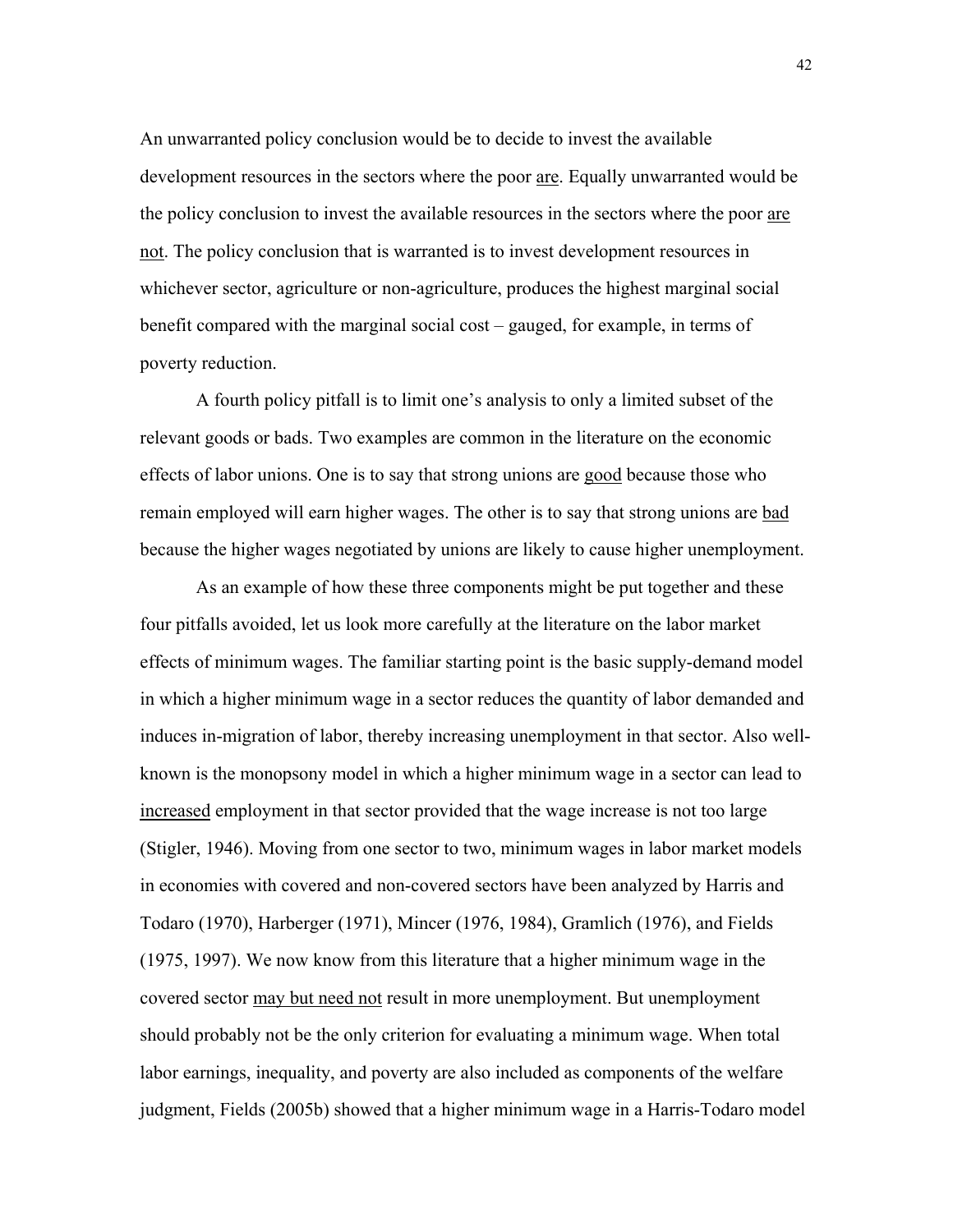could improve social welfare or not depending on parameter values. Finally, taking poverty as the welfare criterion, Fields and Kanbur (2006) showed in a single-sector model with income-sharing that a higher minimum wage could lower poverty or that it could raise poverty depending on parameter values which might then be estimated empirically. Despite the progress that has been made, more work remains to be done in modeling minimum wages – in particular, enriching the model to include enough heterogeneity, most importantly, placing some minimum wage workers in poor families and others in non-poor ones.

I would conclude where I started: sound labor market policy requires sound labor market models. Let us be both bold enough to challenge ourselves and those whom we advise to specify our theoretical models, present our empirical evidence, and state our policy evaluation criteria and humble enough to know when the best policy conclusion to draw is no policy conclusion at all. The stakes are too high for carelessness.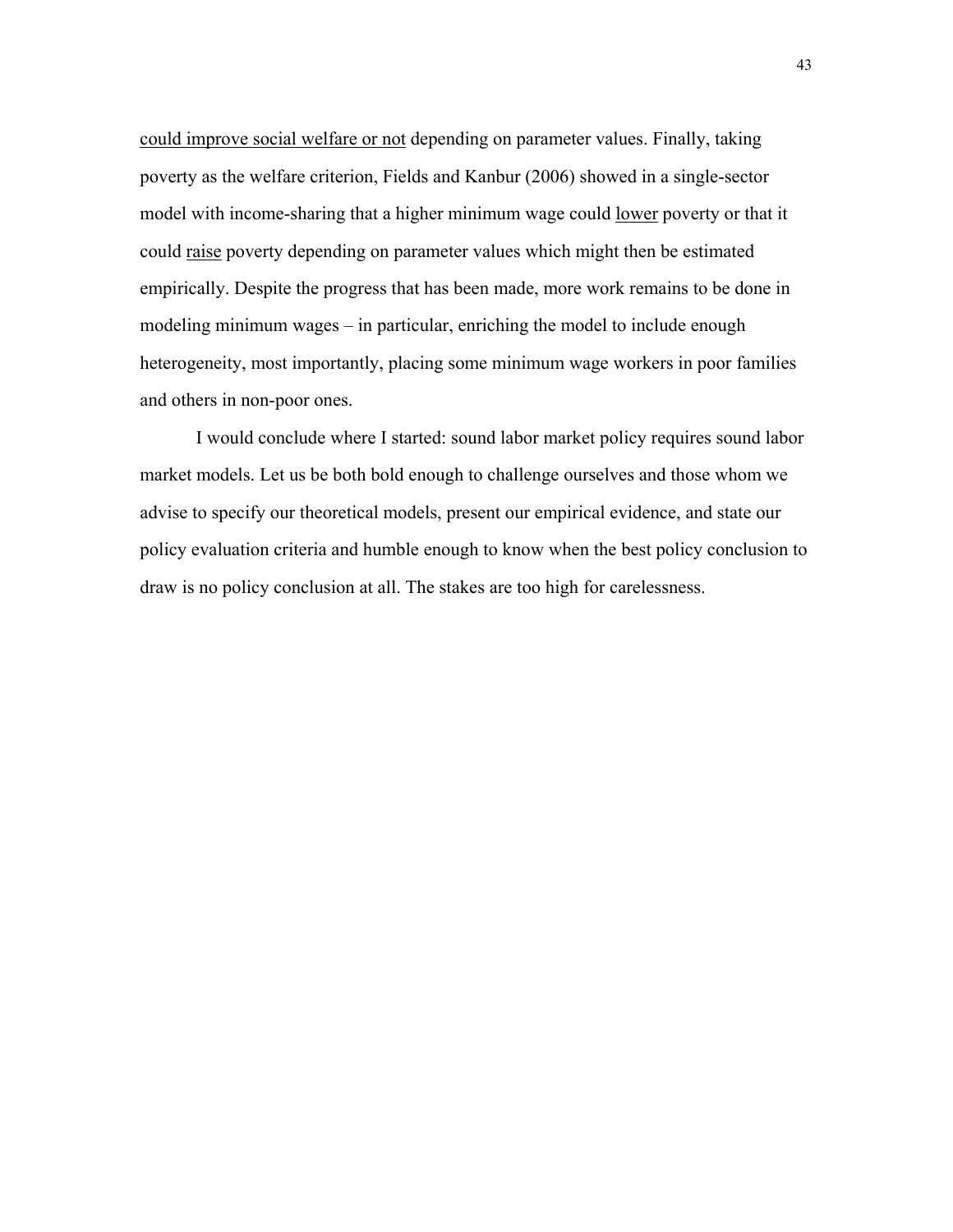# **References**

Ahmad, Ehtisham, Jean Drèze, John Hills, and Amartya Sen (1991). Social Security in Developing Countries. (Oxford: Oxford University Press).

Akerlof, George (1976). "The Economics of Caste and of the Rate Race and Other Woeful Tales," Quarterly Journal of Economics 90: 599-617.

Akerlof, George and Janet Yellen, eds. (1986). Efficiency Wage Models of the Labor Market. (Cambridge: Cambridge University Press).

Anand, Sudhir, and Vijay Joshi (1979) "Domestic Distortions, Income Distribution and the Theory of Optimum Subsidy," The Economic Journal, June.

Ashenfelter, Orley and David Card (1999). Handbook of Labor Economics. (Amsterdam: Elsevier).

Atkinson, A.B. (1983). Social Justice and Public Policy. (Cambridge, MA: MIT Press).

Atkinson, A.B. and J.E. Stiglitz (1980). Lectures on Public Economics. (New York: McGraw Hill).

Banerjee, Abhijit V. and Andrew F. Newman (1993). "Occupational Choice and the Process of Development," Journal of Political Economy 101 (2): 274-298.

Bardhan, P.K. and A. Rudra (1981). "Terms and Conditions of Labour Contracts in Agriculture: Results of a Survey in West Bengal 1979," Oxford Bulletin of Economics and Statistics 89-111.

Bardhan, P.K. and Christopher Udry (1999). Development Microeconomics. (New York: Oxford).

Becker, Gary S. (1962). "Investment in Human Capital," Journal of Political Economy. LXX Supplement: 9-49.

Becker, Gary S. (1964). Human Capital. (New York: Columbia University Press for the National Bureau of Economic Research).

Bell, Clive (1991). "Regional Heterogeneity, Migration, and Shadow Prices," Journal of Public Economics, October.

Bennell, Paul (1996). "Rates of Return to Education: Does the Conventional Pattern Prevail in Sub-Saharan Africa?" World Development 24:1, 183-199.

Bergmann, Barbara (1971). "The Effect on White Incomes of Discrimination in Employment," Journal of Political Economy 79: 294-313.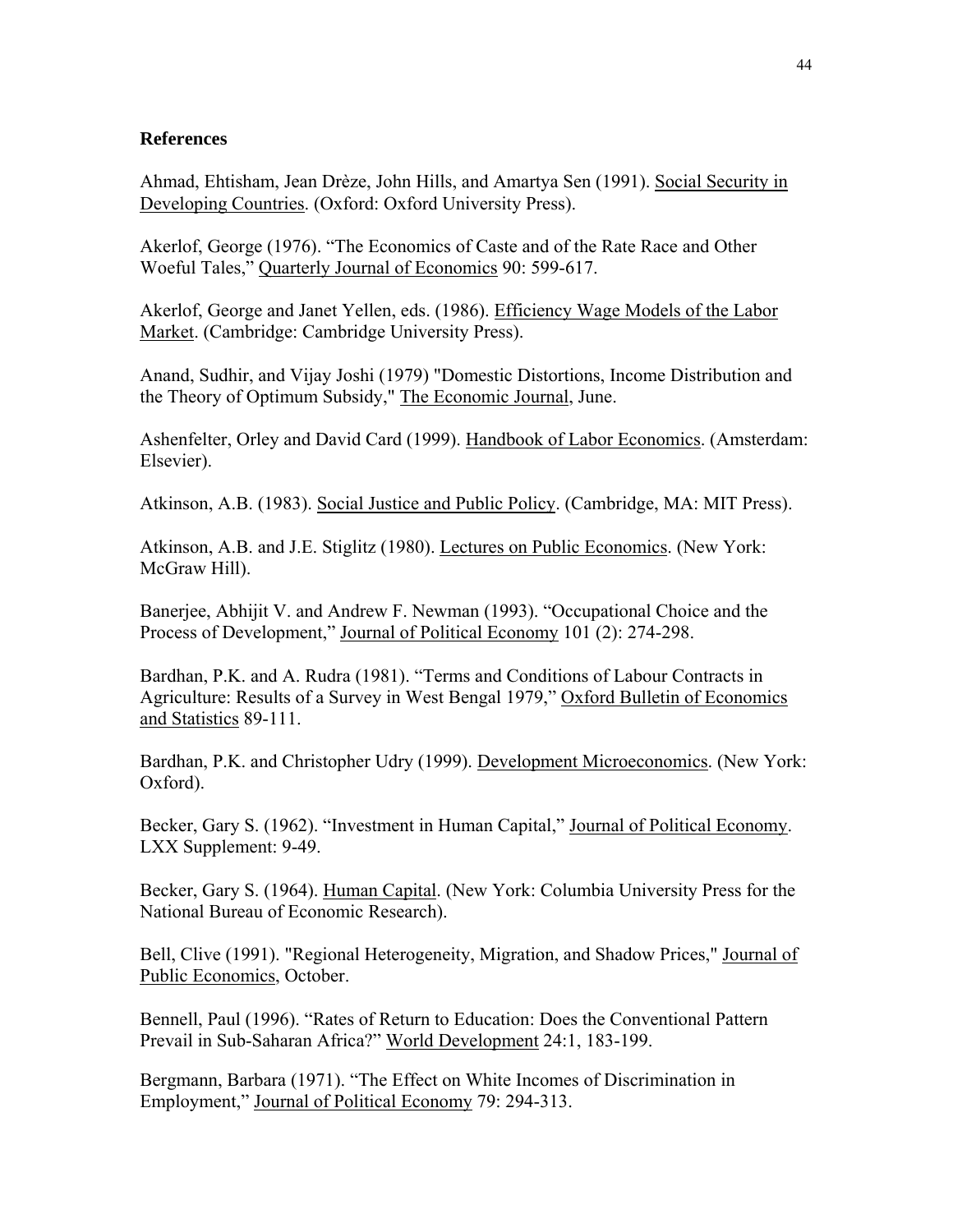Boskin, Michael (1974). "A Conditional Logit Model of Occupational Choice," Journal of Political Economy 82(2): 389-398.

Bourguignon, François (1990). "Growth and Inequality in the Dual Model of Development: The Role of Demand Factors," Review of Economic Studies 57: 215-228.

Bourguignon, François (2005). "Development Strategies for More and Better Jobs." Paper presented at the Conference on "Help Wanted: More and Better Jobs in a Globalized Economy," Carnegie Endowment for International Peace.

Bourguignon, François (2006). "Rethinking Infrastructure for Development," Speech presented at the Annual Bank Conference on Development Economics, Tokyo, Japan, May.

Bourguignon, François, and Jean-Jacques Dethier (2006). "Development Strategies for More and Better Jobs." World Bank, processed.

Bourguignon, François and Francisco Ferreira (2003). "Ex Ante Evaluation of Policy Reforms Using Behavioral Models, in F. Bourguignon and L.A. P. Silva, eds, The Impact of Economics Policies on Poverty and Income Distribution. (Washington: The World Bank).

Cahuc, Pierre and André Zylberberg (2004). Labor Economics. (Cambridge, MA: MIT Press).

Cain, Glen (1976). "The Challenge of Segmented Labor Market Theories to Orthodox Theories," Journal of Economic Literature 14:4, 1215-1257.

Cairnes, J.E.. (1874). Some Leading Principles of Political Economy. (London).

Card, David (1999). "The Causal Effect of Education on Earnings," Chapter 30 in Orley Ashenfelter and David Card, eds, Handbook of Labor Economics, Volume 3. Elsevier. Taipei.

Chen, Martha, Joann Vanek, Francie Lund, James Heintz, with Renana Jhabvala and Christine Bonner, eds. (2005). *Progress of the World's Women 2005: Women, Work & Poverty.* (New York: United Nations Development Fund for Women (UNIFEM)).

Cichello, Paul, Colin Almeleh, Liberty Ncube, and Morné Oosthuizen (2006). "Perceived Barriers to Entry into Self-Employment in Khayelitsha, South Africa: Crime, Risk, and Start-Up Capital Dominate Profit Concerns," University of Cape Town, processed.

Cunha, Flavio, James Heckman, and Salvador Navarro (2006). "Counterfactual Analysis of Inequality and Social Mobility," in Stephen L. Morgan, David B. Grusky, and Gary S. Fields, eds., Mobility and Inequality. (Stanford: Stanford University Press).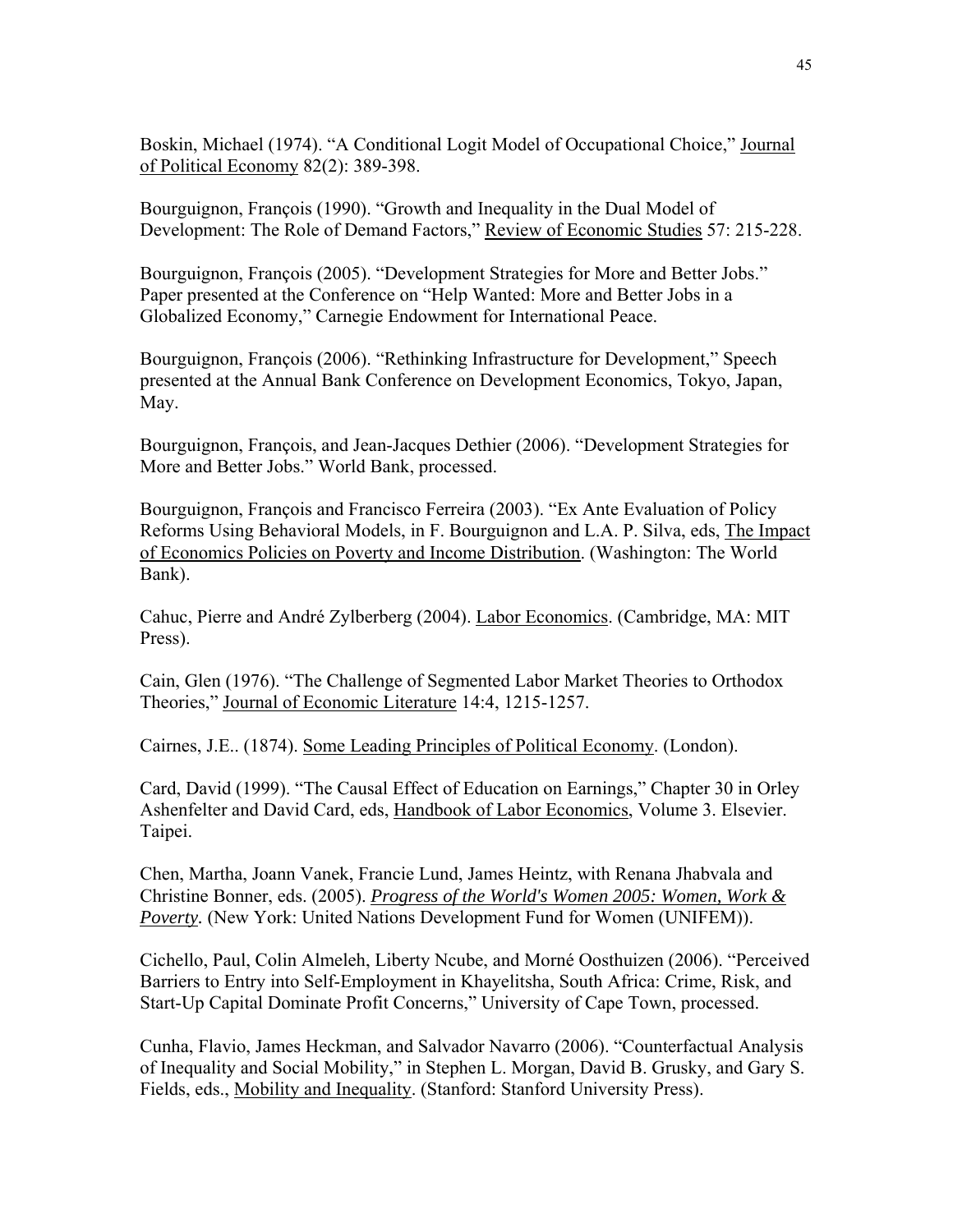Doeringer, Peter B. and Michael J. Piore (1971). Internal Labor Markets and Manpower Analysis. (Lexington, MA: Heath).

Drèze, Jean and Nicholas Stern (1987). "The Theory of Cost-Benefit Analysis," in Alan J. Auerbach and Marin Feldstein, Handbook of Public Economics (Amsterdam: North Holland).

Ehrenberg, Ronald G. and Robert S. Smith (2006). Modern Labor Economics. (Boston: Addison Wesley).

Fields, Gary S. (1972). "Private and Social Returns to Education in Labour Surplus Economies." Eastern Africa Economic Review 41-62.

Fields, Gary S. (1974). "The Private Demand for Education in Relation to Labor Market Conditions in Less Developed Countries," The Economic Journal December: 906-925.

Fields, Gary S. (1975). "Rural-Urban Migration, Urban Unemployment and Underemployment, and Job Search Activity in LDC's," Journal of Development Economics 2: 165-188.

Fields, Gary S. (1980a). "Education and Income Distribution in Developing Countries: A Review of the Literature," in Timothy King, ed., Education and Income (Washington: World Bank).

Fields, Gary S. (1980b). Poverty, Inequality, and Development. (New York: Cambridge University Press).

*Fields, Gary S. (1990). "Labour Market Modeling and the Urban Informal Sector: Theory and Evidence," in David Turnham, Bernard Salomé, and Antoine Schwarz, eds., The Informal Sector Revisited. (Paris: Development Centre of the Organisation for Economic Co-Operation and Development).*

Fields, Gary S. (1995). "Educational Expansion and Labor Markets," International Encyclopedia of Education.

Fields, Gary S. (1997). "Wage Floors and Unemployment: a Two-Sector Analysis," Labour Economics 4: 85-91.

Fields, Gary S. (2001). Distribution and Development: A New Look at the Developing World. (Cambridge, MA: MIT Press and the Russell Sage Foundation).

Fields, Gary S. (2005a). "A Guide to Multisector Labor Market Models." World Bank, Social Protection Working Paper No. 0505.

Fields, Gary S. (2005b). "A Welfare Economic Analysis of Labor Market Policies in the Harris-Todaro Model," Journal of Development Economics 76: 127-146.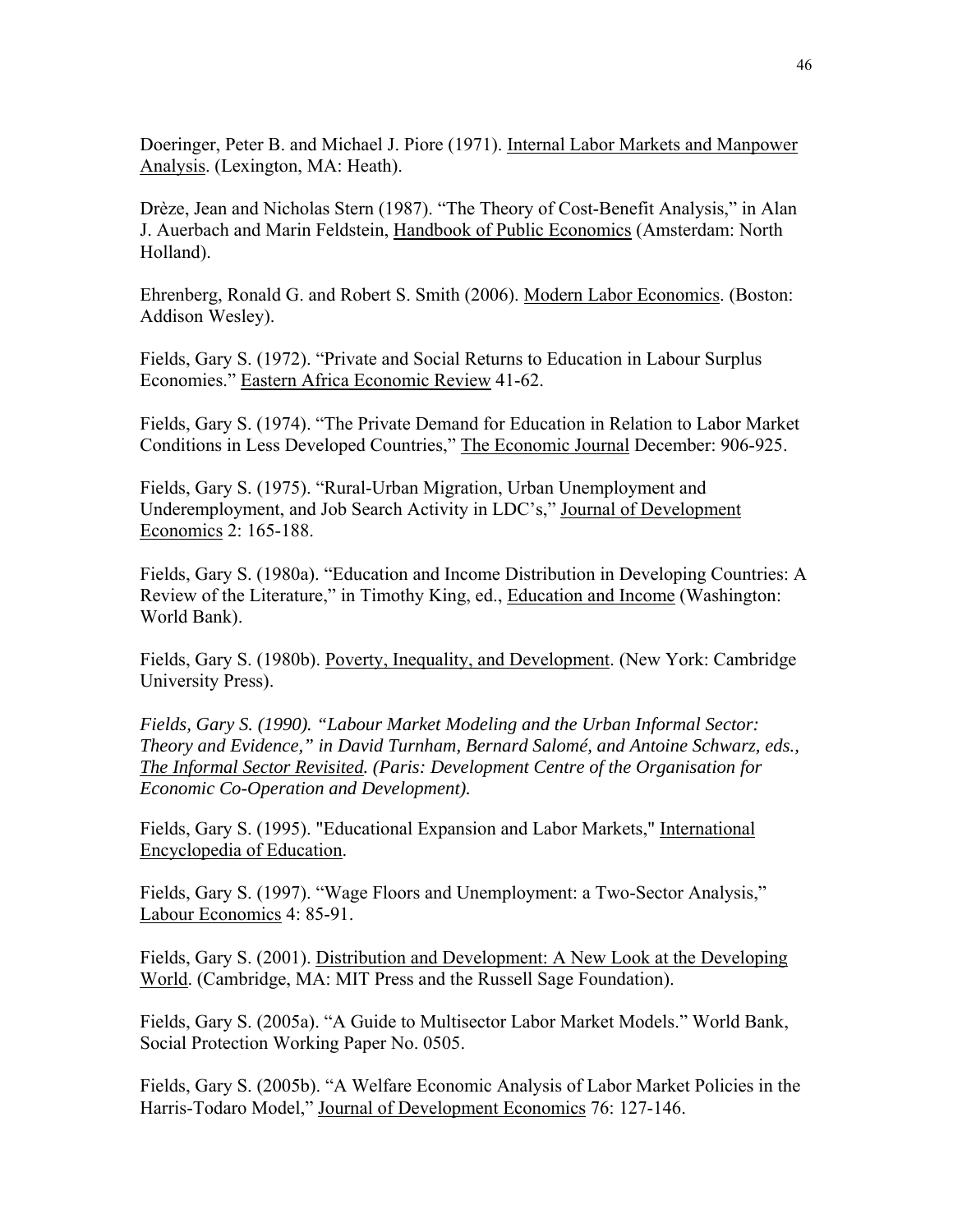Fields, Gary S. and Ravi Kanbur (2006). "Minimum Wages and Poverty with Income Sharing," Journal of Economic Inequality.

Foster, James, Joel Greer, and Erik Thorbecke (1984). "A Class of Decomposable Poverty Measures," Econometrica 52.

Foster, James and Amartya Sen (1997). On Economic Inequality: Expanded Edition. (Oxford: Clarendon Paperbacks).

Goodin, Robert E. (1986). "Laundering Preferences, in J. Elster and A. Hylland, eds., Foundations of Social Choice Theory. (Cambridge: Cambridge University Press).

Gramlich, Edward (1976). "The Impact of Minimum Wages on Other Wages, Employment, and Family Incomes." Brookings Papers on Economic Activity 2:76, 409- 451.

Gramlich, Edward (1981). Benefit-Cost Analysis of Government Programs. (Englewood Cliffs, NJ: Prentice-Hall).

Harberger, Arnold C. (1971). "On Measuring the Social Opportunity Cost of Labor," International Labour Review 103: 559-579.

Harris, John and Michael Todaro (1970). "Migration, Unemployment, and Development: A Two Sector Analysis," American Economic Review, 40: 126-142.

Harsanyi, John C. (1977). Rational Behavior and Bargining Equilibrium in Games and Social Situations. (Cambridge: Cambridge University Press).

Hart, Keith (1973). "Informal Income Opportunities and Urban Employment in Ghana," Journal of Modern African Studies. 11:1, 61-89.

Heady, Christopher J. (1981). "Shadow Wages and Induced Migration," Oxford Economic Papers.

Holzmann, Robert and Steen Jorgensen (2001). "Social Risk Management: A New Conceptual Framework for Social Protection, and Beyond," International Tax and Public Finance 8:4, 529-556.

Inter-American Development Bank (2003). Good Jobs Wanted. (Washington: Inter-American Development Bank).

International Labour Office (1972). Employment, Incomes, and Equality: A Strategy for Increasing Productive Employment in Kenya. (Geneva: ILO).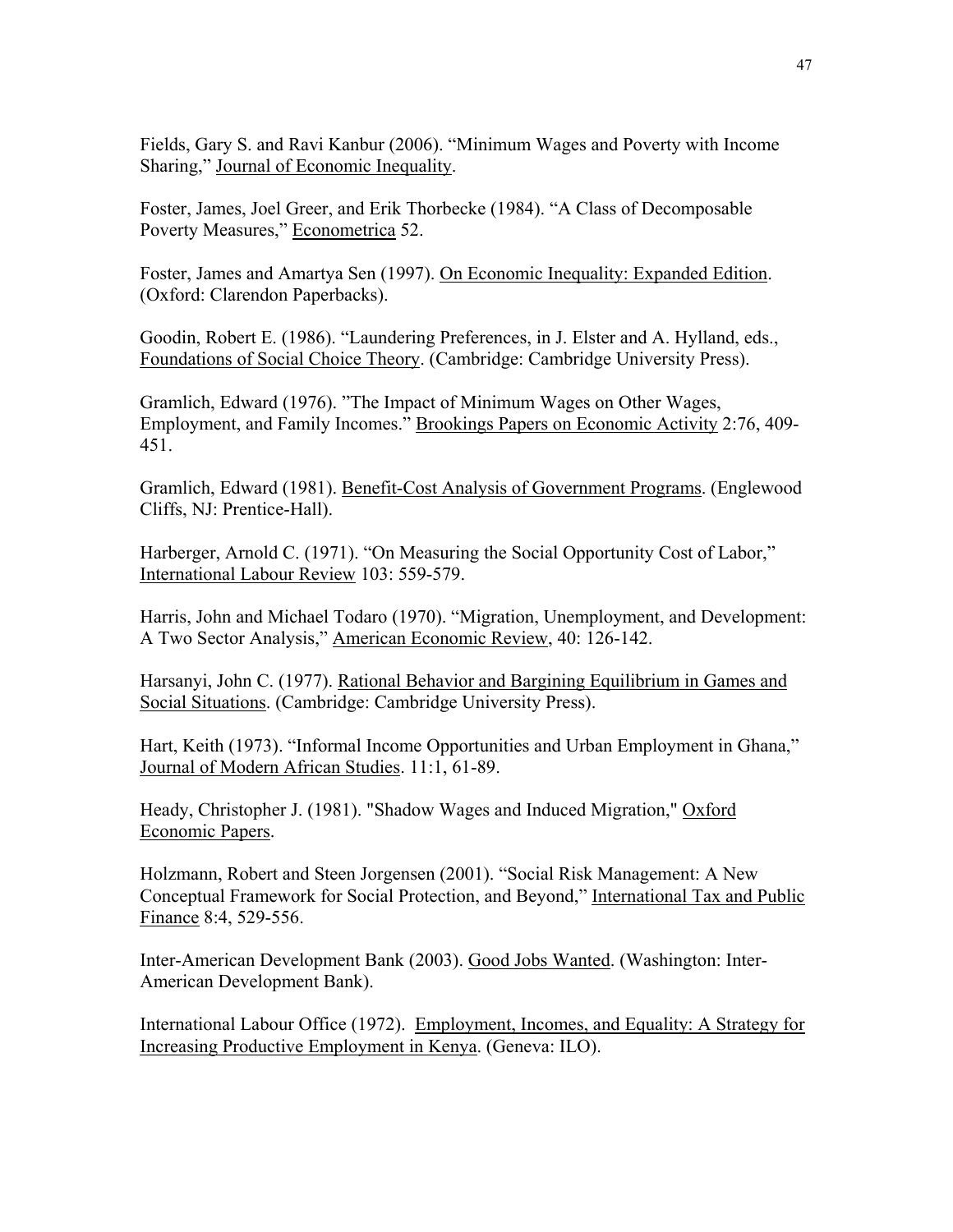International Labour Office (2002). Women and Men in the Informal Economy: A Statistical Picture. (Geneva: ILO).

International Labour Office (2006). Global Employment Trends Brief. (Geneva: ILO).

Jhabvala, Renana, Ratna M. Sudarshan, and Jeemol Unni (2003). Informal Economy Centrestage: New Structures of Employment. (New Delhi: Sage Publications).

Katz, Lawrence (1986) "Efficiency Wage Theories: A Partial Evaluation," NBER Macroeconomics Annual.

Khan, M. Ali (forthcoming). "The Harris-Todaro Hypothesis," in L. Blume and S. Durlauf, eds., The New Palgrave.

Knight, J.B., R.H. Sabot, and D.C. Hovey (1992). "Is the Rate of Return on Primary Schooling Really 26 Per Cent?," Journal of African Economies 1(2), 192-205.

Kuznets, Simon (1955). "Economic Growth and Income Inequality," American Economic Review 45: 1-28.

Lambert, Peter (1989). The Distribution and Redistribution of Income. (Oxford: Blackwell).

Lewis, W. Arthur (1954). "Economic Development with Unlimited Supplies of Labour," Manchester School, 22: 139-191.

Maloney, William F. (2003). "Informal Self-Employment: Poverty Trap or Decent Alternative," in Gary S. Fields and Guy Pfeffermann, eds., Pathways Out of Poverty. (Boston: Kluwer).

Maloney, William F. (2004). "Informality Revisited," World Development. 32(7): 1159- 1178.

Mincer, Jacob (1962). "On-the-Job Training: Costs, Returns, and Some Implications," Journal of Political Economy. LXX Supplement: 50-79.

Mincer, Jacob (1974). Schooling, Experience, and Earnings. (New York: Columbia University Press for the National Bureau of Economic Research).

Mincer, Jacob (1976). "Unemployment Effects of Minimum Wage," Journal of Political Economy 84(4), Part Two: S87-S104.

Mincer, Jacob (1984). "The Economics of Wage Floors," in Ronald Ehrenberg, ed., Research in Labor Economics, Volume 6. (Greenwich, CT: JAI Press).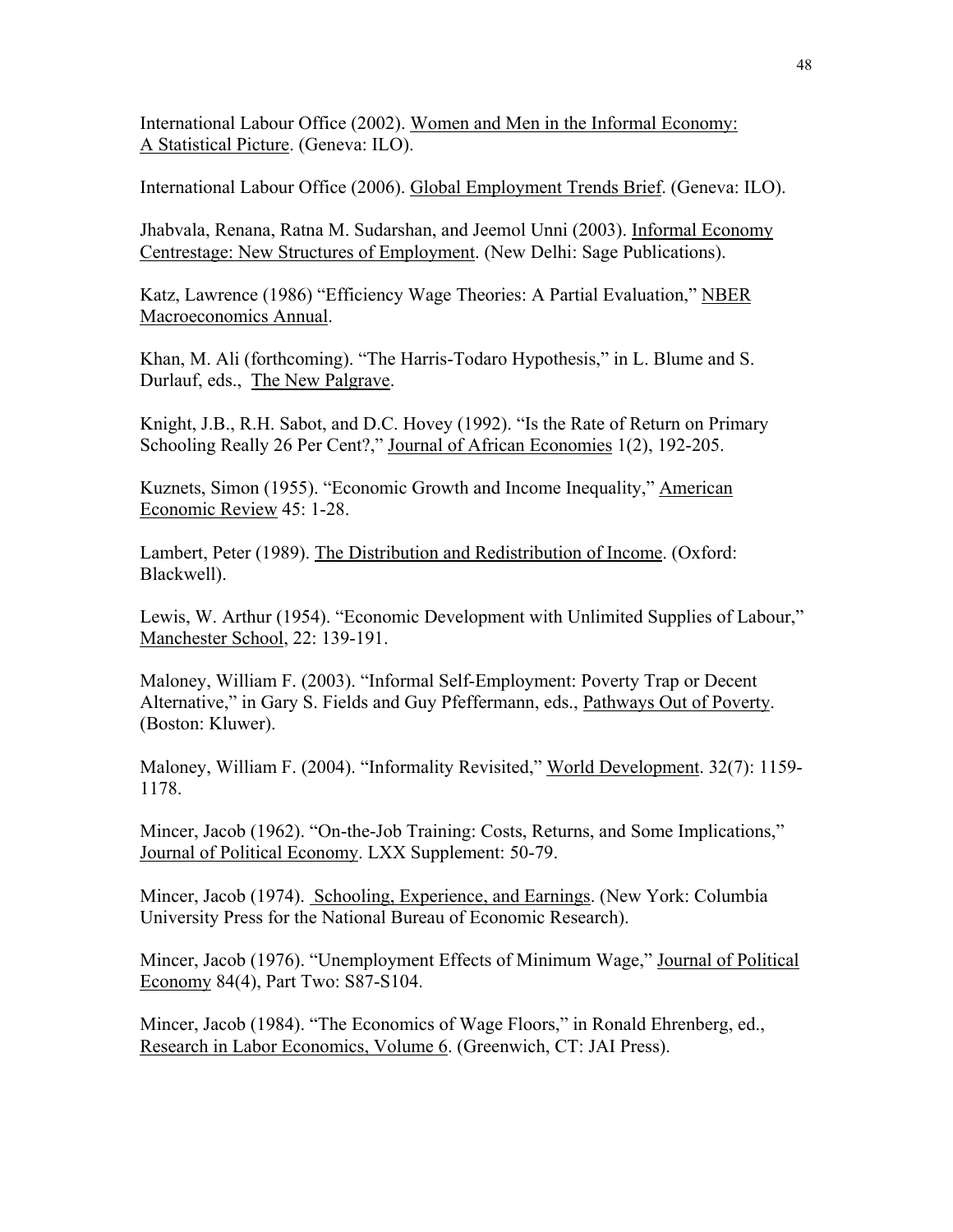Moene, Karl Ove (1988). "A Reformulation of the Harris-Todaro Mechanism with Endogenous Wages," Economics Letters.

Moene, Karl Ove (1992). "Poverty and Landownership," American Economic Review, March.

Peek, Peter (2006). "Unemployment," Presentation at the Conference on Labor Markets in Africa, World Bank, June.

Prest, A.R. and R. Turvey (1965). "Cost-Benefit Analysis: A Survey," Economic Journal, December.

Pritchett, Lant (2001). "Where Has All the Education Gone?", The World Bank Economic Review. 15(3): 367-391.

Psacharopoulos, George (1973). Returns to Education: an International Comparison. (Jossey Bass: Elsevier).

Psacharopoulos, George and Harry Anthony Patrinos (2002). "Returns to Investment in Education: A Further Update," World Bank, mimeo.

Ravallion, Martin (1994). Poverty Comparisons. (Chur: Harwood).

Reynolds, Lloyd G. (1969). "Economic Development with Surplus Labour: Some Complications," Oxford Economic Papers 21:1, 89-103.

Rosen, Harvey S. (1992). Public Finance. (Homewood, IL: Irwin).

Rosenzweig, Mark (1988). "Labor Markets in Low Income Countries," in Hollis Chenery and T.N. Srinivasan, eds., Handbook of Development Economics, Volume 1. (Amsterdam: North Holland).

Roy, A.D. (1951). "Some Thoughts on the Distribution of Earnings," Oxford Economic Papers. 3: 135-146.

Sah, Raaj Kumar and Joseph E. Stiglitz (1985). "The Social Cost of Labor and Project Evaluation: A General Approach," Journal of Public Economics.

Sattinger, Michael (1993). "Assignment Models of the Distribution of Earnings," Journal of Economic Literature. 31(2): 831-880.

Schultz, T.W. (1961). "Investment in Human Capital," American Economic Review. LI: 1-17

Schultz, T.W. (1962). "Reflections on Investment in Man," Journal of Political Economy. LXX Supplement: 1-8.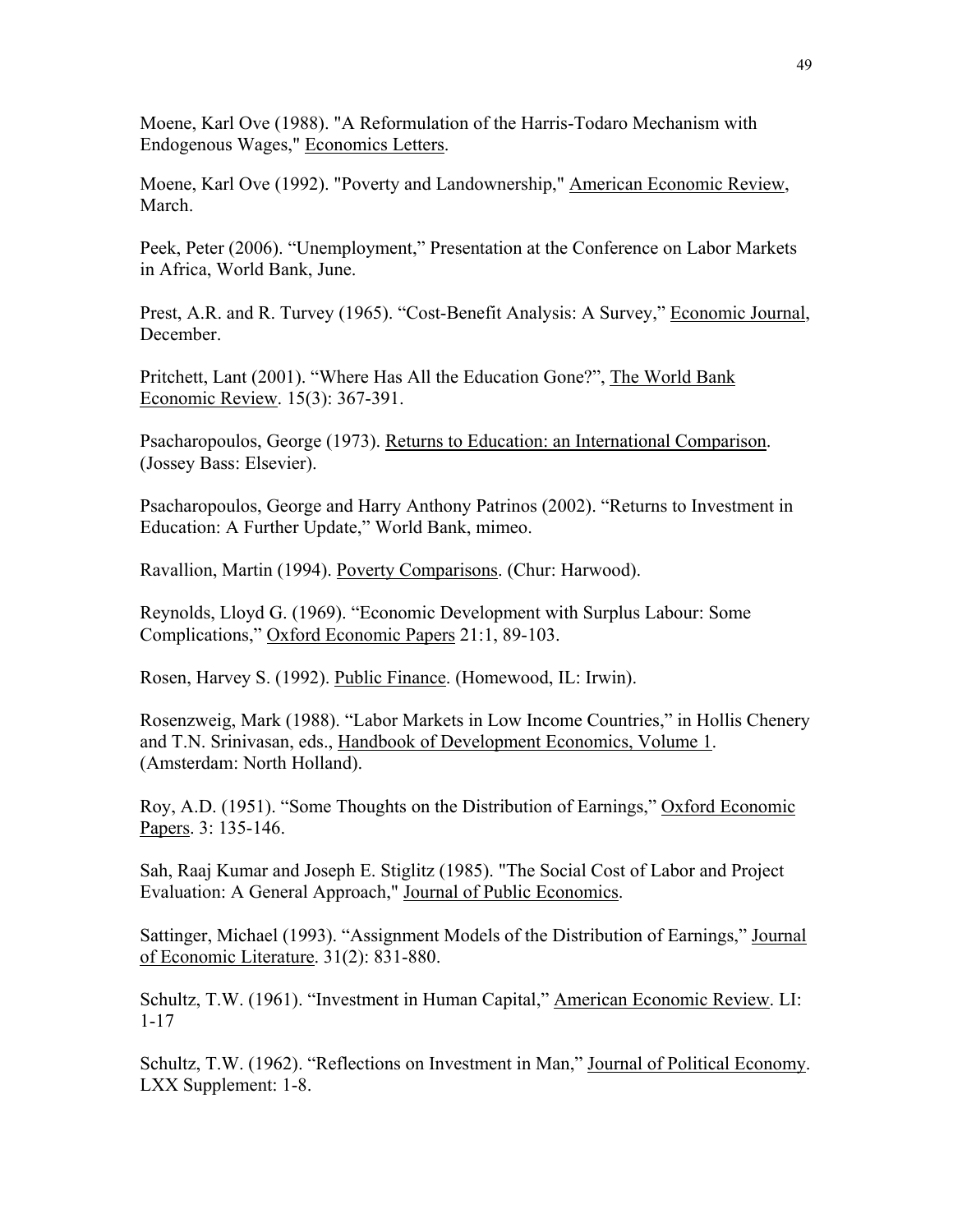Solow, Robert (1990). The Labour Market as a Social Institution. (Oxford: Blackwell).

Somavía, Juan (1999). Decent Work. Report of the Director-General to the  $87<sup>th</sup>$  Session of the International Labour Conference. (Geneva: ILO).

Spence, Michael (1973). "Job Market Signaling," Quarterly Journal of Economics. 87(3): 355-374.

Squire, Lyn (1981). Employment Policy in Developing Countries (New York: Oxford University Press for the World Bank).

Stigler, George (1946)."The Economics of Minimum Wage Legislation," American Economic Review. 36(3): 358-365.

Stiglitz, Joseph E. (1975). "The Theory of 'Screening,' Education, and the Distribution of Income," American Economic Review 65(3): 283-300.

Stiglitz, Joseph E. (1982). "The Structure of Labor Markets and Shadow Prices in LDCs," in Richard H. Sabot, ed., Migration and the Labor Market in Developing Countries. (Boulder, CO: Westview).

Stiglitz, Joseph E. (2000). Economics of the Public Sector. (New York: Norton).

Stiglitz, Joseph E. (2002). "Information and the Change in the Paradigm in Economics," American Economic Review 92(3): 460-501.

Stiglitz, Joseph E. (2006). Making Globalization Work. (New York: Norton).

Turnham, David (1971). The Employment Problem in Less Developed Countries. (Paris: Development Centre of the Organisation for Economic Co-Operation and Development).

Turnham, David (1993). Employment and Development: A New Review of Evidence. (Paris: Development Centre of the Organisation for Economic Co-Operation and Development).

Wachter, Michael (1974). "Primary and Secondary Labor Markets: A Critique of the Dual Approach."Brookings Papers on Economic Activity 1974 3: 637–680.

Webb, Richard (2005) "¿Utopia Laboral?" El Comercio.

Weiss, Andrew (1990). Efficiency Wages: Models of Unemployment, Layoffs, and Wage Dispersion*.* (Princeton, NJ: Princeton University Press).

Willis, Robert J., "Wage Determinants: A Survey and Reinterpretation of Human Capital Earnings Functions," in Orley Ashenfelter and Richard Layard, eds., Handbook of Labor Economics. (Amsterdam: Elsevier, 1986).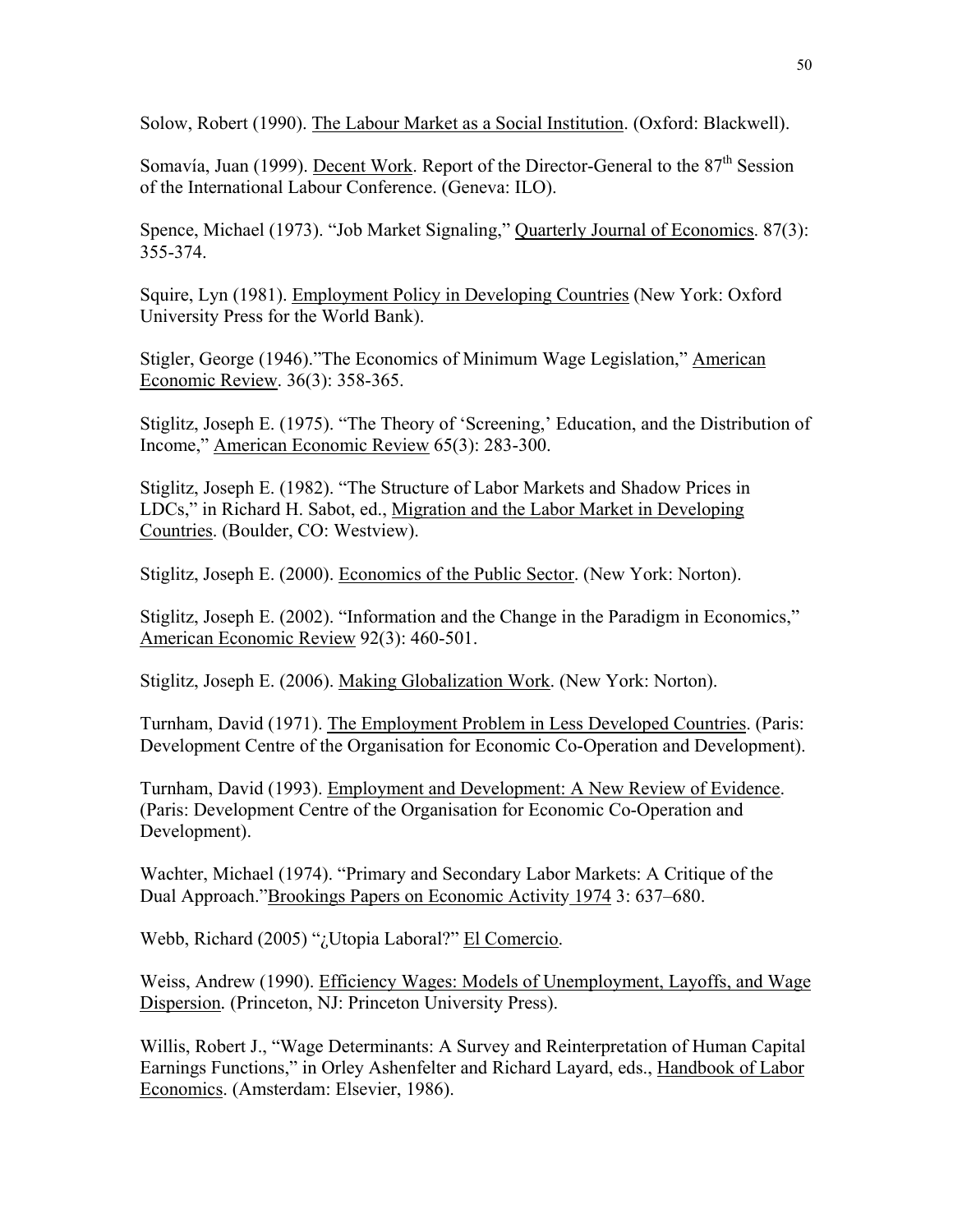World Bank (various). World Development Report, various years (Washington: World Bank).